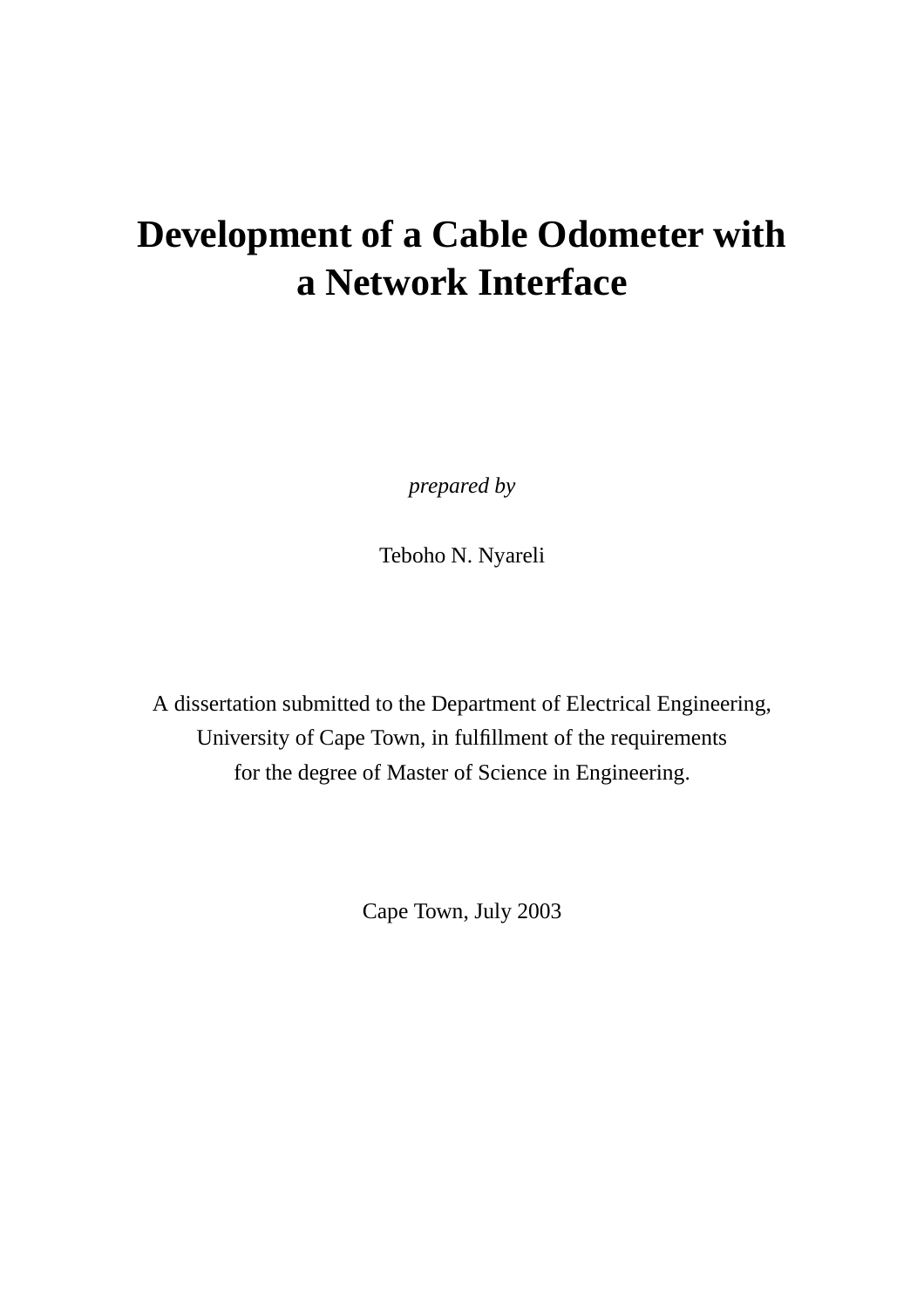# **Declaration**

I declare that this dissertation is my own, unaided work. It is being submitted for the degree of Master of Science in Engineering in the University of Cape Town. It has not been submitted before for any degree or examination in any other university.

Signature of Author . . . . . . . . . . . . . . . . . . . . . . . . . . . . . . . . . . . . . . . . . . . . . . . . . . . . . . . . . . . . . .

Cape Town July 2003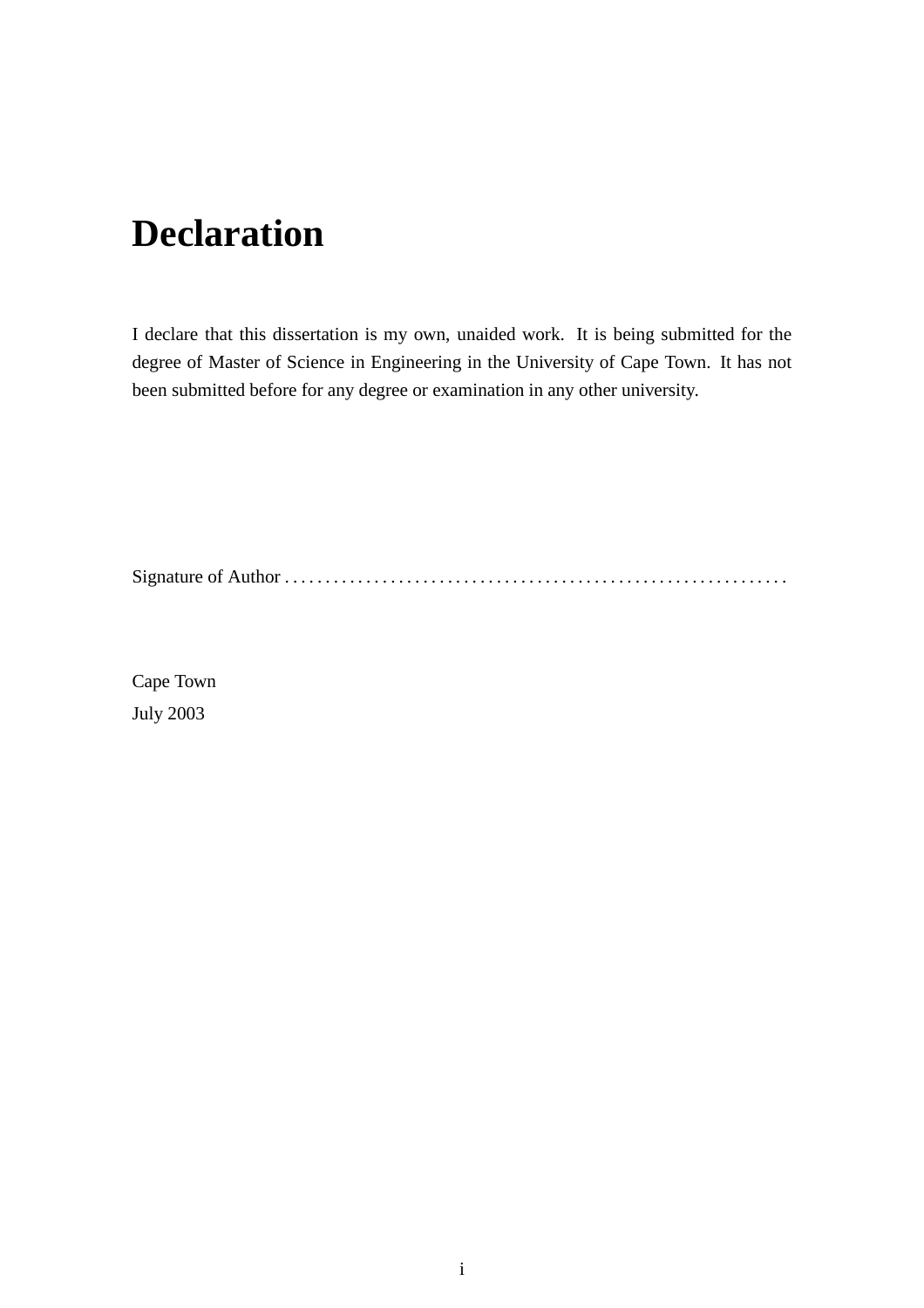# **Abstract**

The dissertation involves the design of a Cable Odometer that determines the position , direction and speed of a Radar as it surveys the subsurface. The Radar moves horizontally across the surface or up and down a borehole.

The distance moved by the Radar as it surveys the subsurface is determined from the rotations of a wheel, over which a cable passes. The Radar is attached to this cable. Information on the distance moved is collected by Odometer and used for further analysis on the Radar data.

The user requirement states that in some cases data collected by Odometer is used when triggering Radar directly to make surveys at fixed interval. In other cases the Radar operates autonomously. For the latter case the data collected by both Radar and Odometer is related by a time-stamp.

The Odometer is controlled on a web page. Depending on the mode of operation chosen the user can transfer the time-stamped data to remote data storage via a network or store it on board (i.e. in Dataflash) for later downloading.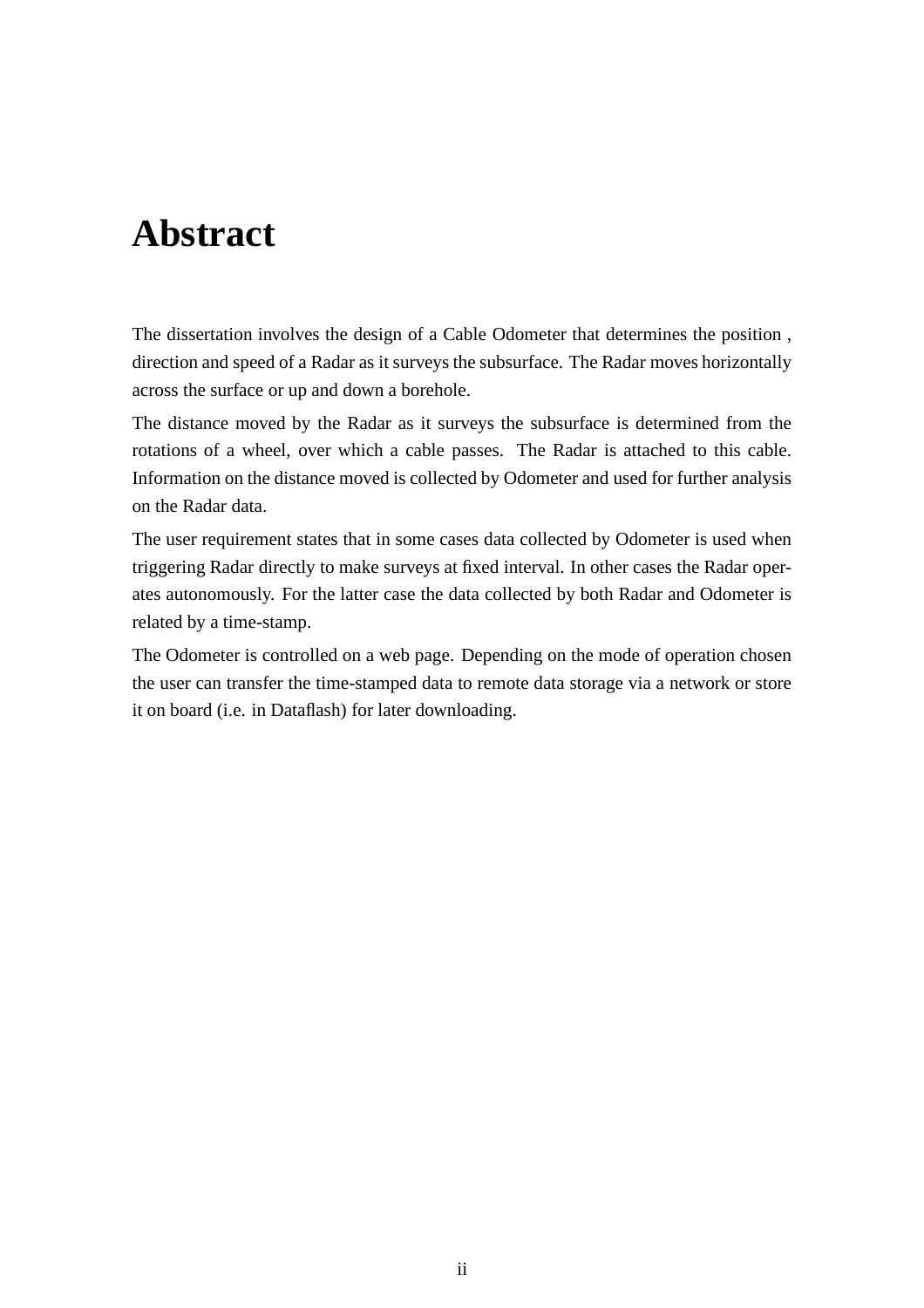# **Acknowledgements**

I would like to acknowledge all the people who helped and supported me in completing this project.

- My supervisor Prof. Michael Inggs for the guidance and patience.
- Alan Langman for his advice.
- The AVR-GCC mail list and ICC-AVR mail list for the technical support.
- Special thanks to Judd Bard from Atmel AVR development centre.
- My parents and family for the inspiration and moral support.

Finally, I would like to thank my friends for the moral support they have given.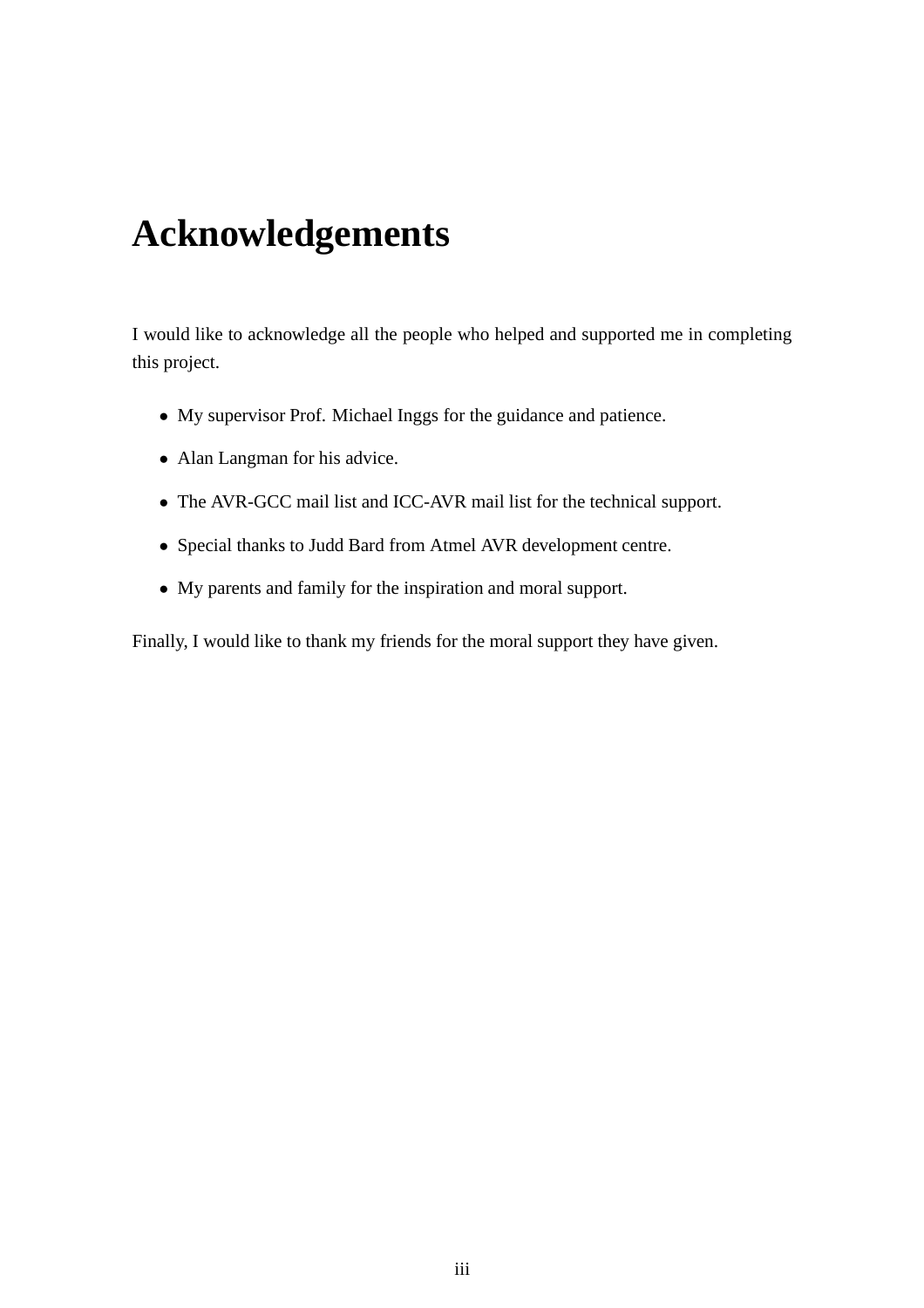# **Contents**

|   | <b>Declaration</b> |                         |                                                             | $\mathbf i$    |
|---|--------------------|-------------------------|-------------------------------------------------------------|----------------|
|   | <b>Abstract</b>    |                         |                                                             | ii             |
|   |                    | <b>Acknowledgements</b> |                                                             | iii            |
|   |                    | <b>List of Symbols</b>  |                                                             | $\mathbf X$    |
|   |                    | <b>Nomenclature</b>     |                                                             | xi             |
| 1 |                    | <b>Introduction</b>     |                                                             | $\mathbf{1}$   |
|   | 1.1                |                         |                                                             | $\overline{4}$ |
|   | 1.2                |                         |                                                             | $\overline{4}$ |
|   |                    | 1.2.1                   |                                                             | $\overline{4}$ |
|   |                    | 1.2.2                   |                                                             | $\overline{4}$ |
|   |                    | 1.2.3                   |                                                             | 5              |
|   |                    | 1.2.4                   |                                                             | 5              |
|   | 1.3                |                         |                                                             | 5              |
|   | 1.4                |                         |                                                             | 6              |
| 2 |                    | <b>Concept study</b>    |                                                             | $\overline{7}$ |
|   | 2.1                |                         |                                                             | $\tau$         |
|   |                    | 2.1.1                   | Kleinzee Trial Borehole Radar System Survey                 | 7              |
|   |                    | 2.1.2                   | Geophysical Recording and Processing System                 | 10             |
|   | 2.2                |                         | User Requirements, Requirements Review and Specification 11 |                |
|   |                    | 2.2.1                   |                                                             | 11             |
|   |                    | 2.2.2                   |                                                             | 11             |
|   |                    | 2.2.3                   |                                                             | 13             |
|   | 2.3                |                         |                                                             | 13             |
|   |                    | 2.3.1                   |                                                             | 13             |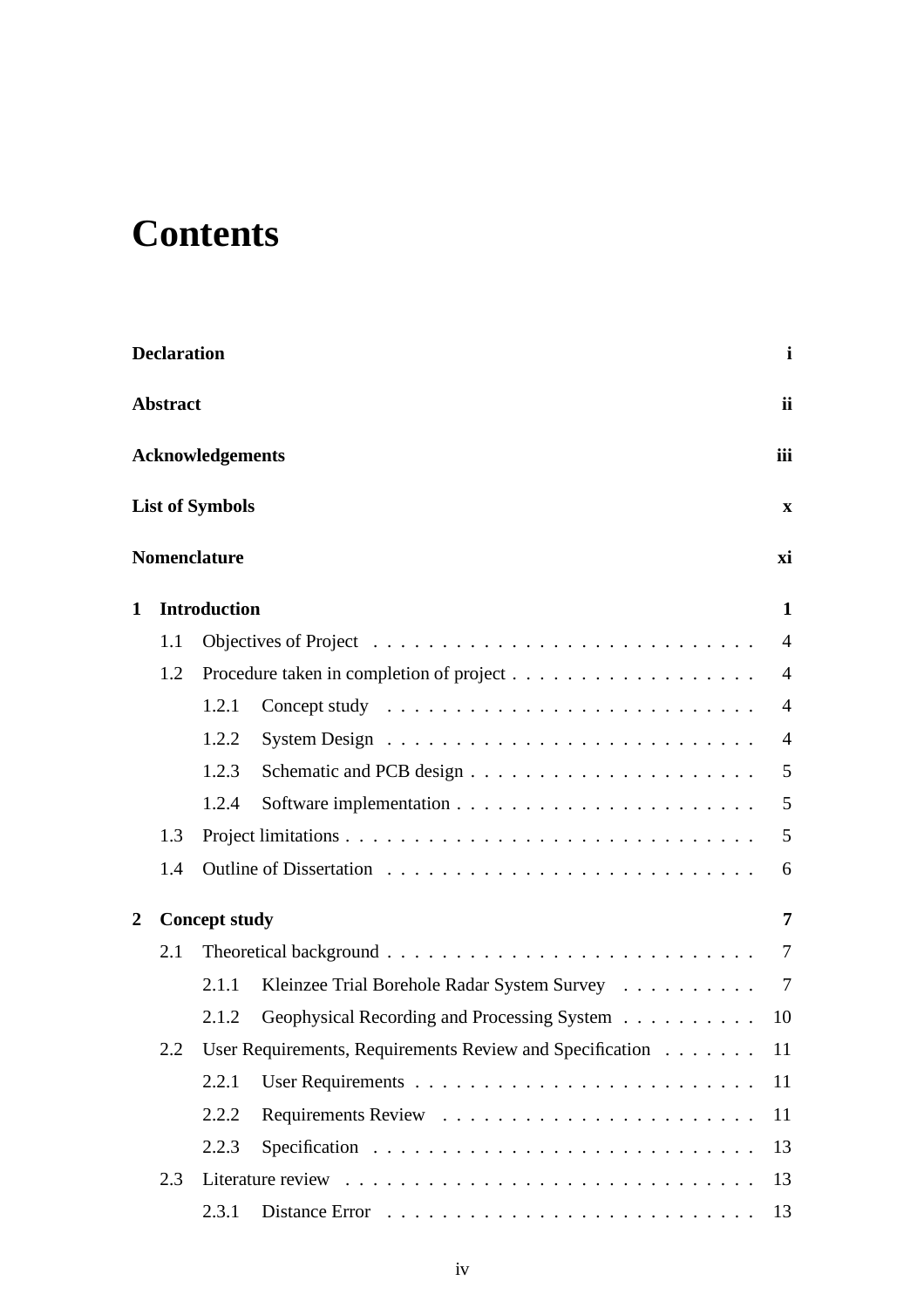|                         |     | 2.3.2                  |                                                          | 16 |
|-------------------------|-----|------------------------|----------------------------------------------------------|----|
|                         |     | 2.3.3                  |                                                          | 17 |
|                         |     | 2.3.4                  | Investigating a suitable Microcontroller and peripherals | 19 |
|                         |     | 2.3.5                  | Real time clock                                          | 21 |
|                         |     | 2.3.6                  |                                                          | 21 |
|                         | 2.4 |                        |                                                          | 22 |
| 3                       |     | <b>Hardware design</b> |                                                          | 23 |
|                         | 3.1 |                        |                                                          | 23 |
|                         | 3.2 |                        |                                                          | 23 |
|                         |     | 3.2.1                  |                                                          | 26 |
|                         |     | 3.2.2                  |                                                          | 26 |
|                         |     | 3.2.3                  |                                                          | 28 |
|                         |     | 3.2.4                  |                                                          | 29 |
|                         |     | 3.2.5                  |                                                          | 29 |
|                         |     | 3.2.6                  |                                                          | 31 |
|                         | 3.3 |                        |                                                          | 32 |
|                         |     | 3.3.1                  |                                                          | 32 |
|                         |     | 3.3.2                  |                                                          | 32 |
|                         | 3.4 |                        |                                                          | 35 |
|                         | 3.5 |                        |                                                          | 36 |
| $\overline{\mathbf{4}}$ |     | Software design        |                                                          | 37 |
|                         | 4.1 |                        |                                                          | 37 |
|                         |     | 4.1.1                  |                                                          | 37 |
|                         |     | 4.1.2                  |                                                          | 39 |
|                         | 4.2 |                        |                                                          | 40 |
|                         |     | 4.2.1                  |                                                          | 40 |
|                         |     | 4.2.2                  |                                                          | 40 |
|                         |     | 4.2.3                  |                                                          | 45 |
|                         | 4.3 |                        |                                                          | 45 |
|                         | 4.4 |                        |                                                          | 46 |
| 5                       |     |                        | <b>Testing the prototype Odometer board</b>              | 47 |
|                         | 5.1 |                        |                                                          | 47 |
|                         |     | 5.1.1                  |                                                          | 47 |
|                         |     | 5.1.2                  |                                                          | 47 |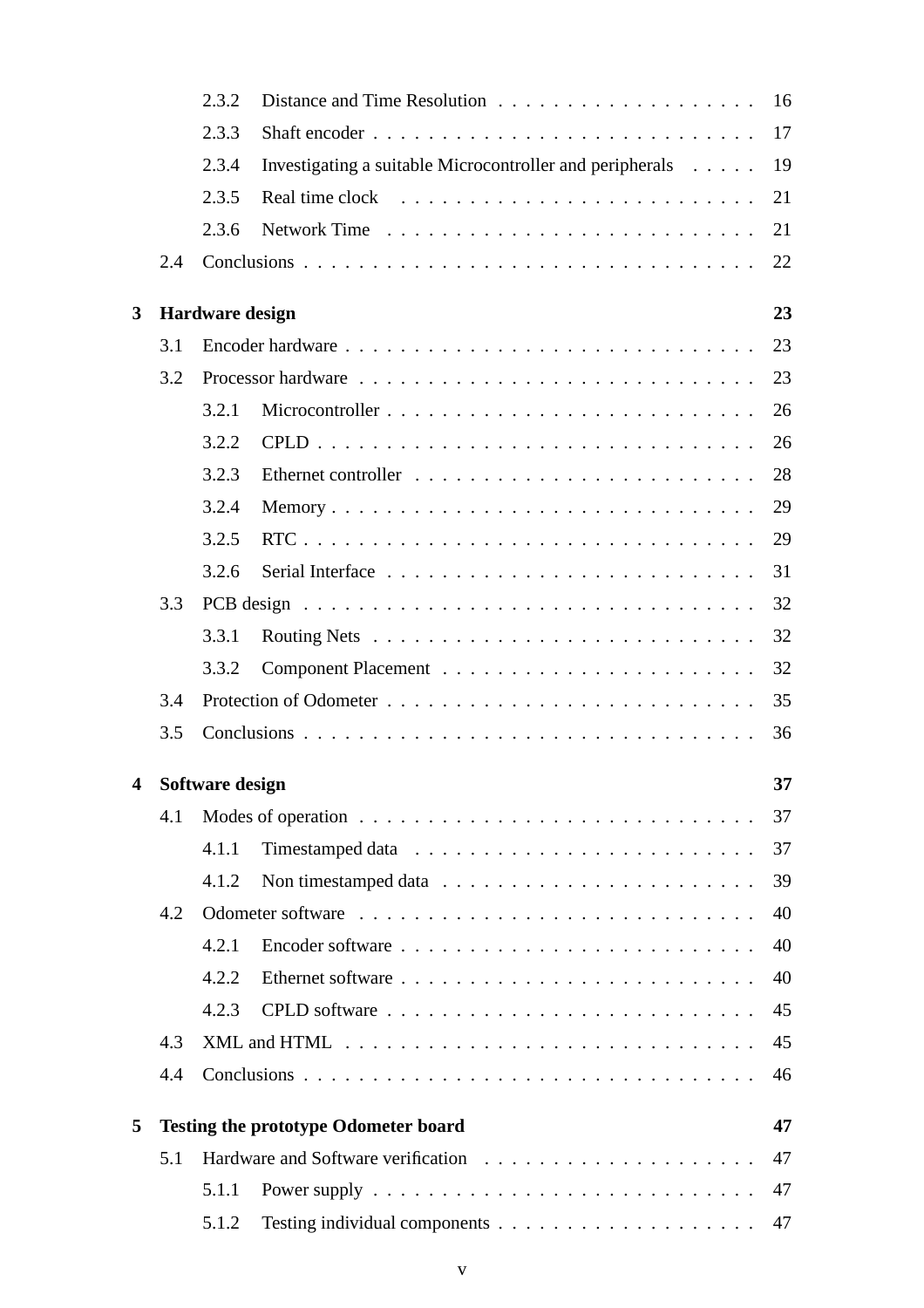|   | 5.2                 |                   |                                    |    |
|---|---------------------|-------------------|------------------------------------|----|
|   |                     | 5.2.1             |                                    | 50 |
|   |                     | 5.2.2             |                                    | 50 |
|   | 5.3                 |                   |                                    | 51 |
|   |                     | 5.3.1             |                                    | 51 |
|   |                     | 5.3.2             |                                    | 54 |
|   |                     | 5.3.3             |                                    | 55 |
|   |                     | 5.3.4             |                                    | 56 |
|   | 5.4                 |                   |                                    | 59 |
| 6 |                     |                   | <b>Conclusions and Future work</b> | 61 |
|   |                     |                   |                                    |    |
|   | 6.1                 |                   |                                    | 61 |
|   | 6.2                 |                   |                                    | 62 |
|   |                     |                   |                                    |    |
|   | <b>Bibliography</b> |                   |                                    | 63 |
|   | <b>Bibliography</b> |                   |                                    | 63 |
| 7 |                     | <b>Appendix A</b> |                                    | 65 |
|   |                     |                   |                                    |    |
| 8 |                     | <b>Appendix B</b> |                                    | 66 |
| 9 |                     | <b>Appendix C</b> |                                    | 76 |
|   | 9.1                 |                   |                                    | 76 |
|   |                     | 9.1.1             |                                    | 76 |
|   |                     | 9.1.2             |                                    | 77 |
|   |                     | 9.1.3             |                                    | 78 |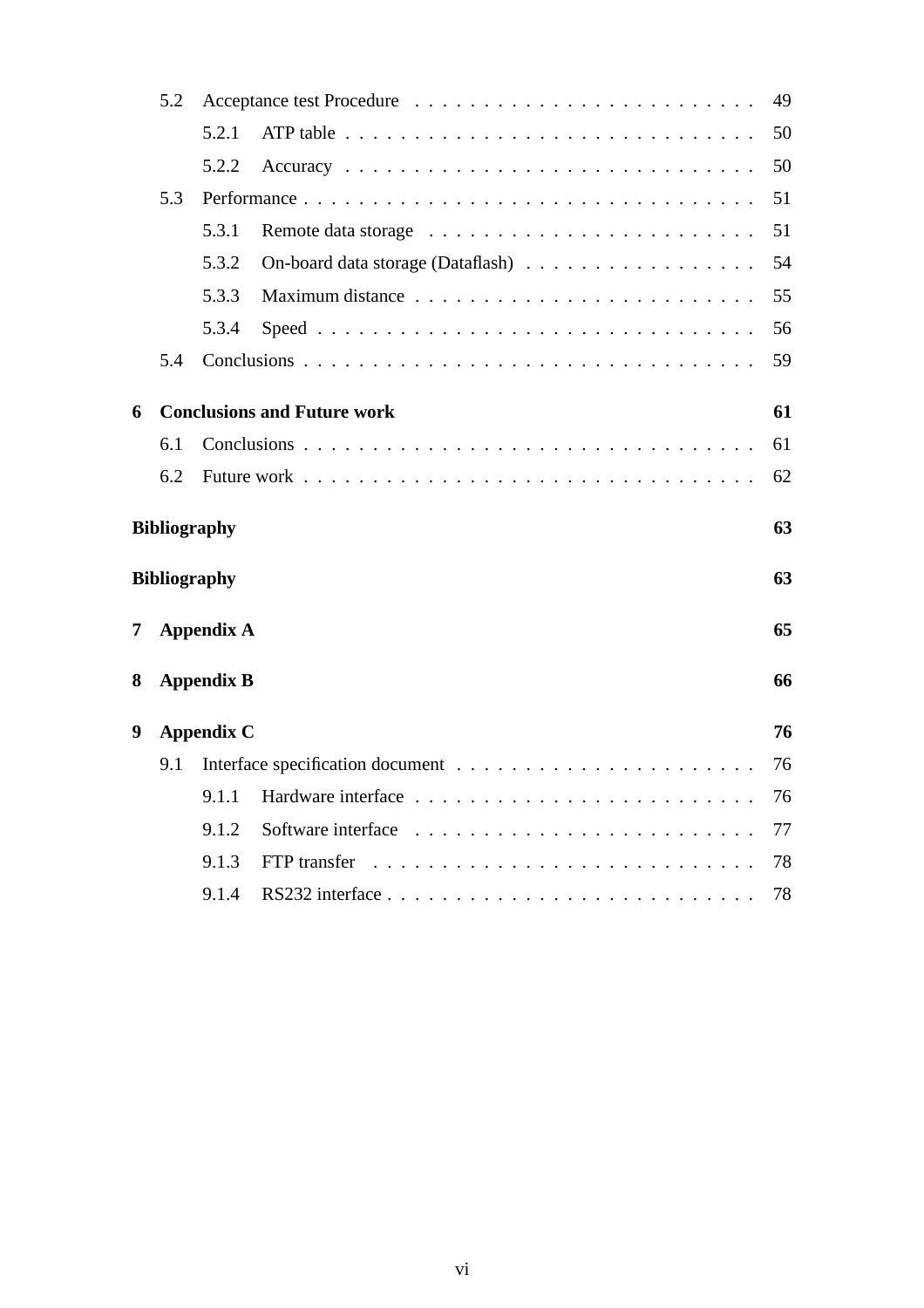# **List of Figures**

| 1.1 |                                                                                          | $\mathbf{1}$ |
|-----|------------------------------------------------------------------------------------------|--------------|
| 1.2 |                                                                                          | $\mathbf{2}$ |
| 1.3 | Setup of Geophysical Recording and Processing system                                     | 3            |
| 2.1 |                                                                                          | 8            |
| 2.2 | Geometry of bore-hole survey (with reference to [20])                                    | 9            |
| 2.3 | Geophysical recording and processing system (with reference to [17])                     | 10           |
| 2.4 |                                                                                          | 14           |
| 2.5 |                                                                                          | 15           |
| 2.6 |                                                                                          | 15           |
| 2.7 |                                                                                          | 17           |
| 2.8 |                                                                                          | 18           |
| 2.9 |                                                                                          | 18           |
| 3.1 | Timing diagram for the encoder to microcontroller interface                              | 24           |
| 3.2 | Encoder signals converted to input signals for Atmega128 counter                         | 24           |
| 3.3 |                                                                                          | 25           |
| 3.4 |                                                                                          | 26           |
| 3.5 | Input capture unit (with reference to $[10]$ )                                           | 27           |
| 3.6 |                                                                                          | 29           |
| 3.7 | Atmega128 memory map(with reference to [10]) $\dots \dots \dots \dots$                   | 30           |
| 3.8 |                                                                                          | 31           |
| 3.9 | Serial interface $\ldots \ldots \ldots \ldots \ldots \ldots \ldots \ldots \ldots \ldots$ | 32           |
|     |                                                                                          | 33           |
|     |                                                                                          | 34           |
|     |                                                                                          | 35           |
|     |                                                                                          | 36           |
| 4.1 | Flow chart for time-stamping the data $\ldots \ldots \ldots \ldots \ldots \ldots$        | 38           |
| 4.2 |                                                                                          | 39           |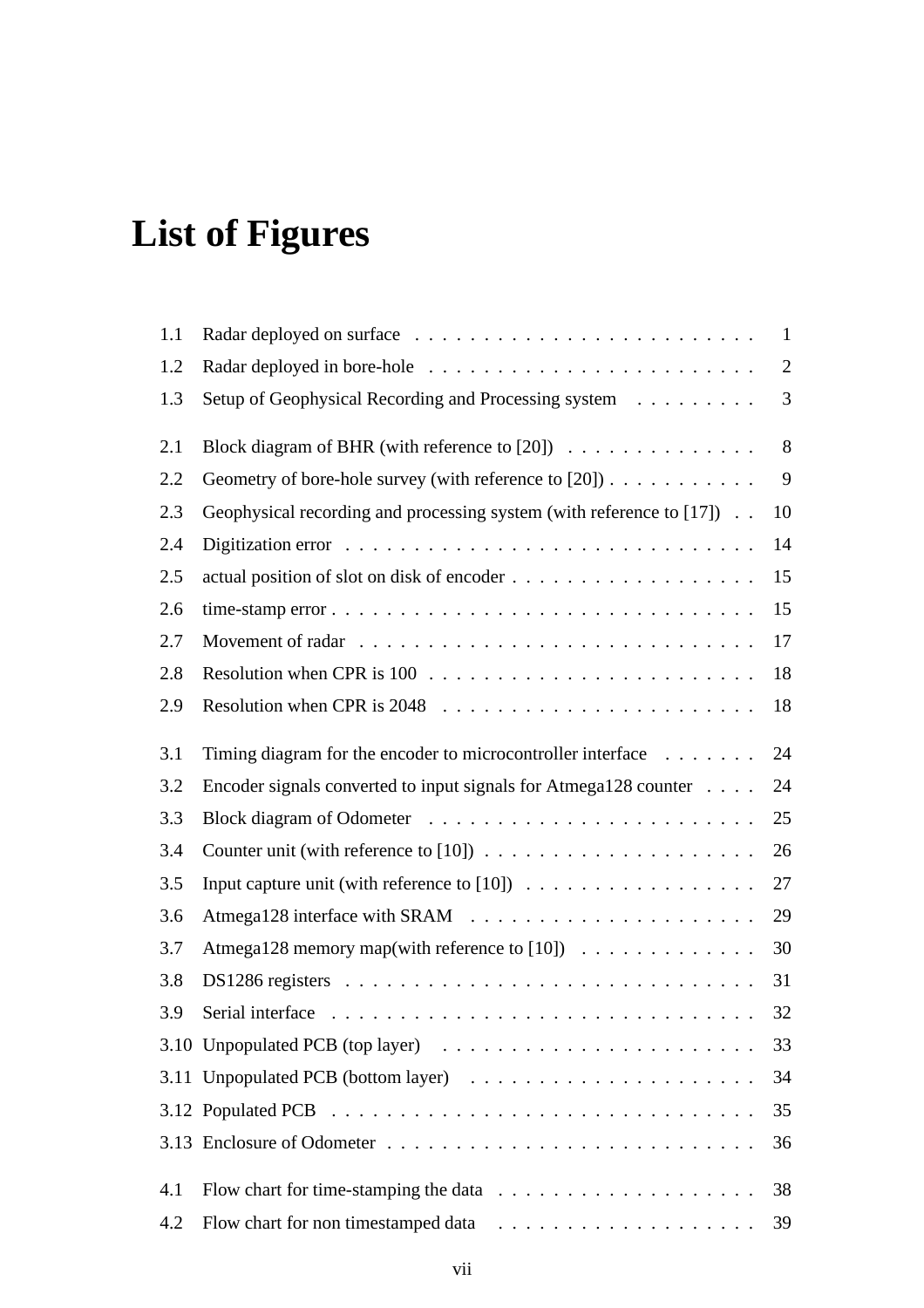| 4.3 |                                                                         | 41 |
|-----|-------------------------------------------------------------------------|----|
| 4.4 |                                                                         | 42 |
| 4.5 |                                                                         | 42 |
| 4.6 |                                                                         | 44 |
| 5.1 |                                                                         | 49 |
| 5.2 | Gaussian distribution and histogram of encoder wheel circumference      | 51 |
| 5.3 |                                                                         | 52 |
| 5.4 | Timestamped data at 100cm interval                                      | 53 |
| 5.5 | Block organization in file system (with reference to [5]) $\dots \dots$ | 55 |
| 5.6 | Extending the maximum distance that the Odometer can cover              | 57 |
| 5.7 |                                                                         | 58 |
| 5.8 | Speed at which radar moves up or down bore-hole                         | 60 |
| 8.1 |                                                                         | 67 |
| 8.2 |                                                                         | 68 |
| 8.3 |                                                                         | 69 |
| 8.4 |                                                                         | 70 |
| 8.5 |                                                                         | 71 |
| 8.6 |                                                                         | 72 |
| 8.7 |                                                                         | 73 |
| 8.8 |                                                                         | 74 |
| 8.9 | Circuit diagram of encoder to microcontroller interface                 | 75 |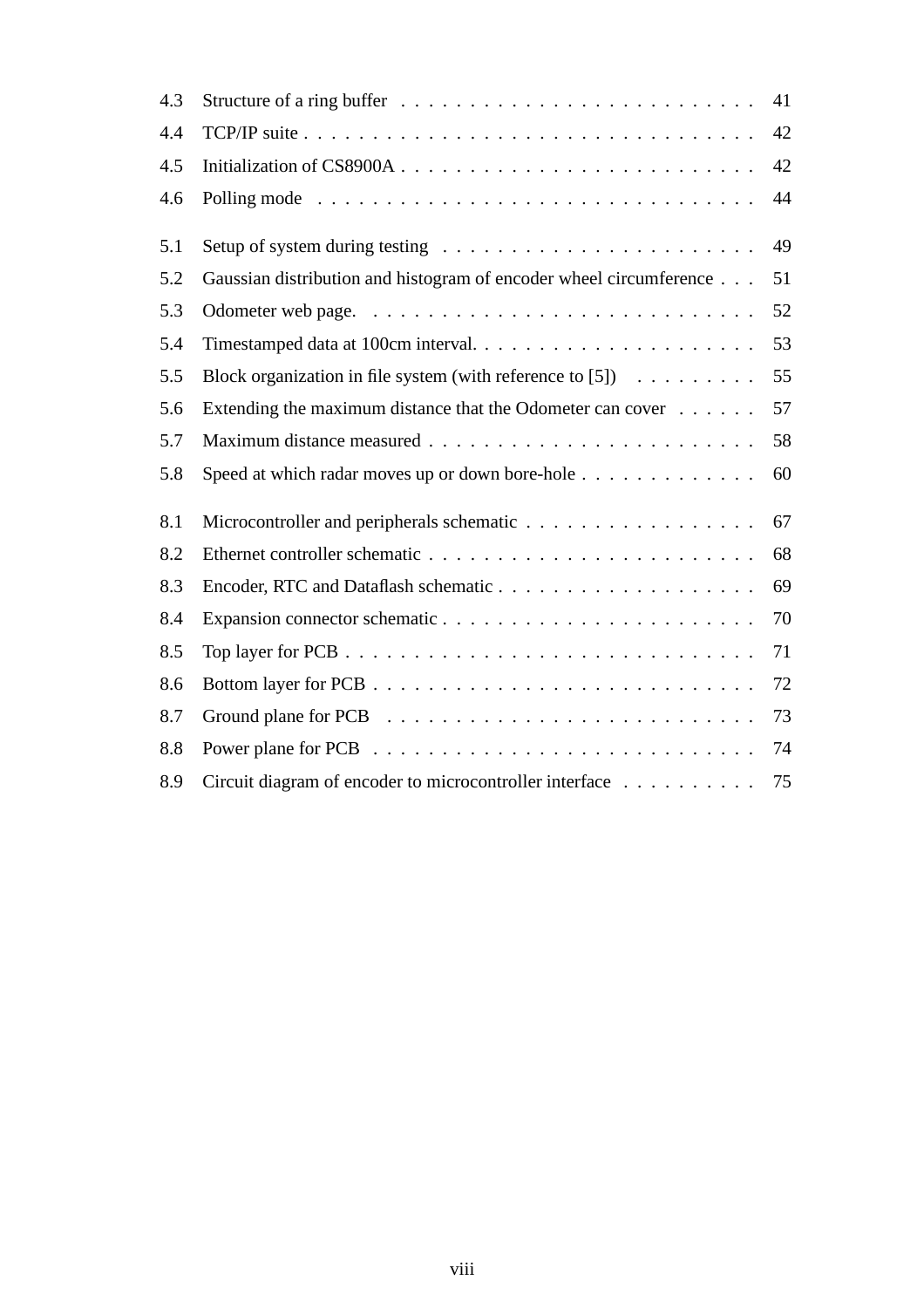# **List of Tables**

| 5.2 ATP table $\ldots \ldots \ldots \ldots \ldots \ldots \ldots \ldots \ldots \ldots \ldots \ldots \ldots 50$ |  |
|---------------------------------------------------------------------------------------------------------------|--|
| 5.3 Circumference of encoder wheel (i.e. diameter is 20cm) 50                                                 |  |
|                                                                                                               |  |
|                                                                                                               |  |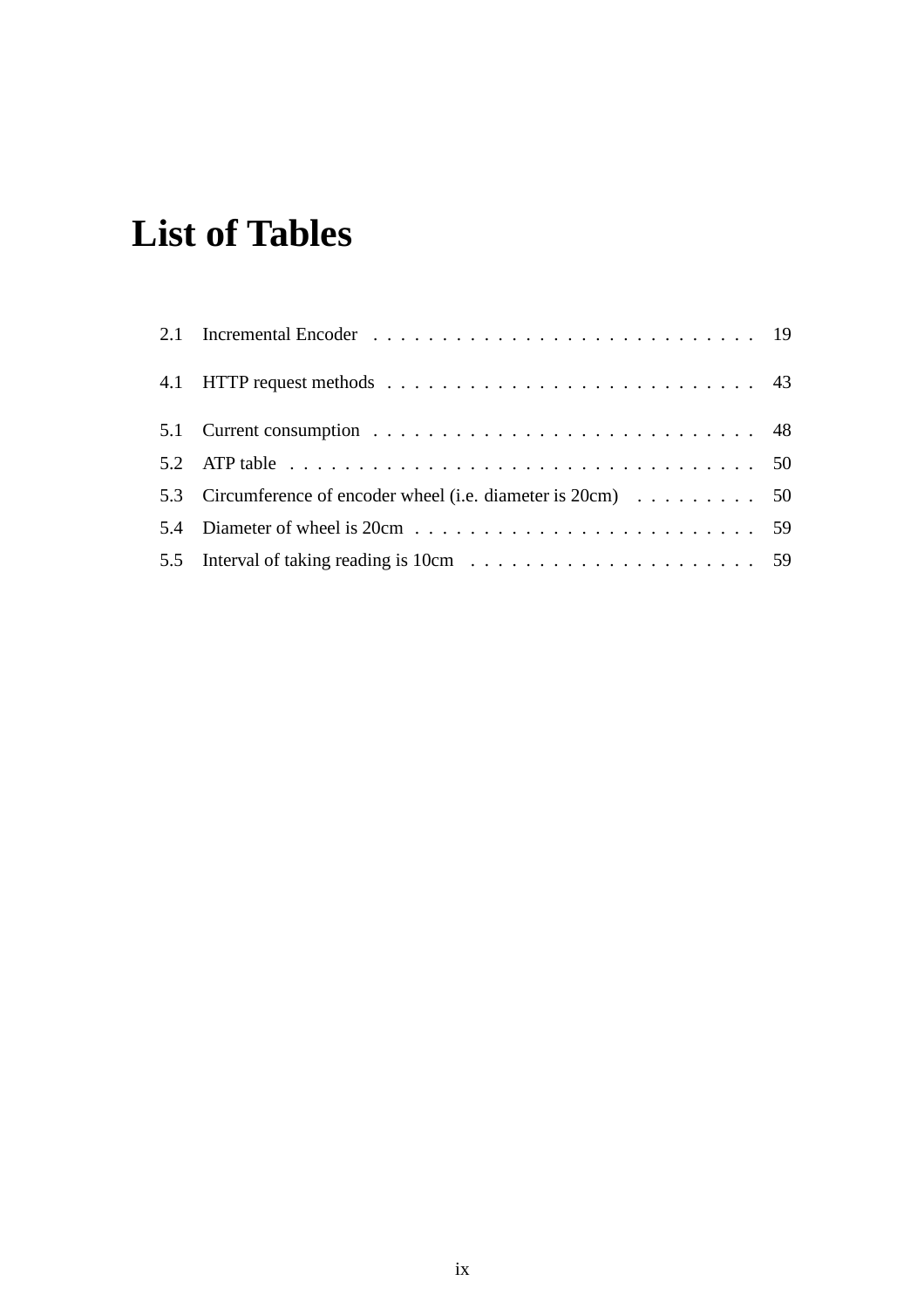# **List of Symbols**

- $B_{14}$  A block of 14 file
- $f_{clk}$  frequency of clock oscillator
- $t_p$  Access time for a page in Dataflash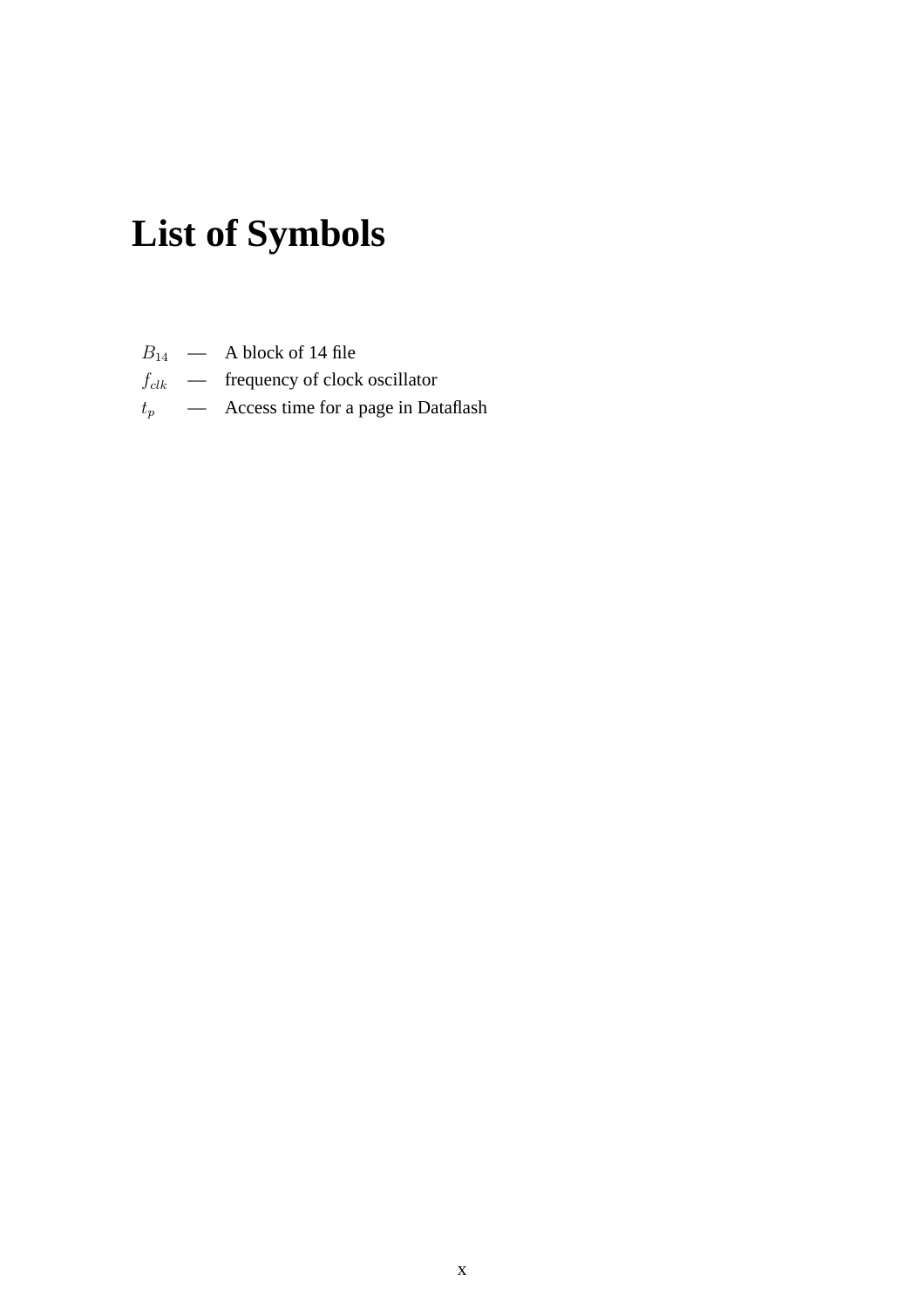# **Nomenclature**

**CPLD** — Complex Programmable Logic Device.

**Frame** — Refers to a portion of a packet.

**Packet**— Refers to the entire serial string transfered over the Ethernet network.

**eCos**— an open source real time operating system intended for embedded applications.

**Time-stamp** — The time that is appended to data.

**Odometer—** The processor board that does all the processing of the data from encoder.

**GPR**— Ground penetrating radar.

**AEM**— Airborne Electromagnetic: Airborne exploration technology.

**RRSG**— Remote Radar Sensing Group: Group in the Department of Electrical Engineering at University of Cape Town.

**BCD**— Binary Coded Decimal format.

**PCB**— Printed Circuit Board.

**NTP**— Network Time Protocol.

**RISC**— Reduced Instruction Set Computer.

**RTOS**— Real Time Operating System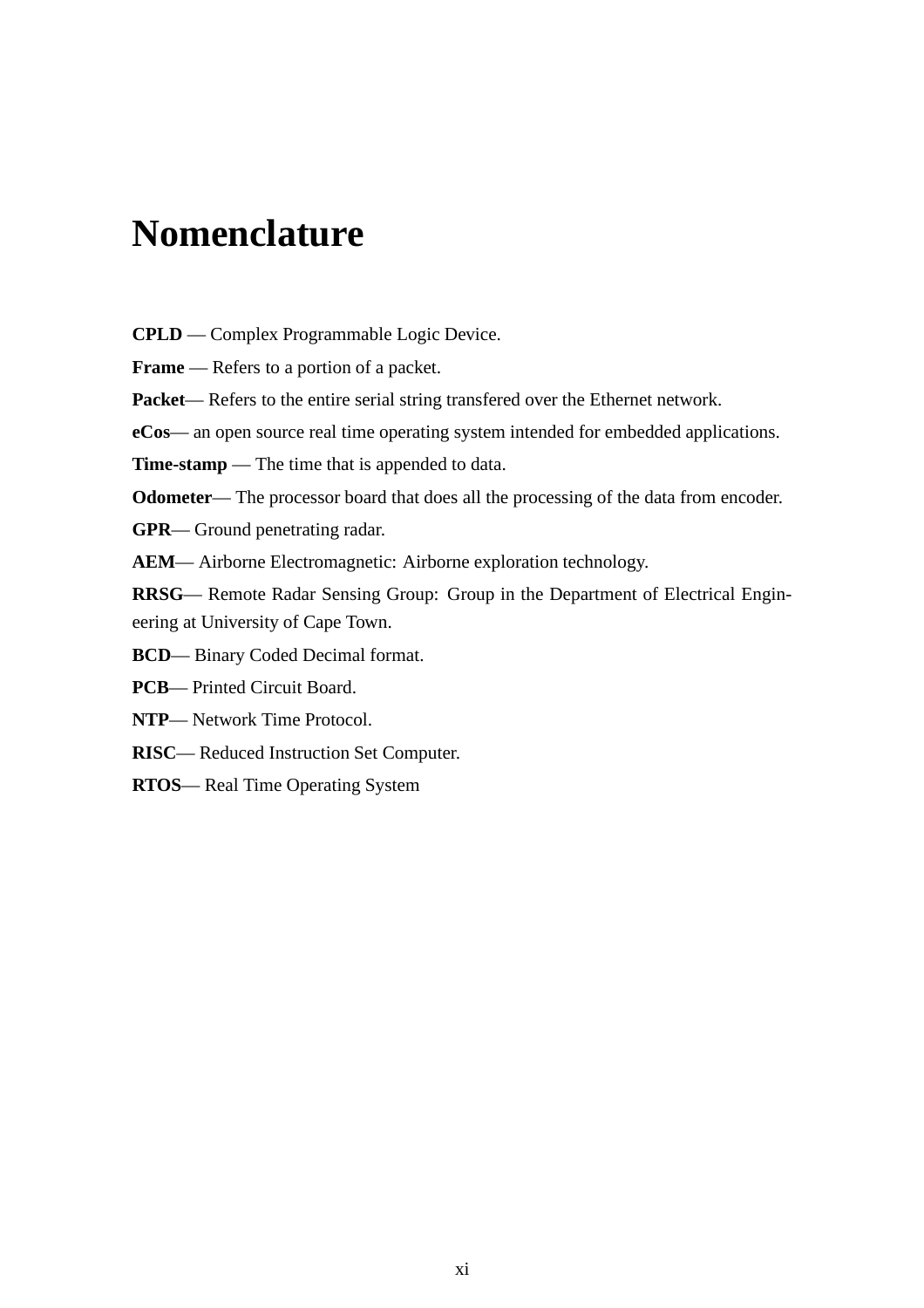# **Chapter 1**

# **Introduction**

Radar can be used for almost any subsurface detection problem. It can either be deployed on the surface or in a bore-hole, to survey the immediate surroundings. Some of its applications are in mining geophysics, agriculture, concrete non destructive testing, inspection of tunnels and pipelines and in archeology. The goal of this dissertation is the development of a cable odometer for a subsurface radar. The odometer should be able to determine the position and direction when a radar antenna echoed a signal. Figure 1.1 shows Radar deployed on surface while Figure 1.2 shows the Radar deployed in a bore-hole.



Figure 1.1: Radar deployed on surface

In this dissertation, the distance moved by the Radar antennas is measured from the rotations made by an optical encoder wheel over which the cable passes (as shown in Figure 1.1 and 1.2). The encoder outputs quadrature signals to the Odometer [6]. These signals represent the rotations made by the encoder wheel.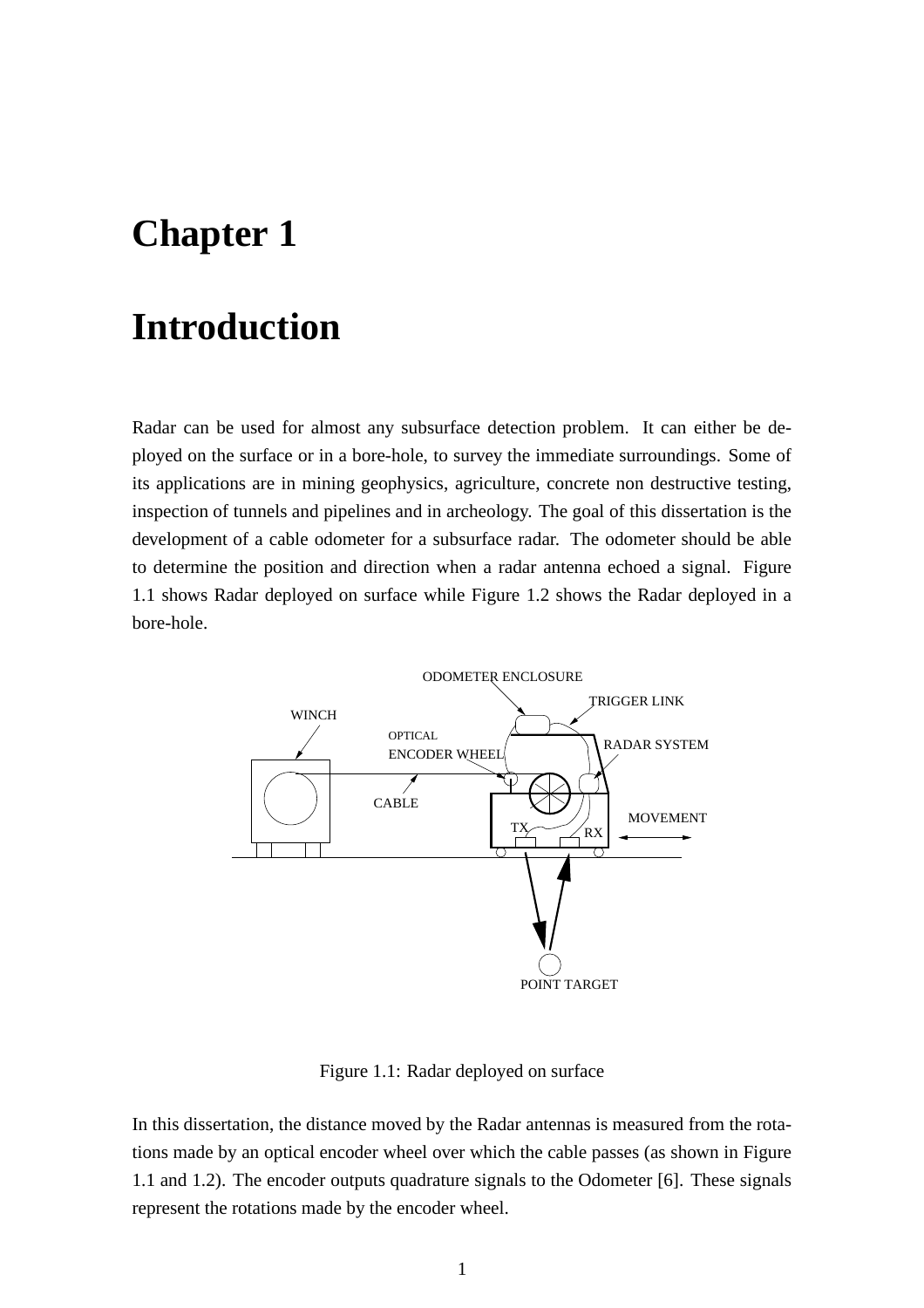

Figure 1.2: Radar deployed in bore-hole

The user requirements determine the modes of operation supported by Odometer and are discussed in detail in Chapter 3. All modes of operation are derived from two main modes discussed below. One of the main modes is when Odometer triggers Radar to make a survey at fixed intervals. The Radar and Odometer are in close proximity in this case (as shown in Figure 1.1). The other mode is when the Odometer and the Radar run autonomously. In the latter mode both sensors take measurements independently from each other. The sensors communicate with other devices via an Ethernet connection (as shown in Figure 1.3). The data collected from the sensors and is related by a time-stamp. The time-stamp source is a Real Time Clock (RTC) on each sensor. The accuracy of all of the clocks is maintained by implementing an Network Time Protocol (NTP) client [RFC 1305] on each sensor. In this project, the NTP client was not implemented on the Odometer and therefore, the RTC on board is set manually by a program. The data that is timestamped is transfered in real time to a remote database or stored on a local storage in cases when there is no network connection.

This project is a module of Geophysical Recording and Processing system that involves sensors (i.e. Odometer, Radar and Orientation Sensors), databases, NTP server, processors and an operator [17]. Figure 1.3 shows the setup of the Geophysical Recording and Processing system. All components communicate via an Ethernet connection.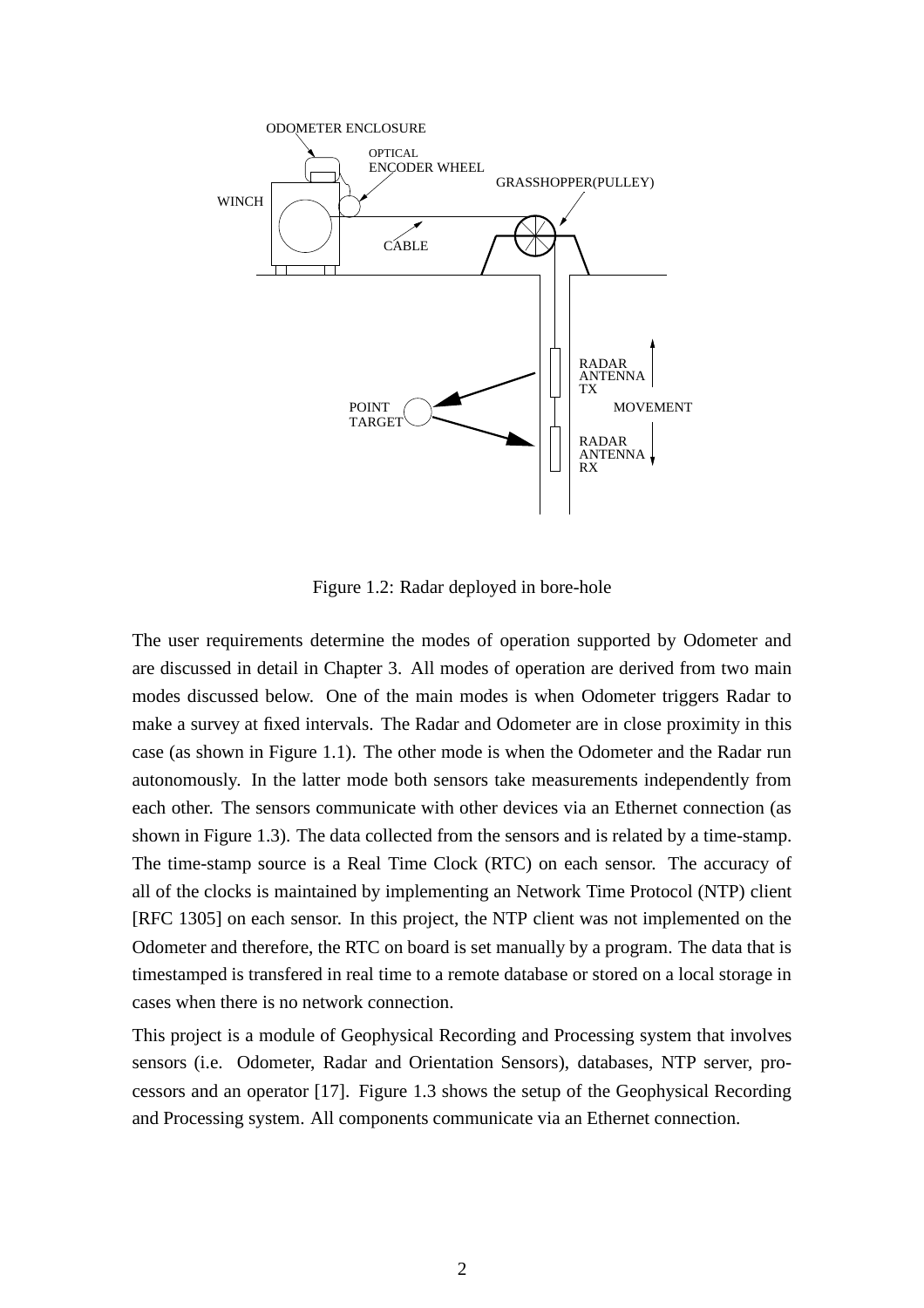

Figure 1.3: Setup of Geophysical Recording and Processing system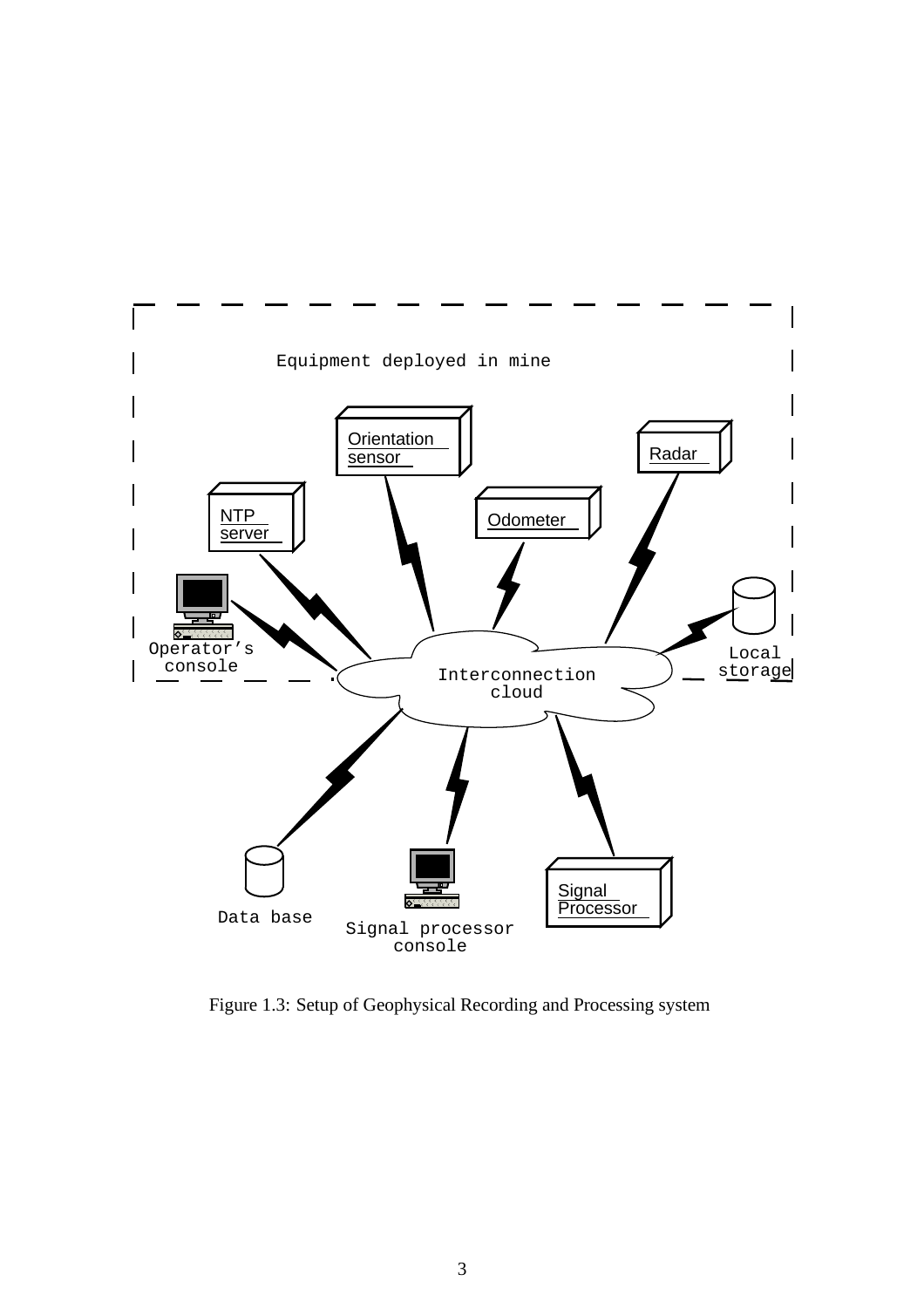## **1.1 Objectives of Project**

The main aim of the project is to design a processor board that can determine the position, direction and speed of radar antennas. A summary of the functionality of the Odometer is stated below:

- The Odometer should calculate the position, direction and speed from the digital output of the optical shaft encoder.
- The Odometer should accommodate all modes of operation.
- The Odometer should be able to operate in harsh environments (e.g. in a mine).

## **1.2 Procedure taken in completion of project**

### **1.2.1 Concept study**

A pre-study was undergone to evaluate the user requirements of the project. The problems encountered during a Kleinzee Trial Borehole Radar survey were taken into consideration when reviewing the user requirements [20].

An investigation into the feasibility of the project was performed. The investigation includesselection of suitable microcontrollers, compatible peripherals and a suitable optical shaft encoder. The optical shaft encoder is a position feedback device that converts real time shaft angle and direction into digital quadrature output. A concept study is made on how to reduce errors that result from the equipment used.

The feasibility of using open source software tools was made. An investigation into developing software that runs independent from an operating system yet meeting the user requirements was made.

### **1.2.2 System Design**

The system block diagram was drawn up including only the main sections of Odometer. The design was based on an embedded web server development board designed by Atmel corporation.

The new design uses an 8 bit AVR Atmega128 microcontroller as compared to the Atmega103 used in the development board. A real time clock is used as on board time source. An Ethernet controller is used to communicate with the rest of the world. Dataflash memory is provided for local storage in cases when there is a network problem. A serial communication interface is also provided. Since there will be a TCP/IP stack on the processor board an external 32K SRAM is included.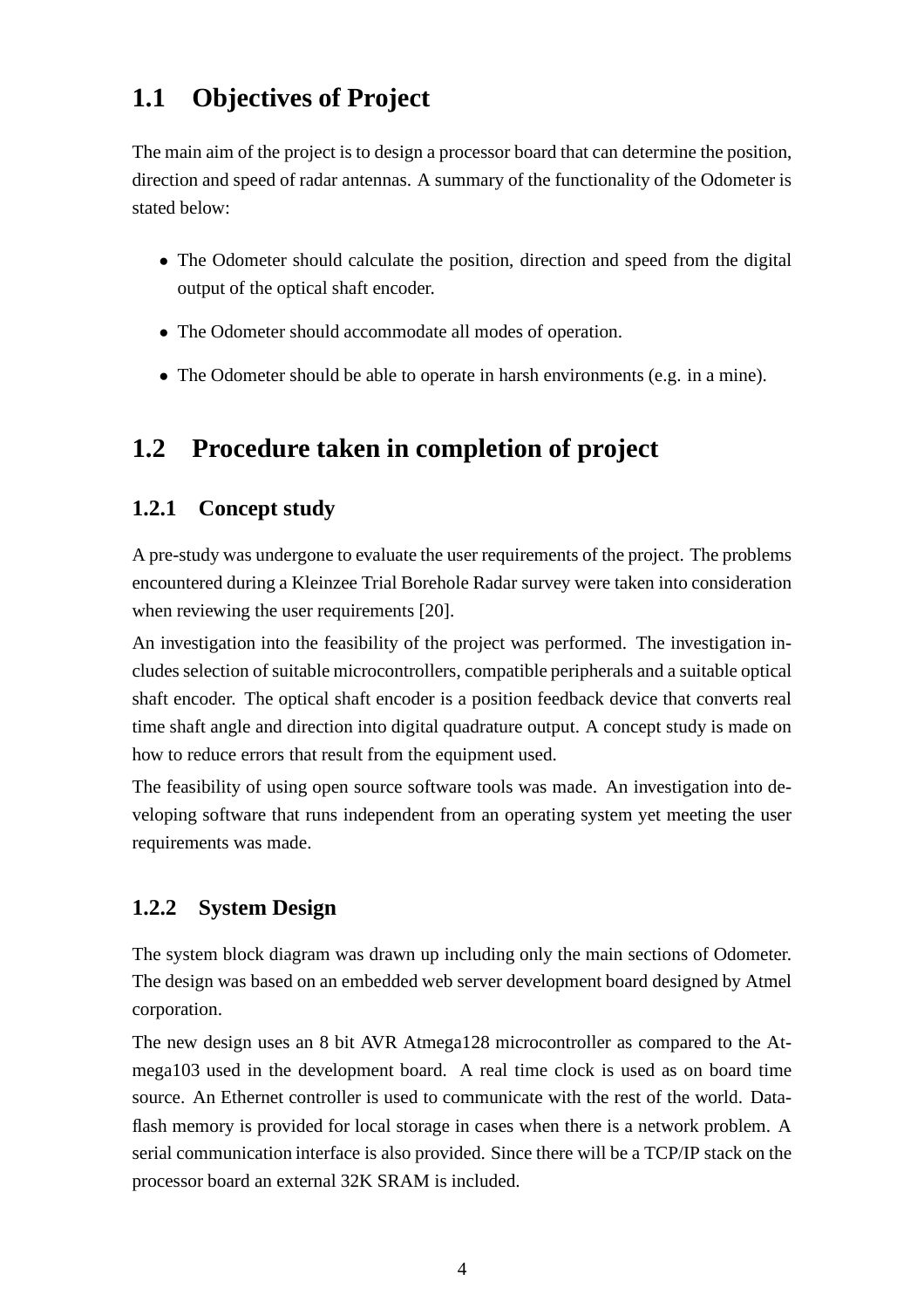### **1.2.3 Schematic and PCB design**

Due to the rate at which technology advances (as in the case of the Atmel Atmega103 which is now being replaced by the Atmega128), it was advisable to obtain the components required before making any final decision on the schematic design.

The PCB design included four layers of which two were power planes. The board was manually routed. An expansion connector was included to enable debugging of the board and future expansions to be made. Most of the components used were surface mounted type so as to conserve board space and keep cost low.

### **1.2.4 Software implementation**

The software used on the Odometer board was ported from the development board. Even though the Odometer board used an Atmega128 processor which is pin compatible with the Atmega103, drastic changes had to be made during software development. The extended functionality of the Atmega128 which is necessary in order to accomplish the user requirements necessitated the changes.

The option of using a free compiler such as an AVR-GCC compiler was considered. Since it is still being developed, some functions (i.e. sprintf and sscanf) which were used in the TCP/IP stacks [RFC 1180], ymodem protocol, FTP [RFC 959] and other protocols have not yet been implemented in the compiler. Due to the complexity of implementing these functions and the time limitation for the project, it was not feasible to implement the functions on AVR-GCC compiler. An Imagecraft compiler [1] was used as an alternative.

## **1.3 Project limitations**

Taking into considerations that it was my first experience of C language, using an operating system such as eCos was beyond the time scope of this project. The eCos would be the ideal operating system for the processor board. It was therefore advisable to use TCP/IP stack that run independently from an operating system. The TCP/IP stack used was ported from the AVR embedded web server reference design. This TCP/IP stack is not a complete stack [5].

Another setback is the limited supply of components that could be used in the project. Most of the components had to be ordered from outside South Africa. It was difficult to obtain most component as companies were reluctant to sell in small quantities. It took months to get some of the components from overseas distributors. For this reason, one had to make sure that the components are available before making any final decisions on the schematic and PCB designs.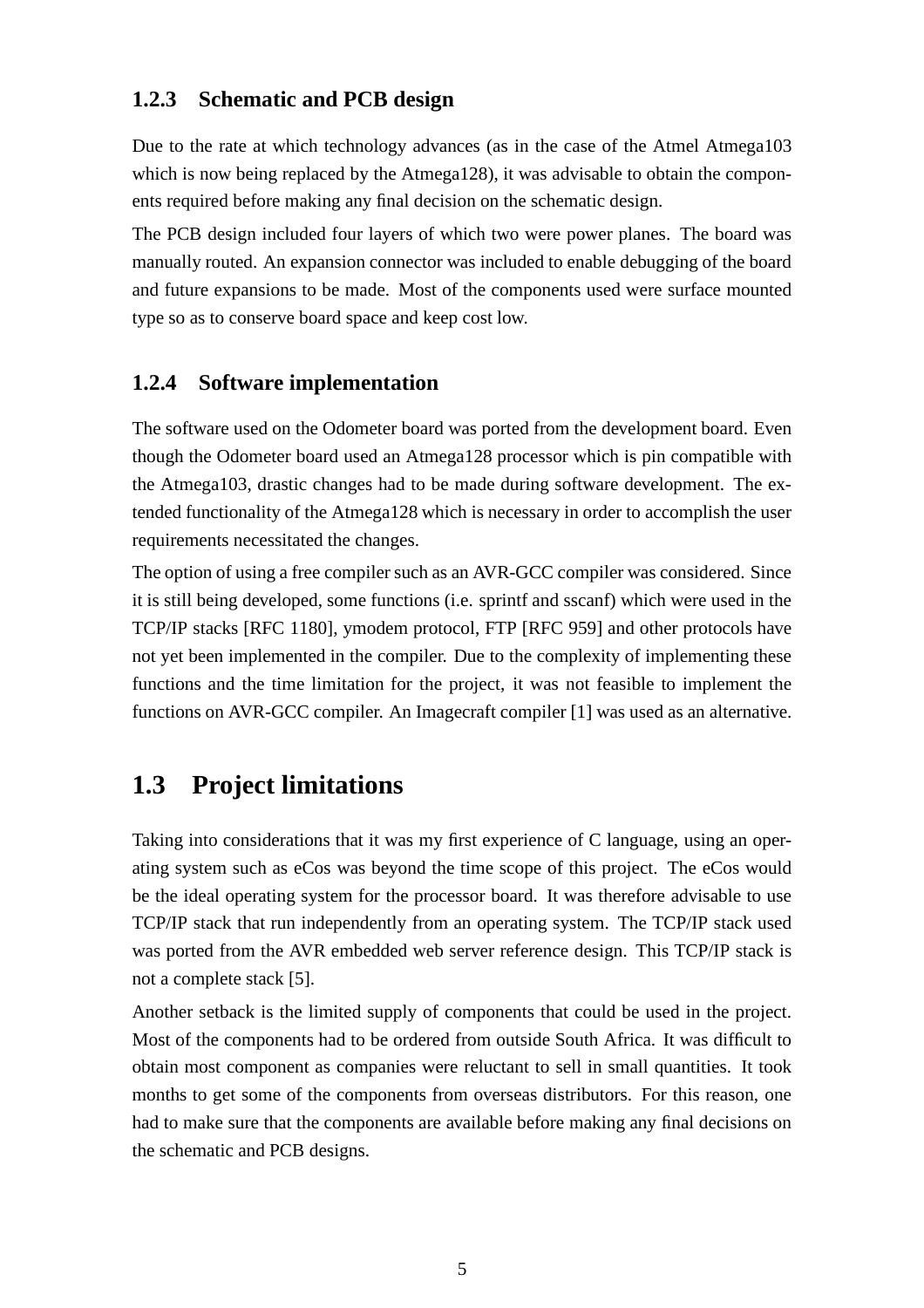## **1.4 Outline of Dissertation**

The dissertation consists of the following chapters outlined below:

Chapter 2 discusses the following issues:

- theoretical background of the project. The factors that motivated the project are discussed here. The Kleinzee Trial Borehole Radar survey is one of the factors. This project is a module of the Geophysical recording and processing system which is also discussed in this chapter.
- states the user requirements of the project. This determines the modes and states that should be supported by the system. A review on how the user requirements can be achieved is explained. The specifications of the project are also stated.
- describes the pre-study that was carried out. The errors that might affect the performance of the system are explained. The feasibility of the project is done taking into consideration the errors that might be involved.

Chapter 3 discusses the hardware design of the project. A thorough explanation of the components used and how they interface to each other is made in this section. The PCB design and the protection of Odometer (when used in harsh environments) is also discussed.

Chapter 4 discusses the software design. Most of the software used has been ported from the Atmel Embedded web server development board. An explanation on how this software interacts with hardware and other programs in order to improve the performance of system is made.

Chapter 5 describes the testing of the prototype board. The results of the test are discussed in this section.

Chapter 6 is the final chapter where conclusions and recommendations for the project are made.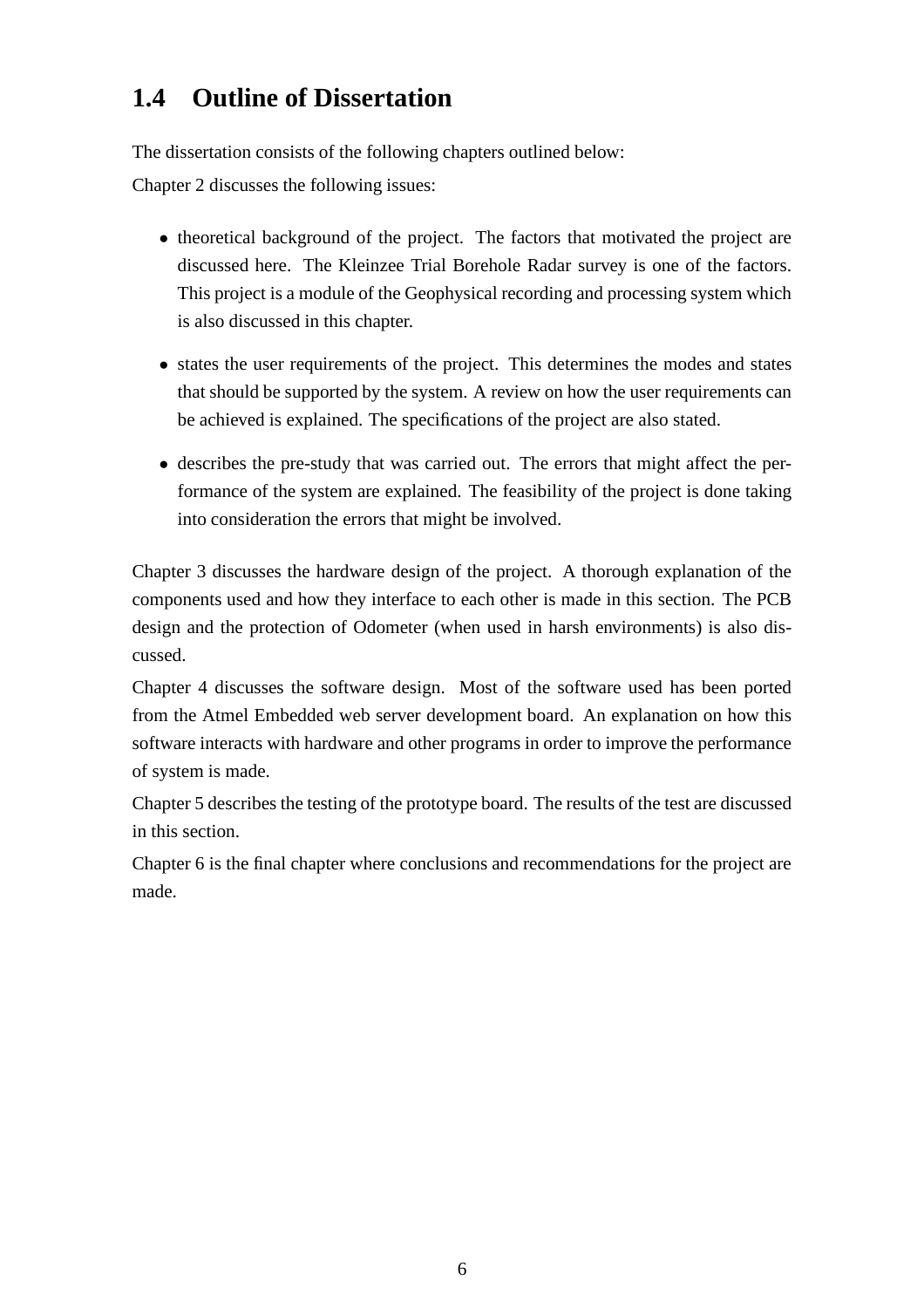# **Chapter 2**

# **Concept study**

## **2.1 Theoretical background**

For this project to be a success, it is crucial to understand how other equipment that will be used with it operates. Applications of the Odometer can be two projects discussed in the following sections.

### **2.1.1 Kleinzee Trial Borehole Radar System Survey**

On the 22nd March 2001 part of the Remote Radar Sensing Group (RRSG) members from University of Cape Town joined a team from Stellenbosch University to do a Trial Borehole Radar Survey [20]. The survey was conducted at Kleinzee, a diamond-mining region on the northern coast of South Africa. There are different layers of sand and clay found in this region. Between this layers diamond ore may be found. The bedrock that contains diamonds is very small, and its topography is of interest in the analysis of diamond concentrated regions. These regions can be at depths of 40 - 60 metres [20]. If these can be identified, the mining process would be selective and as a result costs and destructions to the environment would be reduced.

There are different methods that can be used such as Microgravity, GPR and AEM to evaluate the bedrock channels. Bore-holes are drilled at 50m grids. At any region that is promising, 25m grids were made. AEM has been the most reliable amongst these methods even though it cannot be used for grids less than 25m. It is speculated that Borehole Radar can be used in such cases[20].

As part of the exploration programme, the Borehole Radar (BHR) system was used. Figure 2.1 shows the diagram of the BHR. Boreholes of different depths were made at approximately 10m apart [20].

Measurements are taken at different heights as the Radar moves up and down within the bore-hole. To achieve this movement a winch, pulley system and grasshopper are used as shown in Figure 2.2. The heights at which the Radar antennas transmit or receive signals are important during the analysis of the data collected. Cable markings of 0.5m spacing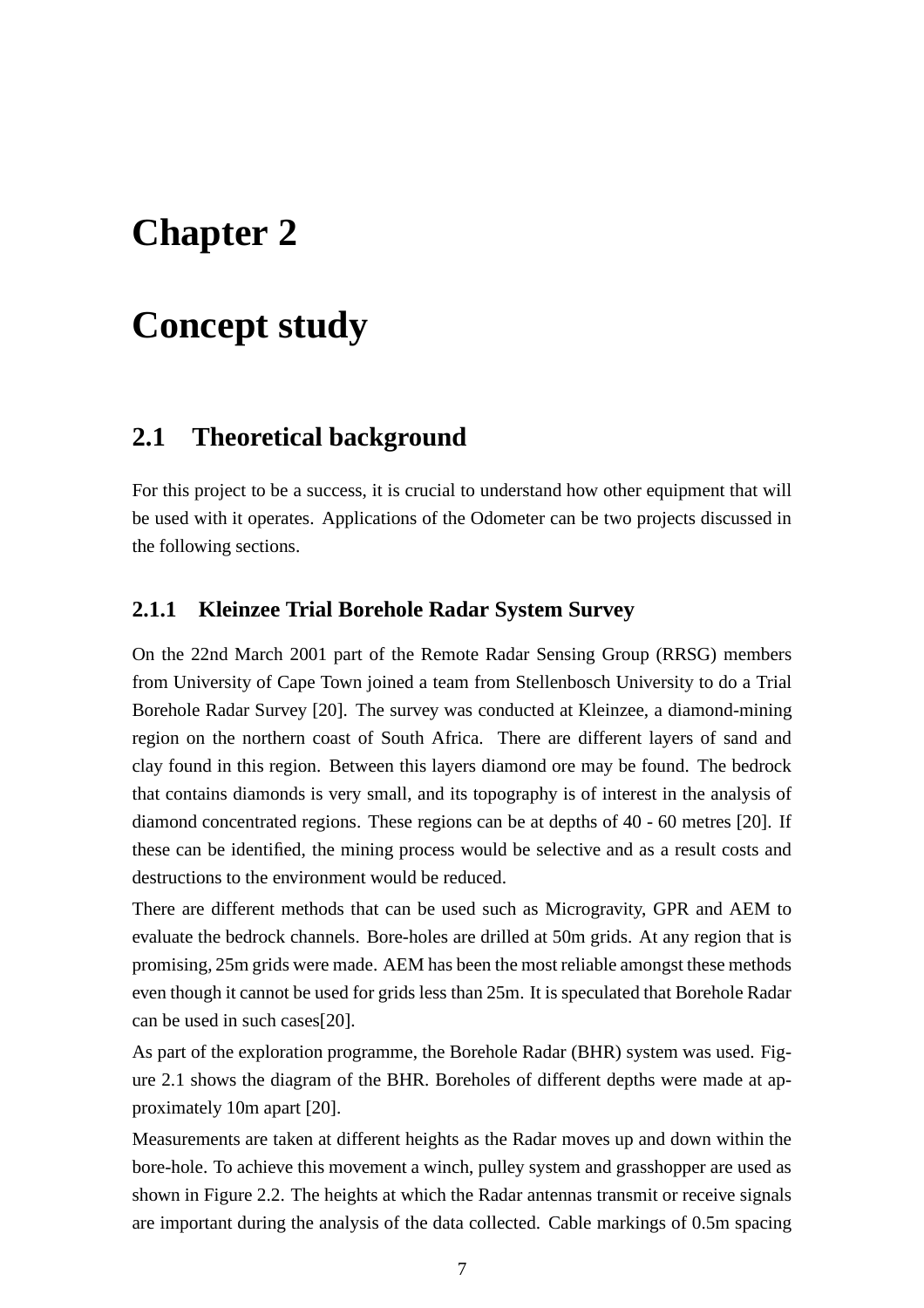

Figure 2.1: Block diagram of BHR (with reference to [20])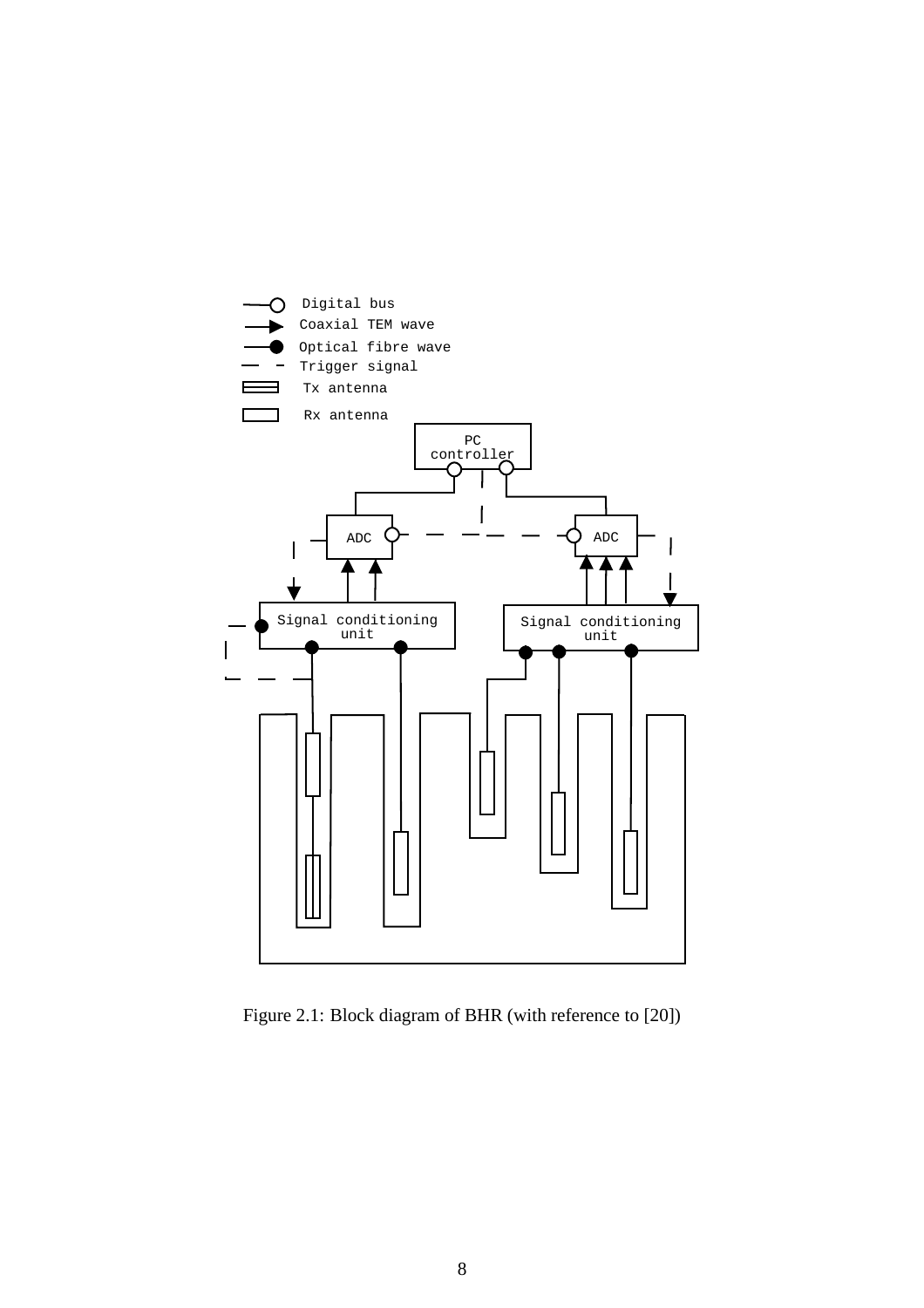were made on the optical fibre cable. These markings were used to determine the depth of the antennas.



Figure 2.2: Geometry of bore-hole survey (with reference to [20])

The following problems were encountered when using the above-mentioned method:

- the markings on cable became unclear after taking a few readings;
- jittering movements could not be detected;
- as the Radar moves down the bore-hole, before it takes a reading the mark on the cable had to be checked that it coincides with the reference point. Therefore, the method was time consuming;
- the speed at which the antennas in the different boreholes moved up and down could not be monitored.

All these factors affected the accuracy of the whole system. Solving these problems constitute some of the user requirements that will be discuss later.

The Odometer should communicate with other devices included in Geophysical Recording and Processing System. The following section states how the devices involved relate to each other.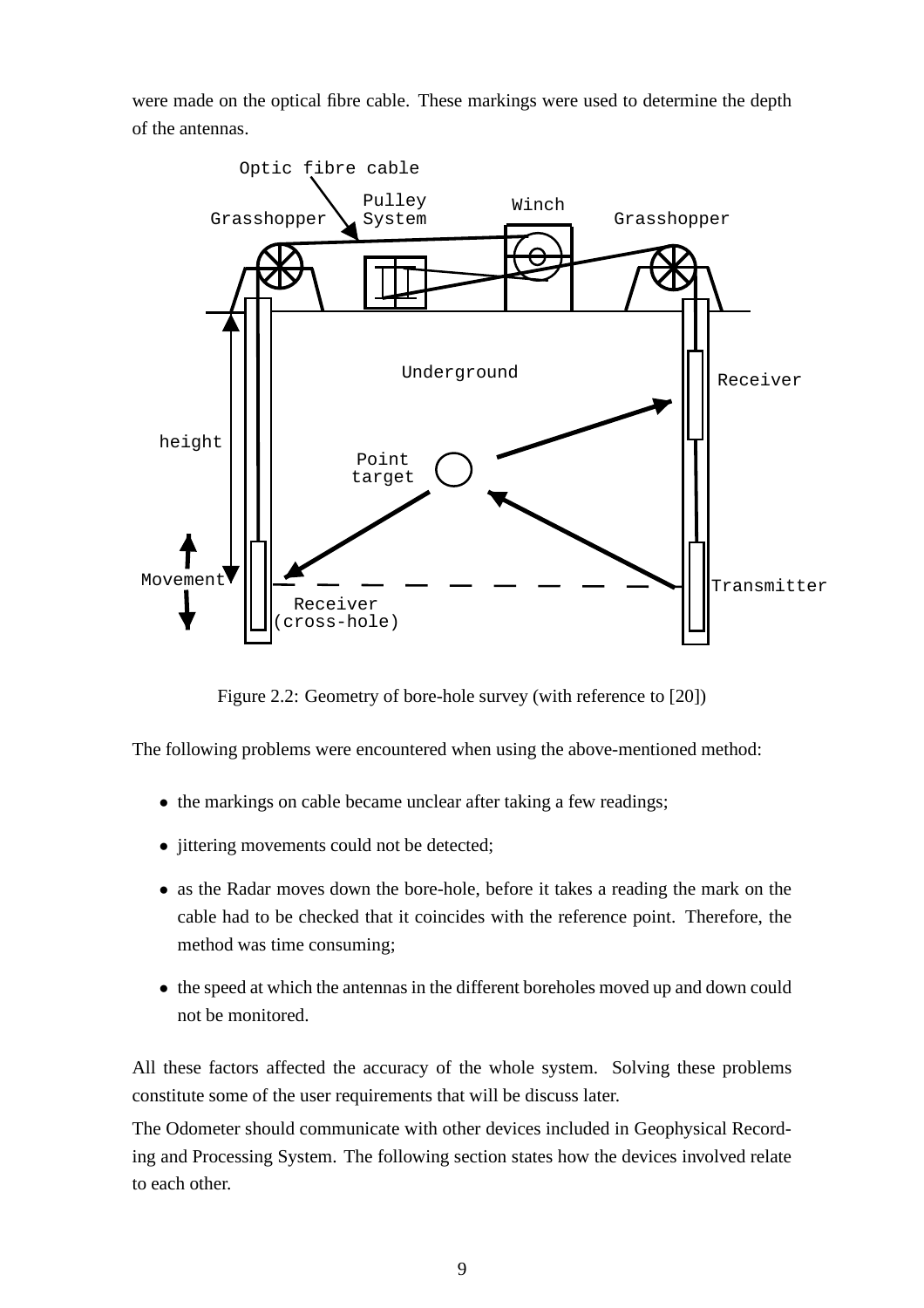### **2.1.2 Geophysical Recording and Processing System**

The system consists of sensors (i.e. Odometer, Orientation Sensor and Radar), databases and processor which all communicate via an interconnection cloud (i.e. Ethernet) [17]. Figure 2.3 shows the block diagram of the components involved. The sensor's data will be related by a time-stamp. Each of the sensors has a Real Time Clock (RTC) that is used to time-stamp the data. A Network Time Protocol (NTP) server, which is accessible to all subsystems via the interconnection cloud, is used to correct and synchronize all of the RTCs. The database is the central storage for all data produced by the sensors. The system console allows full access to all on line sensors and databases [17]. The Signal processor provides processing as requested by system console. All the equipment deployed in the mine can be controlled by an operator's console.



Figure 2.3: Geophysical recording and processing system (with reference to [17])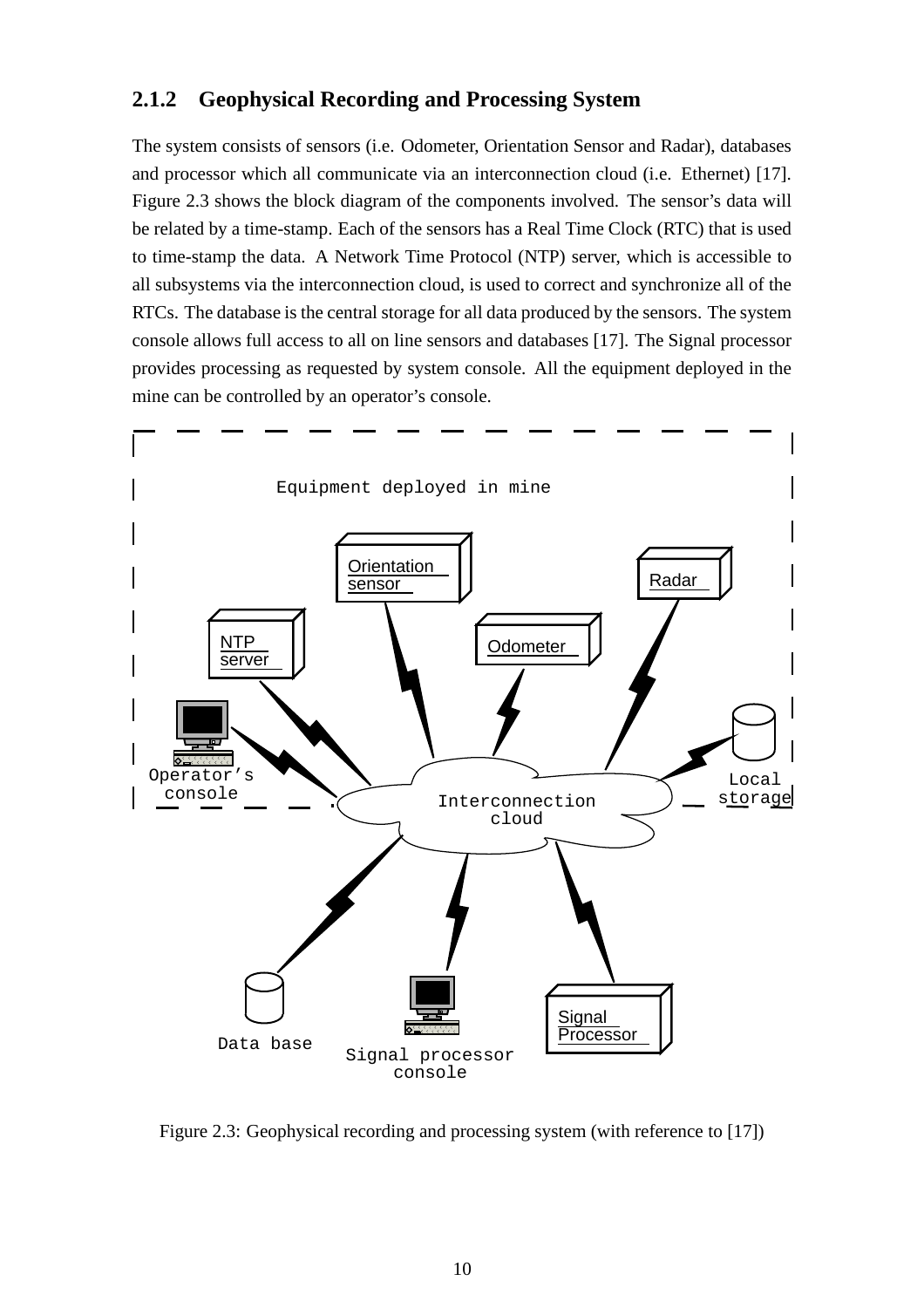## **2.2 User Requirements, Requirements Review and Specification**

This section discusses the user requirements that were drawn from the problems encountered at Kleinzee Trial Borehole Radar survey and the requirements of the Geophysical Recording and Processing system. The requirements are reviewed and specifications for the system are made.

### **2.2.1 User Requirements**

The University of Cape Town and University of Stellenbosch have designed a Borehole Radar system that was used in a Trial Borehole Radar survey at the Kleinzee alluvial diamond mine. In order to determine the position of the Borehole Radar as it moves up and down the bore-hole, the optical cable was marked at 0.5m spacing on the cross-hole receiver. The transmitter and receiver pair cable were marked at 1m spacing [20]. The cable markings were sometimes worn off completely by the cable guide on the winch. The procedure used to transfer data from the Psion work-about [20] to the laptop PCs delayed the survey.

The Trial Borehole Radar Survey is an example of an application of this dissertation. Therefore, solving some of the problems experienced during survey is part of the user requirements. The project involves the design of a controller board (called Odometer) that will determine position, direction and speed of the Radar at any time as it move up or down the bore-hole. The system should also be applicable for cases whereby the Radar surveys by moving horizontally above surface. In the latter case the Radar will be in the proximity of the Odometer. Therefore, methods of triggering the radar directly can be used. The data collected should be transfered via a network connection to some remote data storage in real time or store on board in cases where there is no network connection. Considering that the system can be used in a mine, conditions such as safety, ruggedness, EMI, reliability and transportability should be taken into consideration when designing the system.

### **2.2.2 Requirements Review**

The user requirements are analyzed below. The analysis is divided into two sections, the data collection section and the data processing section.

#### **Data collection section**

1. The system must be able to determine position, speed and direction of the Radar at any instant.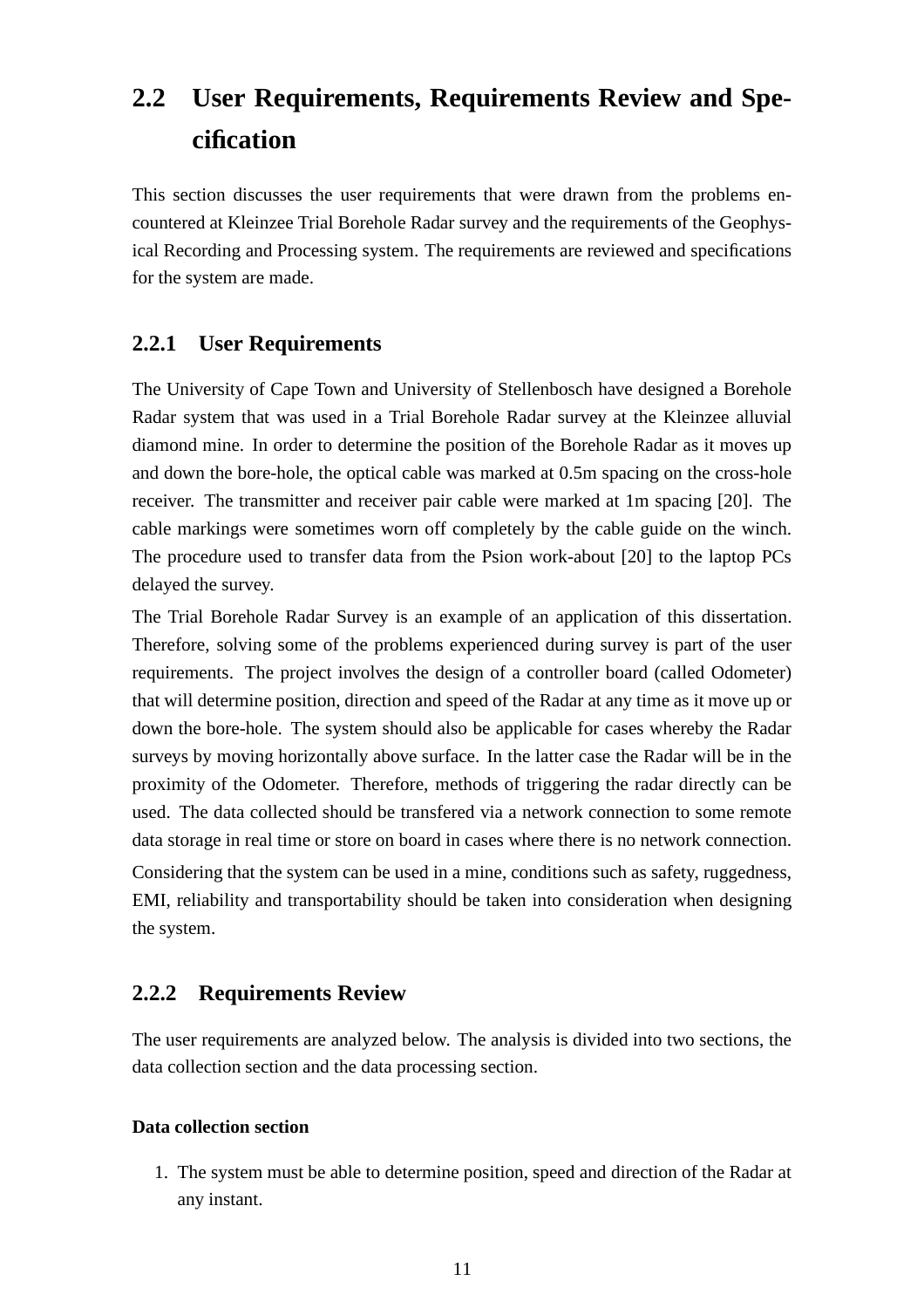- 2. The distance measured should be accurate to centimetres.
- 3. The interval of taking readings should be set by user and should be in centimetres.
- 4. The smallest interval at which the Radar makes a survey is 5cm [11]. Therefore, a system that can achieve a resolution of 1cm is required.
- 5. Considering the fact that the equipment can be deployed in a mine, a rugged and portable device should be used.
- 6. An optical shaft encoder that is designed for heavy-duty applications should be used as the system can be used in a mine. The optical shaft encoder should serve as a position feedback that converts real time shaft angle, speed and direction into a digital output signal.

#### **Data processing section**

- 1. There should be an option of selecting the size of the wheel that the optical shaft encoder is attached to.
- 2. The microcontroller used should have a high throughput such that there are no losses in the data received and transfered via a network connection. There should be enough RAM for a TCP/IP stack to run on.
- 3. The Ethernet controller used should comply with the network protocols needed to create a network connection (i.e. TCP, IP, UDP, etc).
- 4. In cases when there is no network connection (i.e. in mines) data storage should be provided on board.
- 5. The data should be time-stamped by time from a clock source (i.e. RTC) on board that is corrected by another clock source (i.e. NTP server), which is standard for all systems that need a time-stamp.
- 6. Provide serial communication (i.e. via RS232).
- 7. System should accommodate these modes of operation:
- Sound of buzzer should alert user to trigger Radar or there should be a Microswitch connection that triggers radar directly.
- There should be an optical fibre connection that is used when triggering Radar directly.
- An LED switching on and off should alert user to trigger Radar.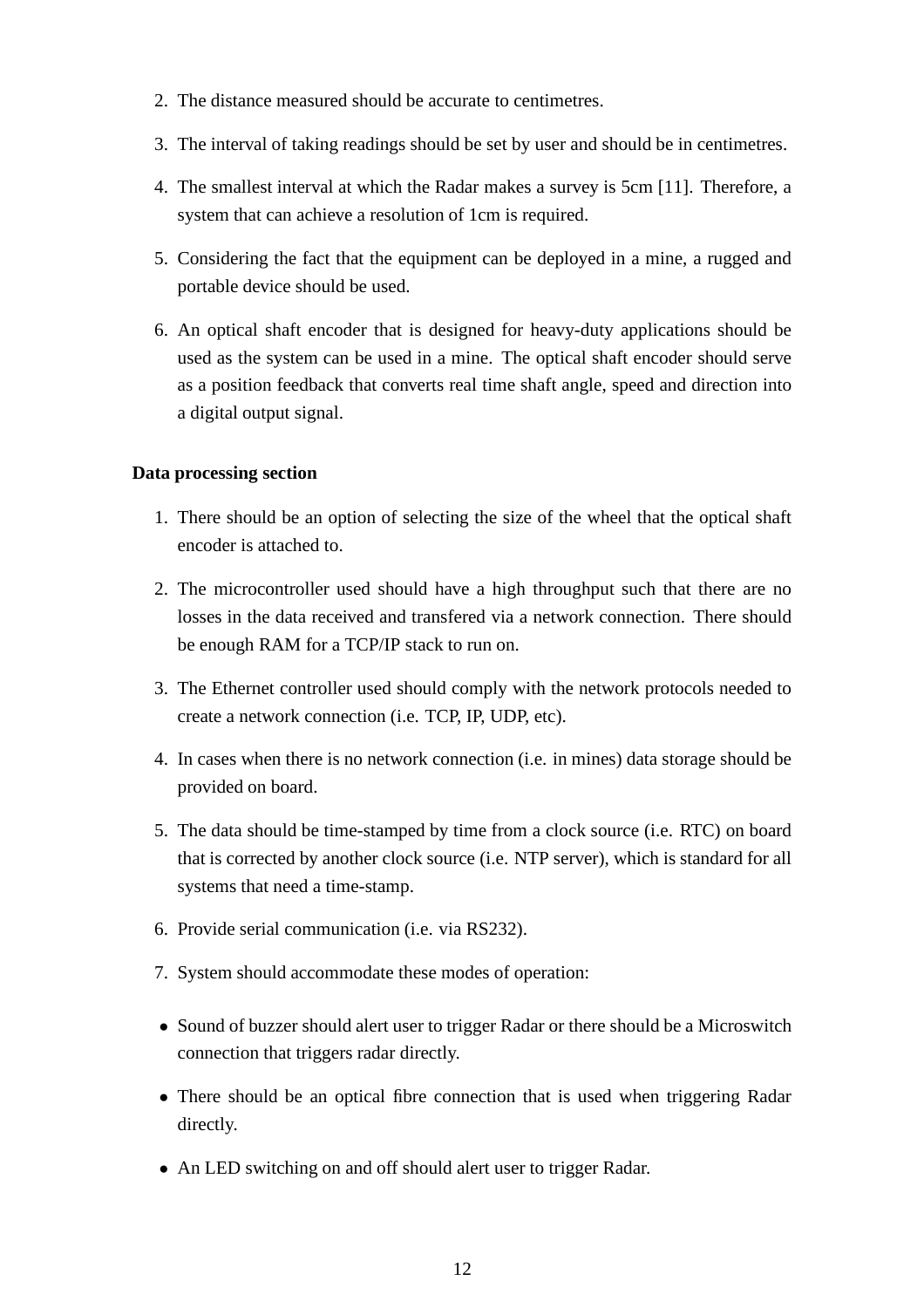### **2.2.3 Specification**

- 1. The optical encoder should operate from a 5V power supply since it is powered by the Odometer.
- 2. The resolution of the optical shaft encoder should be at least 1cm.
- 3. The microcontroller should have at least one 16-bit counter used as an interface for the quadrature output signals from optical shaft encoder.
- 4. The RTC used should have a backup power supply such that it maintains time in the absence of primary power on Odometer.
- 5. An NTP client should be implemented to correct the clock source on board.
- 6. A web page should be used as a user interface when selecting modes of operation.
- 7. An SRAM chip should be included on board as to increase the RAM needed for running a TCP/IP stack.
- 8. A dataflash memory chip should be provided on board as non-volatile memory storage.

## **2.3 Literature review**

In most cases a GPR or BHR are used to survey the ground. The Radar antenna is either moved horizontally across the surface to be surveyed or up and down a bore-hole (as shown in Figure **??**). The position at which results were taken by Radar is very important when making analysis. In this dissertation a processor board is designed to keep track of the position of the Radar at any time. The errors that will affect the accuracy of the system are discussed in this section.

### **2.3.1 Distance Error**

The distance measurement that is obtained will consist of errors that result from the methods and components used to determine distance. The different types of errors are discussed below.

#### **Digitization error**

A Radar antenna moving in the x direction surveys the ground at intervals  $\Delta x$ cm. The Odometer records each interval where Radar made a survey. The accuracy of the Odometer can be improved by using a high-resolution optical encoder and therefore, reducing quantization of distance errors.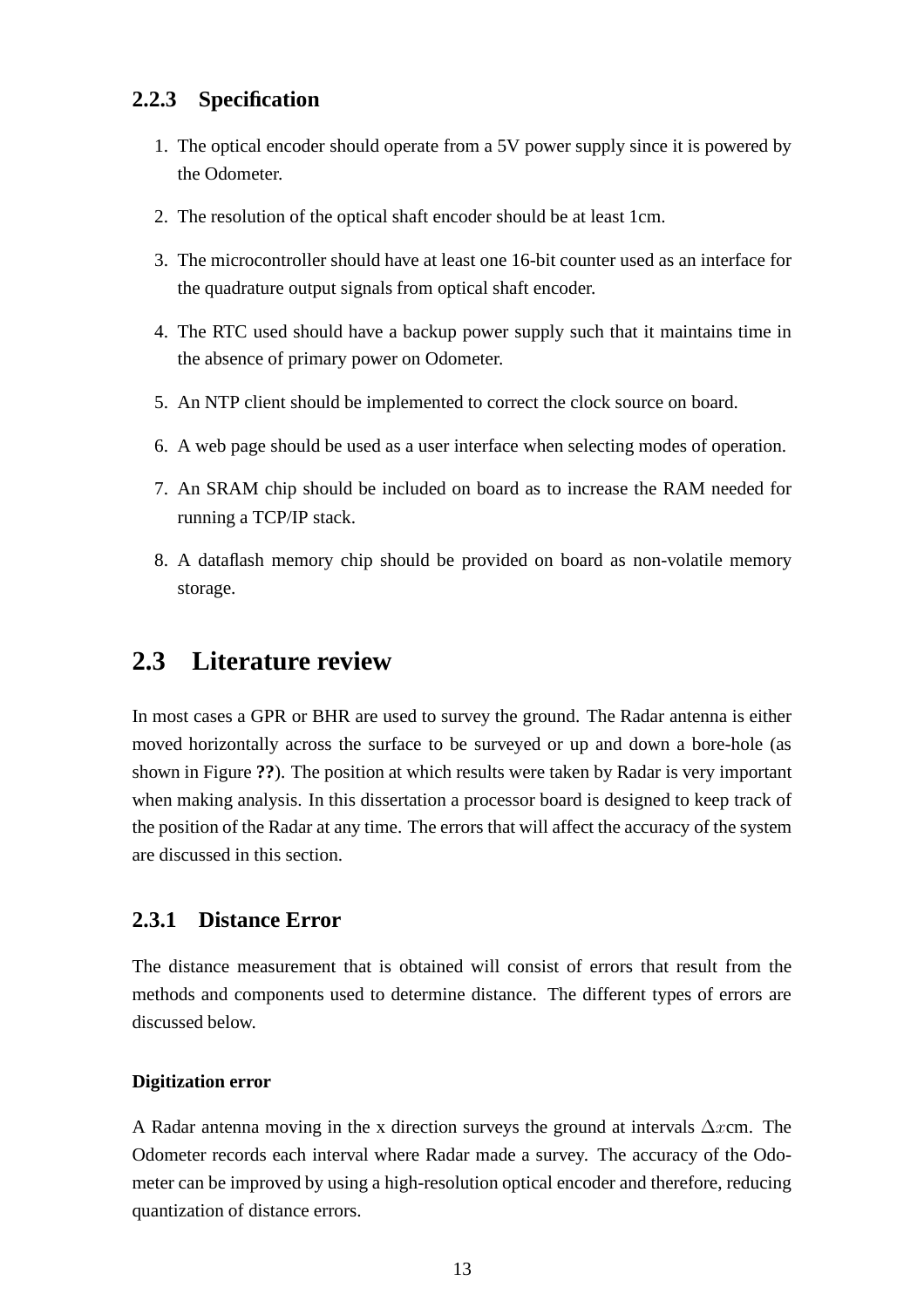

Figure 2.4: Digitization error

Considering Figure 2.4, if a distance resolution of 5cm is used, any survey taken between 5cm and 10cm will be considered to be at 5cm. If the resolution is increased to 1cm, a survey between 10cm and 11cm will be considered to be at 10cm. When considering the worst case, the quantization error for a 1cm and 0.5 cm resolution is 1cm and 0.5 cm respectively.

#### **Initialization error**

When the optical shaft encoder is turned on, the slot (that result in a pulse) on the disk of the encoder may sometimes not be aligned with the initial position (as shown in the Figure 2.5). This may result in an error that depends on the resolution of the encoder. As the resolution increases the error decreases.

#### **Time-stamp error**

The positive or negative edge of the pulses (representing distance moved) produced by the encoder can sometimes not be synchronous to the time assigned to it (referred to as time-stamp). This result in an inaccurate measure of the time taken between pulses (as shown in Figure 2.6).

When considering the worst case, an RTC with a resolution of 1s has a time-stamp error of 1s. Implementing a software clock with a high resolution on a microcontroller can reduce the error. The software clock resolution is calculated as shown below with the following assumptions [14]:

clock frequency  $= 16$  MHz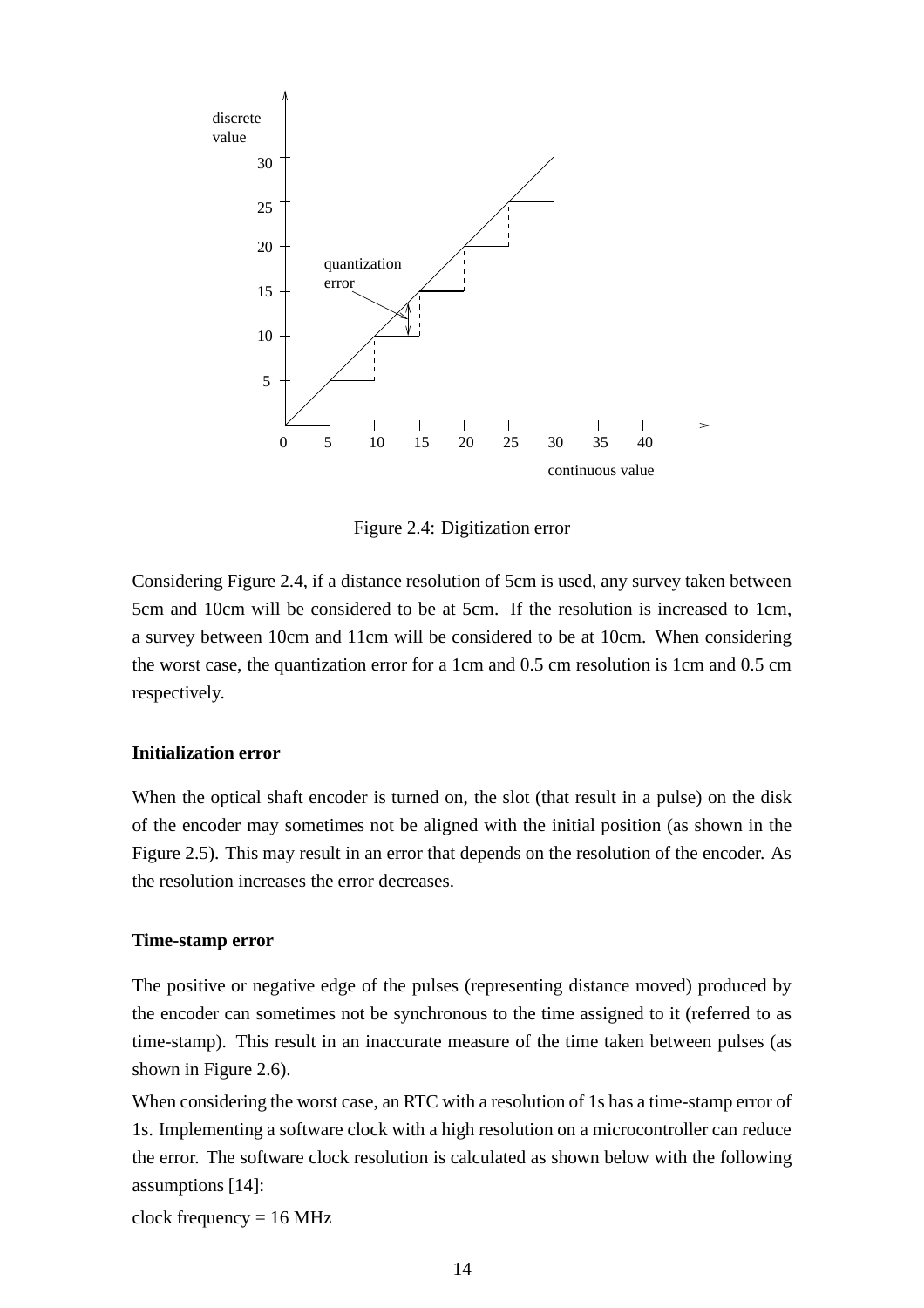





Figure 2.6: time-stamp error

8-bit timer

timer interrupts rate t:

$$
t = \frac{16 \times 10^6}{2^8} = 62500 \text{ticks/s}
$$
 (2.1)

resolution r:

$$
r = \frac{1}{62500} = 16us \tag{2.2}
$$

Therefore, the time-stamp error will be 16 us when considering the worst case.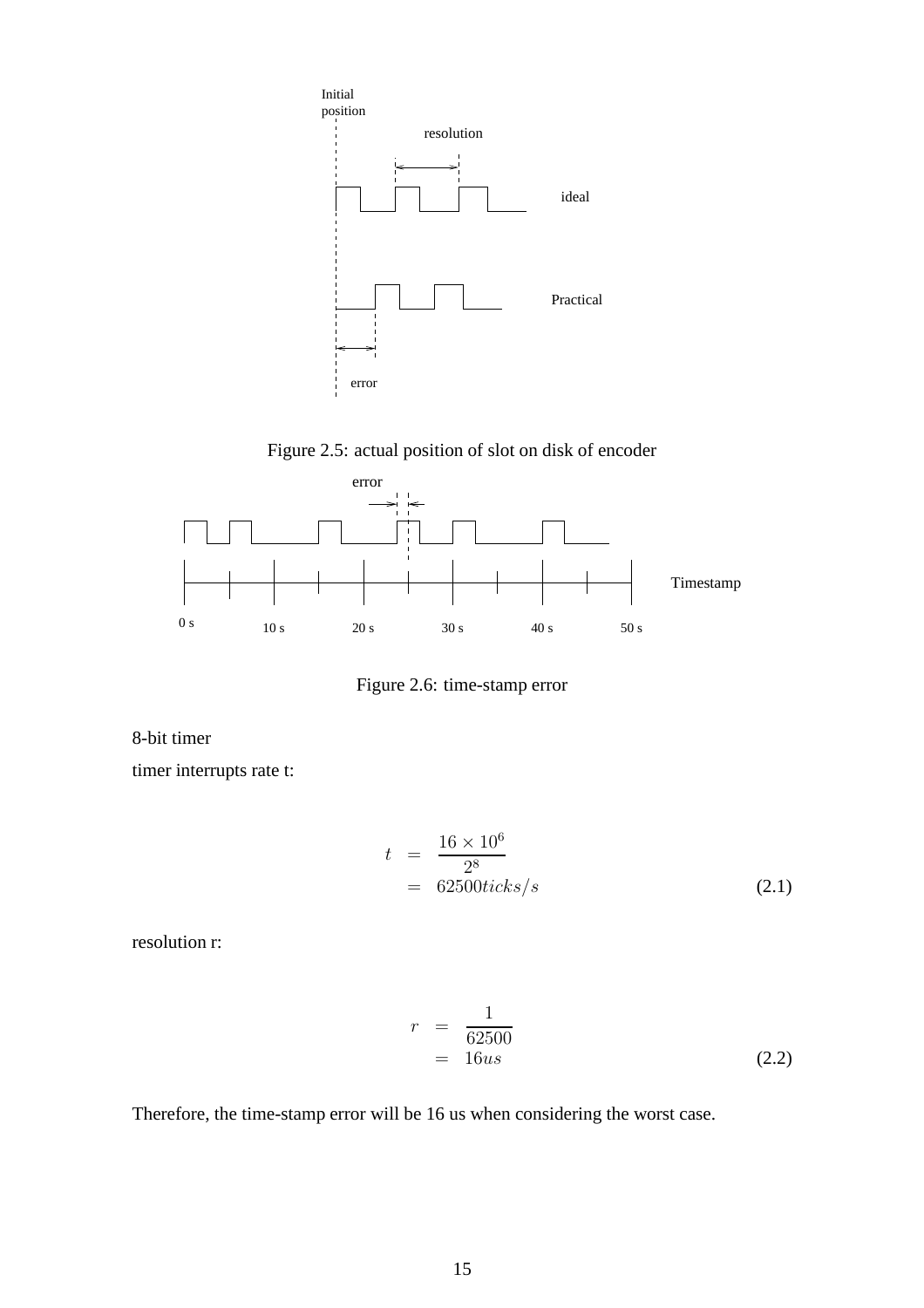#### **Other errors**

The mechanical setup of the system can result in the following errors. The slippage between the shaft wheel and the cable tied to the Radar, the stretching of the cable due to the weight of the Radar can result in an inaccurate measurement.

The local clock has to be synchronized to other more accurate clocks on the Internet using NTP. This is done to correct the drift error that depends on the type of oscillator used and environmental factors (i.e. temperature) [22].

Another error that results is the synchronization error due to the delay when synchronizing a local clock to an NTP server.

### **2.3.2 Distance and Time Resolution**

In order to be able track the movement of the Borehole Radar as it moves up or down the bore-hole, the time sampling interval should be as small as possible. In Figure 2.7, between 5 - 25 ms the Radar is expected to move smoothly without jittering through the bore-hole. The dotted line represents a smooth movement. But, due to the irregularities in the bore-hole, the Radar can follow the trace shown by the solid line. The latter can only be noticed if the resolutions of both distance and time are as small as possible. Distance resolution depends on the settings on the optical shaft encoder and most encoders can achieve a resolution of fractions of millimetres when a wheel attached to the shaft encoder has a diameter of less than 20 cm (as shown in Figure 2.9).

Time resolution depends on the clock used. Most RTC has a resolution of 1 second. To improve this resolution a software clock that can attain resolution of microseconds can be implemented.

The data from the shaft encoder needs to be timestamped in order to determine time taken and speed. The test made by the team involved in the Kleinzee survey showed that the radar could move at maximum speed of 0.25 m/s (25 cm/s) up and down a bore-hole. For a distance resolution of 0.5 cm, time resolution should be at least 0.5/25 seconds (20 milliseconds) in order to time-stamp each pulse produced by the encoder. Most RTCs have a resolution of 1 second. This implies that a software clock with a resolution less than 20 ms will have to be implemented.

The software clock can achieve time resolution of less than 20 ms but will be limited by NTP server resolution on LAN, which are a few milliseconds. NTP server is used to synchronize the clock with other accurate clocks on the Internet. An NTP secondary (stratum-2) time server can achieve an accuracy of 3 ms when installed on distant LAN [22]. In the reconstruction of the image formed by the Radar survey, tolerance of up to 10 cm [11] in distance error is acceptable. This implies that the distance resolution of 1 cm can be used. The time resolution should be less than 40 ms in this case and considering that the NTP server has an accuracy of 3 ms, a time resolution of 10ms will be used. The above analysis applies for the case when an NTP client is implement on the Odometer.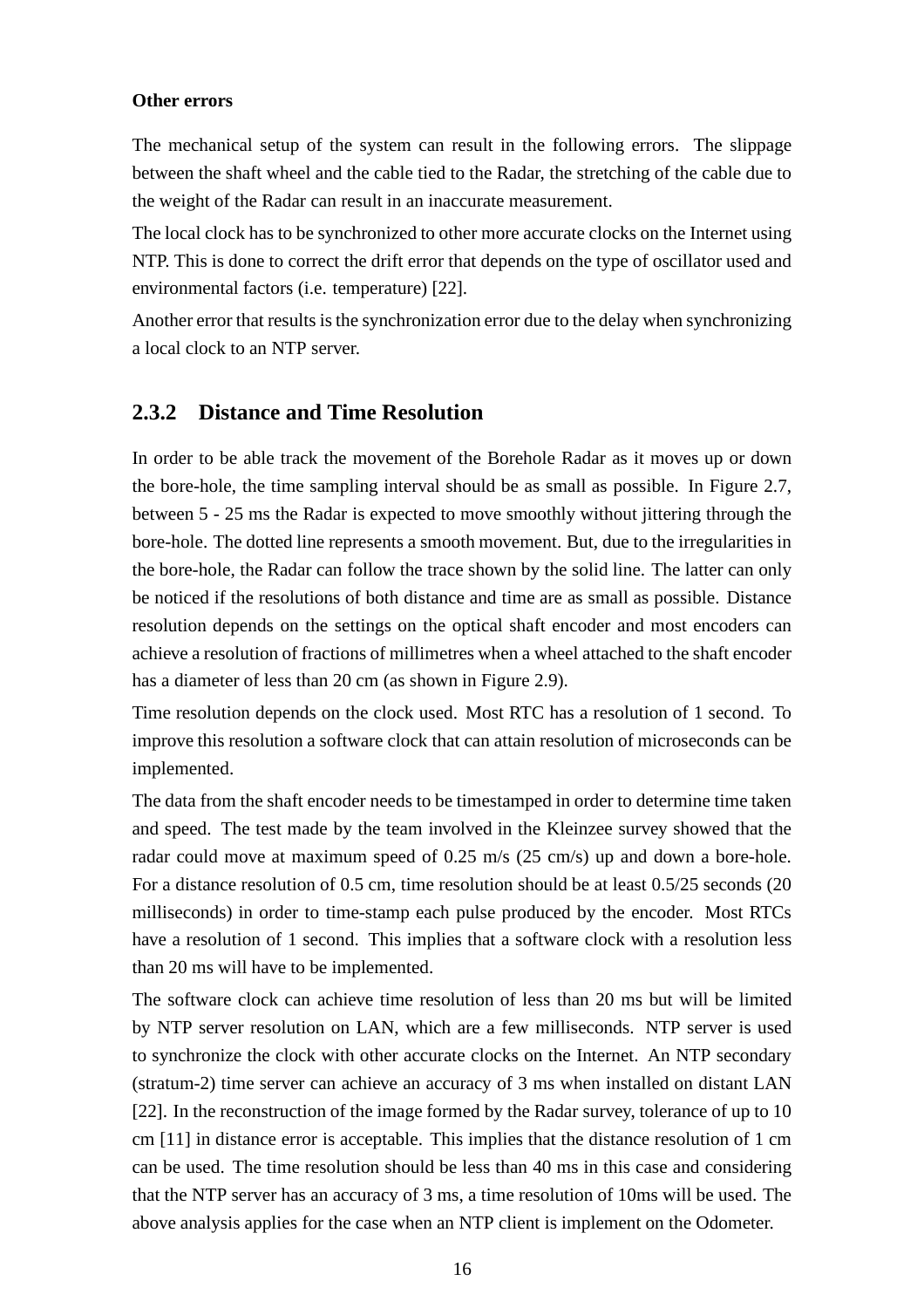

Figure 2.7: Movement of radar

### **2.3.3 Shaft encoder**

The number of revolutions that the shaft make is used to calculate the position of anything tied to the cable that rolls around the shaft wheel. Changing the diameter of the shaft wheel can vary the resolution of the position measurement. As shown in Figure 2.8 and 2.9 when the diameter increases the resolution decreases. Another factor that affects resolution is the number of electrical cycles per revolution (CPR). As the number of CPR increase the resolution increases.

#### **Choosing the shaft encoder**

The following factors were considered when choosing a shaft encoder:

- resolution
- cost
- robustness

Table 2.1 shows different types of encoders from different companies.

The shaft encoder designed by USDigital Corporation satisfied most of the above-mentioned features. Other companies that design incremental shaft encoders are Dynamics Research Corporation (DRC), Hohner Corporation, BEI Duncan Electronics Division.

Figure 2.8 shows the number of CPR as 100 while Figure 2.9 shows the number of CPR as 2048. This is the range for the HD25 optical encoder. When using HD25, a resolution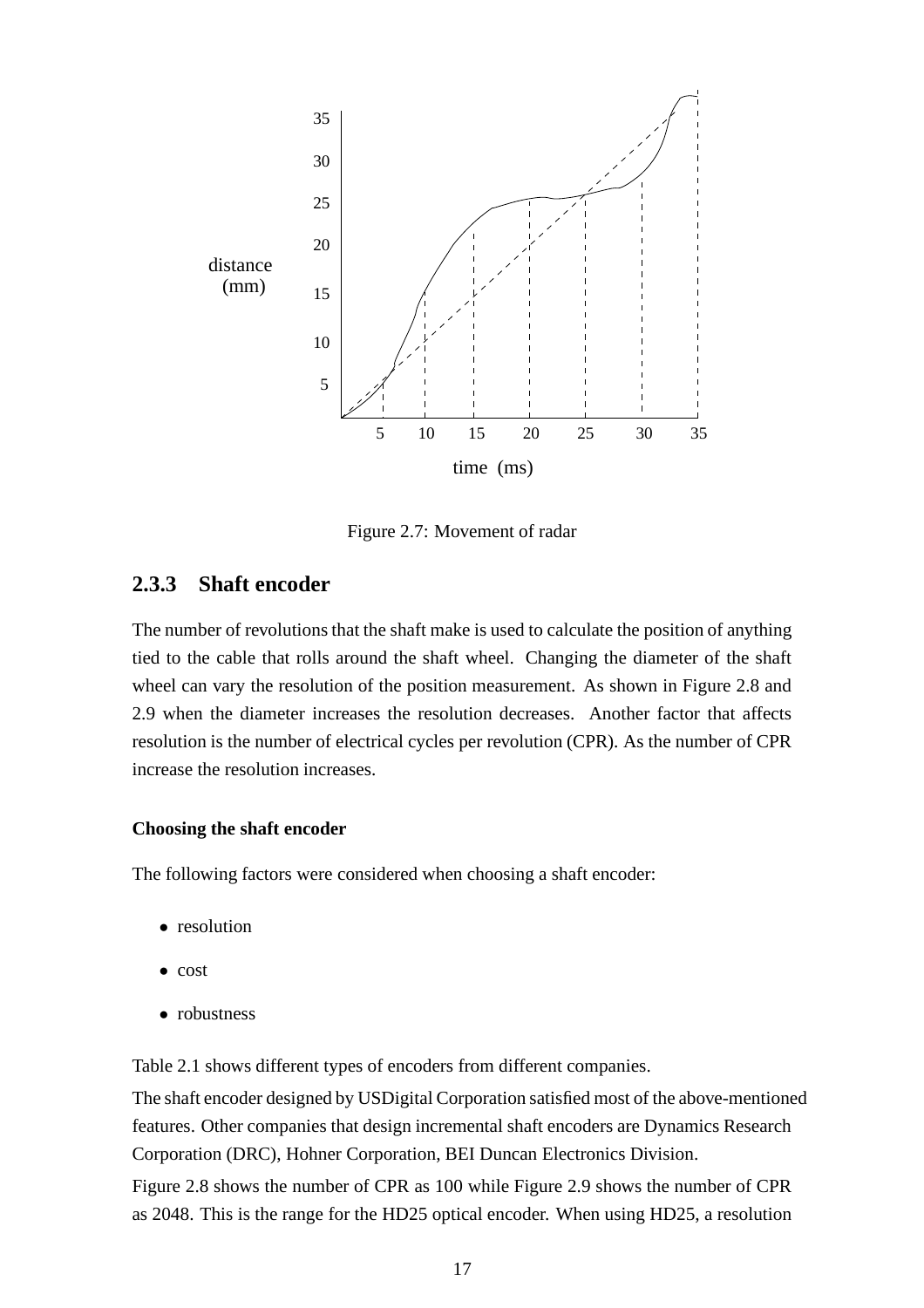

Figure 2.8: Resolution when CPR is 100



Figure 2.9: Resolution when CPR is 2048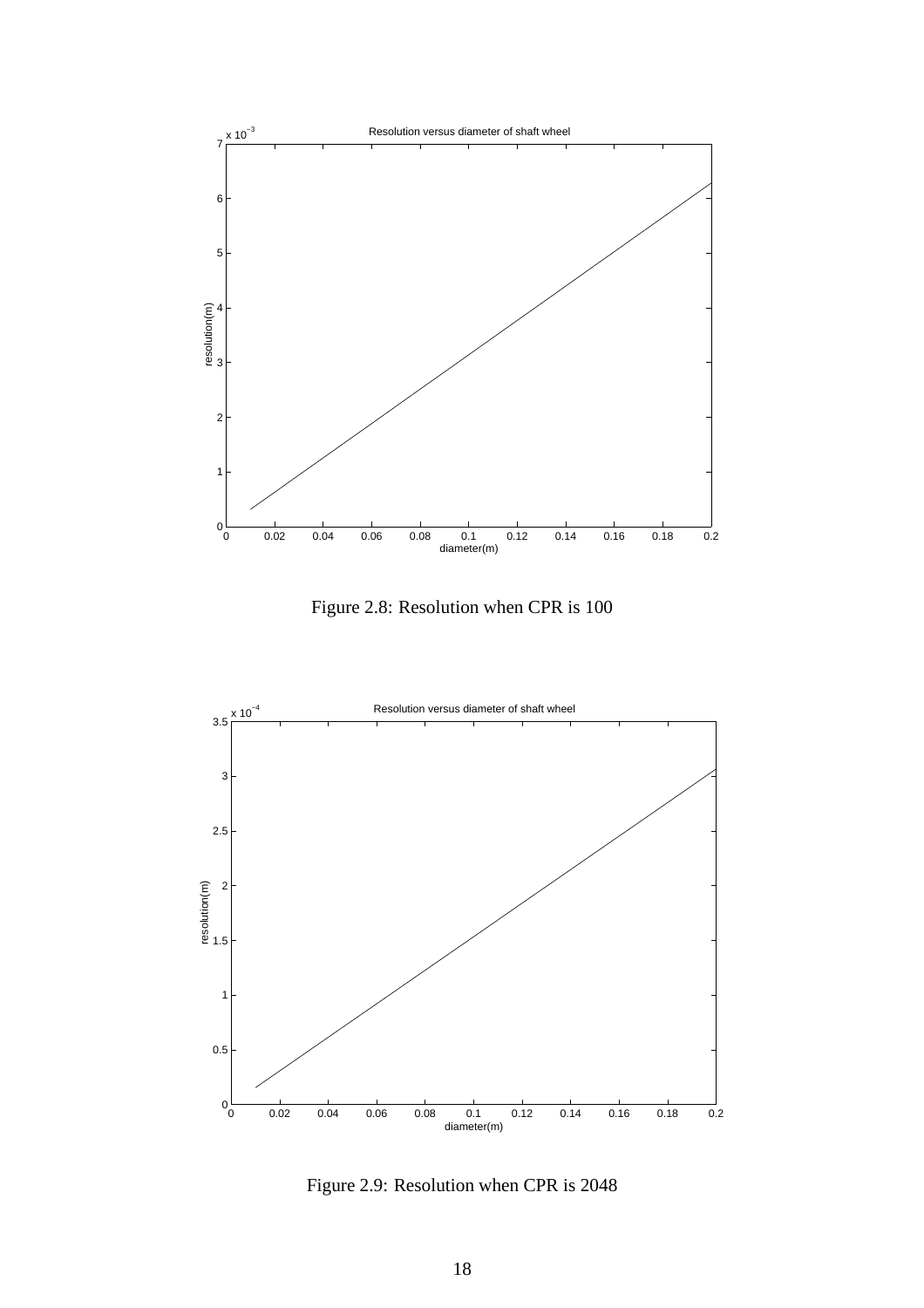| Features       | US digital      | D.R.C.      | Hohner     |
|----------------|-----------------|-------------|------------|
|                | HD25            | Model 25D   | series 02  |
| $CPR$ (max)    | 2048            | 5000        |            |
| PPR(max)       | 8192            | 20,000      | 1024       |
| Supply voltage | $+5, 9.5 - 32V$ | $+5,12,15V$ | $+5 - 24V$ |
| Price/unit     | \$280           | \$425       | \$321      |
| Shaft sealed   | yes             | yes         | no         |
| Operating temp | $-40C - 100C$   | 0C-70C      | $-20-100C$ |
| Housing and    | anodized        | die cast    | die cast   |
| cover material | aluminum        | aluminum    | zinc alloy |

Table 2.1: Incremental Encoder

of 5 mm can be obtained even if the diameter of the shaft wheel is increased to about 30 cm. The radius of curvature of the optic fibre cable used is 15 cm. This impliesthat for the cable to be rolled around the whole circumference of the wheel (i.e. to reduce slippage), the diameter of wheel should not be less than 30 cm. A resolution of 5 mm can still be achieved considering that for 2048 CPR at 20 cm the resolution is 0.3 mm as shown in Figure 2.9.

The housing and cover material is made of anodized aluminum to protect it against shock. The encoder is also sealed to protect it against fluids. It is the cheapest as compared to the two shaft encoders shown in Table 2.1.

### **2.3.4 Investigating a suitable Microcontroller and peripherals**

There are a number of microcontrollers and peripherals that can be used. The section below discusses the microcontroller that is suitable for this project.

#### **Atmel microcontroller family**

Atmel products are easily available. An Atmel ARM Thumb microcontrollers would be suitable if a Real Time Operating System (RTOS) is to be implemented. A suitable RTOS would be eCos since there are ports to some of the ARM microcontrollers. Due to the time constraints, designing a PCB and implementing eCos was not feasible for someone who is still learning C language. A better option was to use an Atmel 8-bit AVR microcontroller since there is a lot of support in software development (i.e. AVR mailing list for support). A TCP/IP protocol suite that runs independently from an operating system can also be implemented on an AVR microcontroller [5]. The Atmega128 is suitable for this application. It is a CMOS 8-bit microcontroller based on the AVR RISC architecture. It has a 128K bytes ISP flash, 4K bytes EEPROM, 4K bytes SRAM, real time clock (RTC), four timers/counters and other features.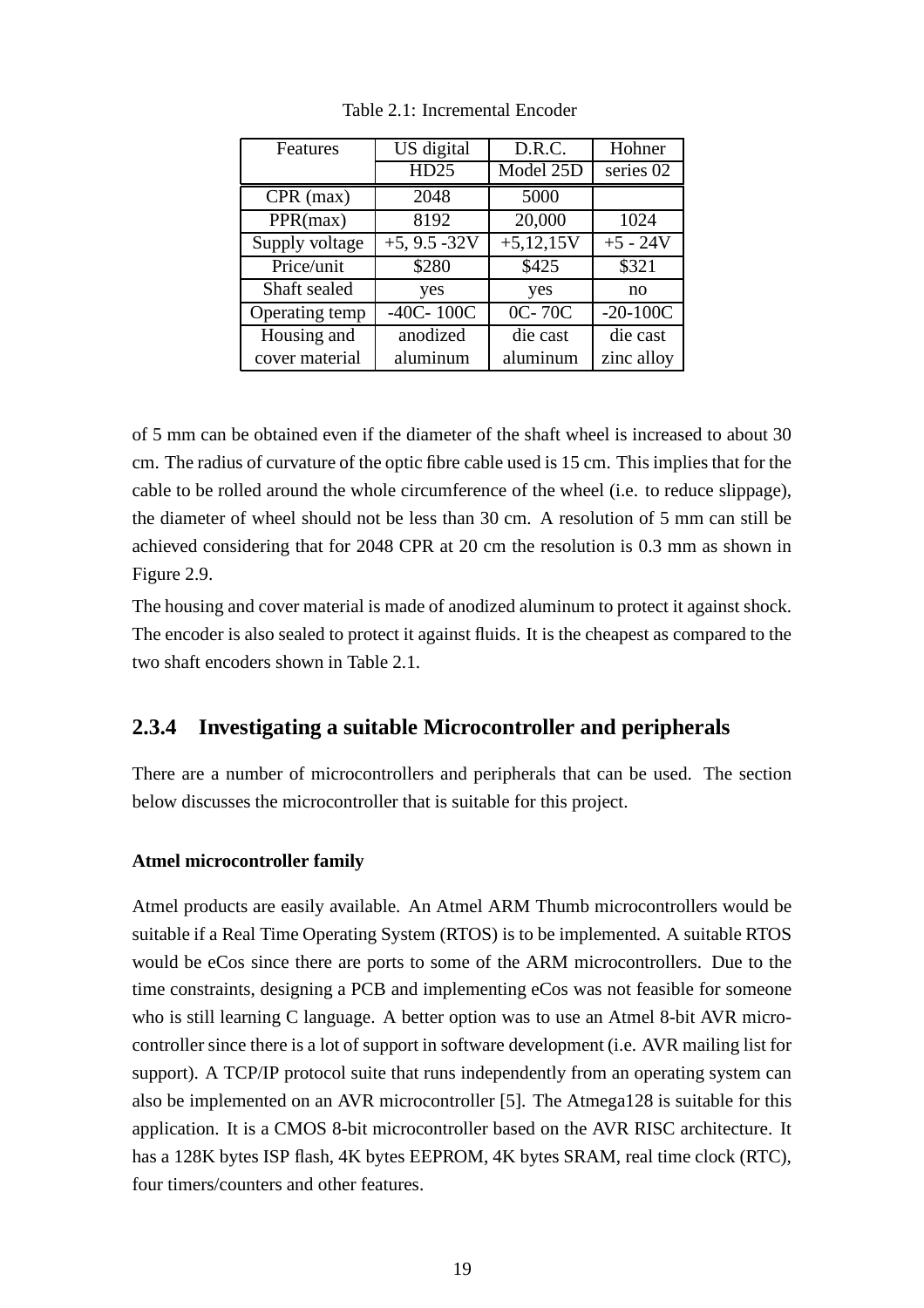#### **Memory**

The system had to provide temporary storage and non-volatile data storage. The types of memory used are discussed below.

In cases when there is a problem with the network and data cannot be transfered to the data storage, dataflash memory will be provided.

The size of the dataflash memory that will be used to store data is 2 Mbits. The calculations below show how the size was determined. For 60 minutes of continuous data processing, 1.15 Mbits would be required. Since the web page and files that contains MAC and IP address are also stored in dataflash, 2 Mbits storage would be suitable.

| size of position data (unsigned long) $=$ 4 bytes              |                                      |
|----------------------------------------------------------------|--------------------------------------|
| size of timestamp (unsigned long) $= 4$ bytes                  |                                      |
| size of timestamped data per radar reading $= 8$ bytes/reading |                                      |
| minimum interval of taking readings                            | $=$ 5cm                              |
| maximum speed of radar                                         | $= 25$ cm/s                          |
| rate of taking readings                                        | $=$ 5 readings/s                     |
| timestamped data stored per second                             | $=$ 5 readings/s $*$ 8 bytes/reading |
| $=$ 40 bytes/s                                                 |                                      |
| no. of bytes in an hour                                        | $=$ 40 bytes/s $*$ 3600s             |
| $= 144$ Kbytes                                                 |                                      |

The dataflash will be used to store frequently changing data. Therefore, small sectored flash will be desirable. An Atmel AT45D021B dataflash was used.

SRAM will be used for temporary storage of data, stacks, and program workspace. A capacity of 32K bytes is sufficient. An IDT71256S CMOS SRAM can be used. It has a 32K \* 8 memory organization.

#### **Ethernet controller**

When considering the mode of operation of system data should be time-stamped and transfered via an Ethernet connection to some data storage on another location. To achieve this transfer an Ethernet controller is interfaced to the microcontroller.

There are two models of Ethernet controller that were considered. These are CS8900A and a LAN91C111. Both these controllers can achieve the transfer. They have both been used in the RRSG group (which I am member of) and are readily available. CS8900A has been used on the development board that will be used for software development, therefore it is the suitable Ethernet controller in this case. The network interface is a 10base-T physical layer (PHY). It uses a 20 MHz reference clock for both PHY and media access control (MAC).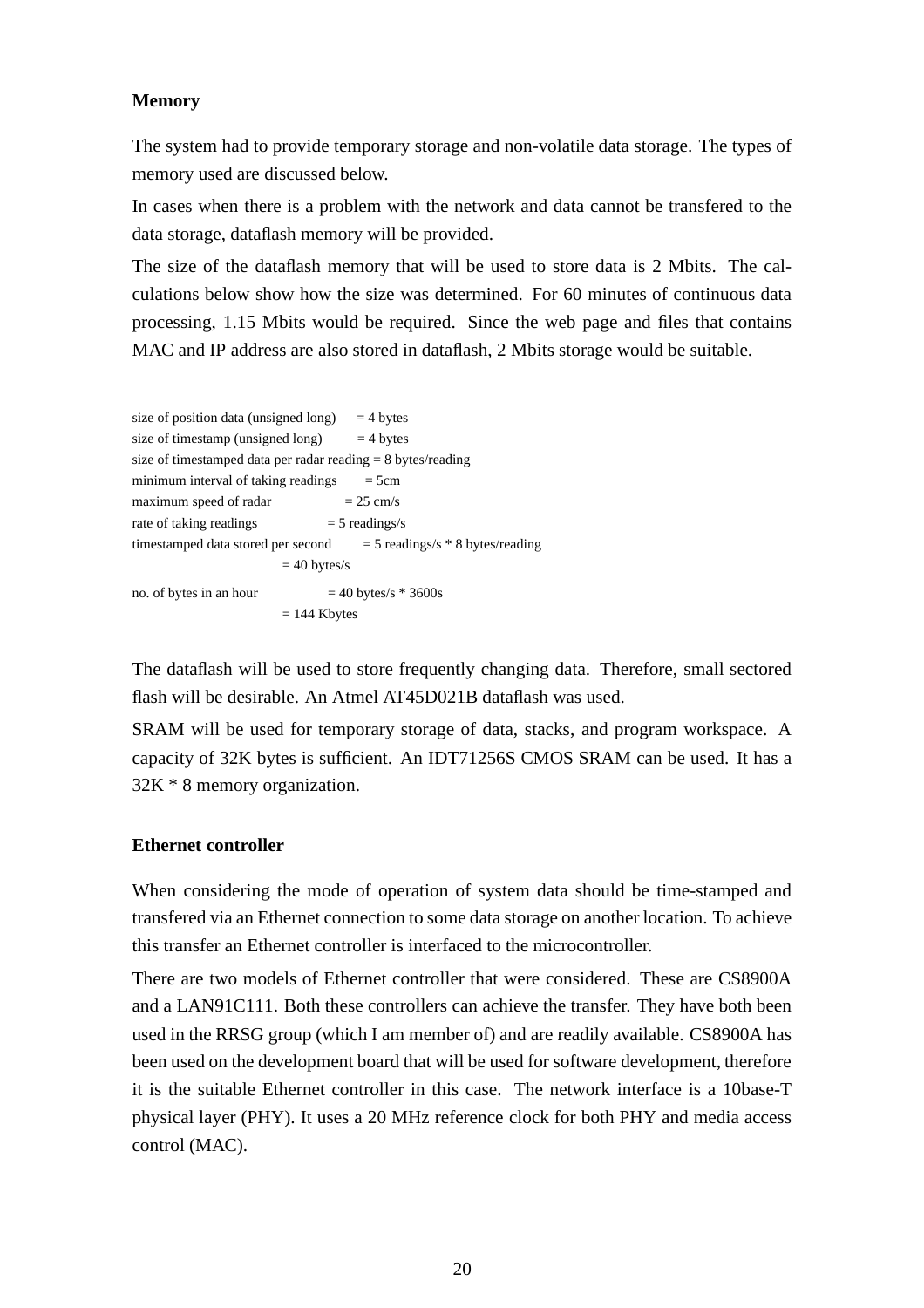### **2.3.5 Real time clock**

In order to relate the data obtain from the shaft encoder to some data obtained on a remote sensor (i.e. the radar system), the data is time-stamped. This data will be time-stamped by time obtained from a software clock on board. An on board clock is used during bootup as the NTP server compares the time on board to its time which is much more accurate. The Atmega128's RTC can be implemented. The disadvantage of this RTC is that when the Atmega128 is not powered it looses time. These will happen several times considering the cases when the board and other equipment are transfered into a mine. A solution to this problem would be to use a DS1286 Dallas Semiconductor chip that can be used to provide time to the Atmega128 [2]. It consists of an embedded lithium energy source and a 32.768 KHz crystal and drift by less than 1 minute per month at 25 degree celsius. The embedded lithium energy maintains time for over 10 years in the absence of external power.

#### **2.3.6 Network Time**

The geographical locations of the sensors, signal processors and data storages (i.e. shown in Figure 2.3) indicate that these devices may sometimes not be close to each other. To relate the information collected from all this devices an accurate time-stamp is appended to the data collected. When the time-stamp source (i.e. an RTC on odometer) is accurate, the data collected can be integrated precisely with data from other sensors. To achieve this, the time-stamp source must be synchronized to the other time-stamp sources.

A method that can be used is to distribute the time whilst maintaining local time source on each device [18]. This can be achieved by requesting time from a server (i.e. Network Time Server) and using it to correct the local time source (i.e. RTC) taking into considerations the delays involved. Network Time Protocol (NTP) uses this principle. NTP is implemented on LAN therefore, it is subjected to problems that data using network encounter. Factors such as packet collision and random delay due to network traffic result in delaying of time. Apart from the delay due to transferring a time-stamp from one source to another, there are some effects related to the oscillator of the time source. Factors known to affect the oscillator are physical vibrations, crystal aging, fluctuations in temperature and power supplied [18].

The time of any time source at time t can be represented as

$$
T(t) = T(t_0) + Rt(t - t_0) + \frac{D}{2}t^2(t - t_0) + x(t)
$$
\n(2.3)

where T is time offset at time  $t_0$ , R is the frequency offset, D is the drift due to aging and x is jittering effect [18]. T(t) includes the effects of propagation delay and  $x(t)$  includes the uncertainty due to jitter in the network and measurement process.

There are other protocols such as Probabilistic Clock Synchronization (PCS) and Digital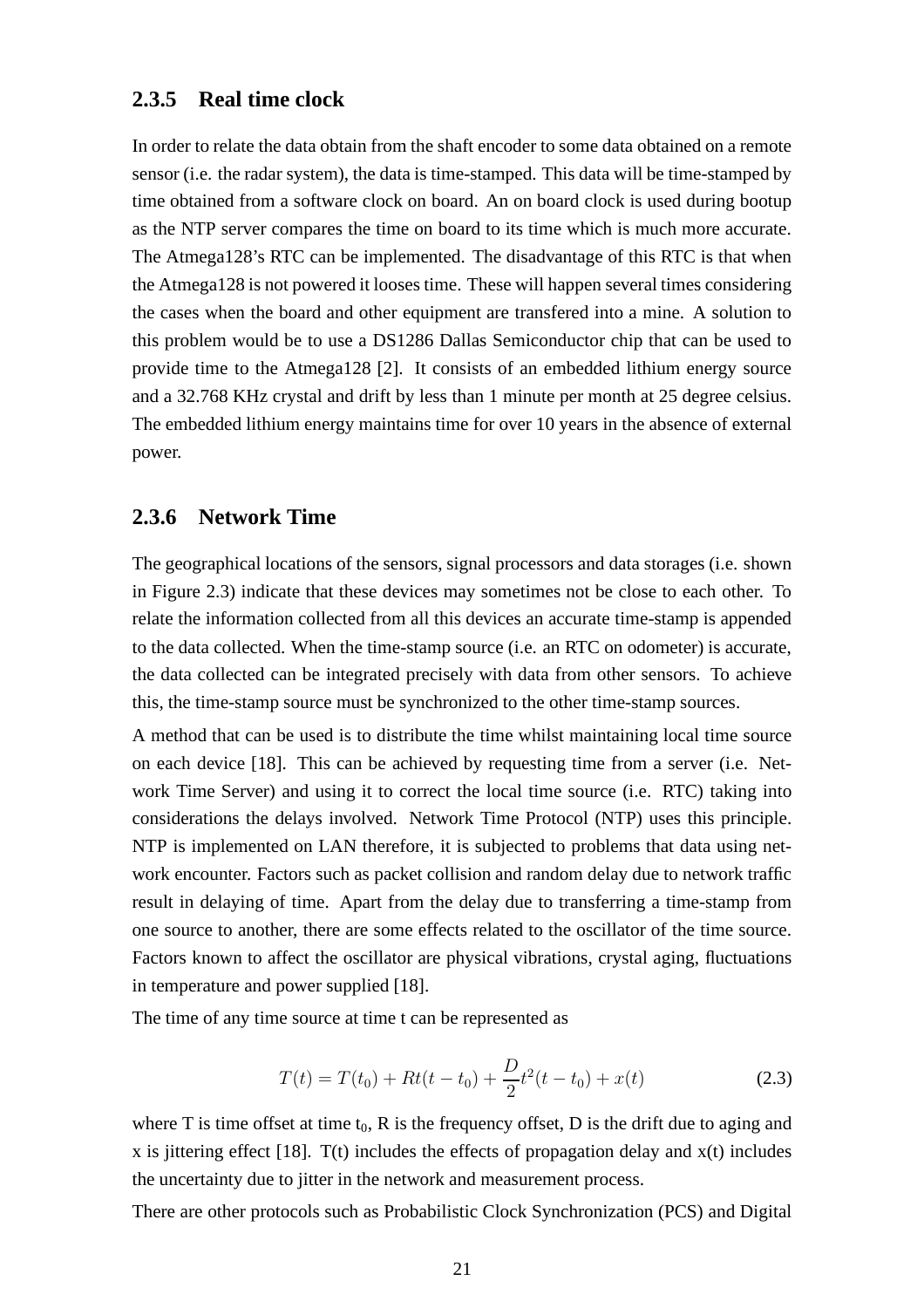Time Service that can be used to correct the timing errors illustrated in the equation above [18]. Network Time Protocol has an edge over these two protocols, as it is able to correct most of the timing errors in equation above [18].

### **NTP operation**

The NTP client resides on the Odometer and is used to synchronize the time of the RTC on Odometer to the time of an NTP server which could be on a Global Positioning Service (GPS) receiver. The NTP program measures round-trip delay jitter and oscillator frequency offset and then adjust the RTC. The RTC is adjusted in small steps in order to keep the timescale continuous. NTP client exchanges information with one or more servers at certain poll intervals. Under normal operations the poll interval is between 64s and 1024s [19].

## **2.4 Conclusions**

The radius of curvature of the optical fibre cable is 15cm. A HD25 encoder with 2048 CPR has a resolution of 0.05cm when attached to a wheel of diameter 30cm. This is more than the required 1cm.

DS1286 RTC has a resolution of 10ms. Therefore, a software clock will not be implemented since the RTC achieves the required resolution for timestamping each pulse produced by the encoder.

Most of the distance errors depend on the distance resolution. A higher resolution will reduce the distance error. The error due to slippage was not quantified in this project.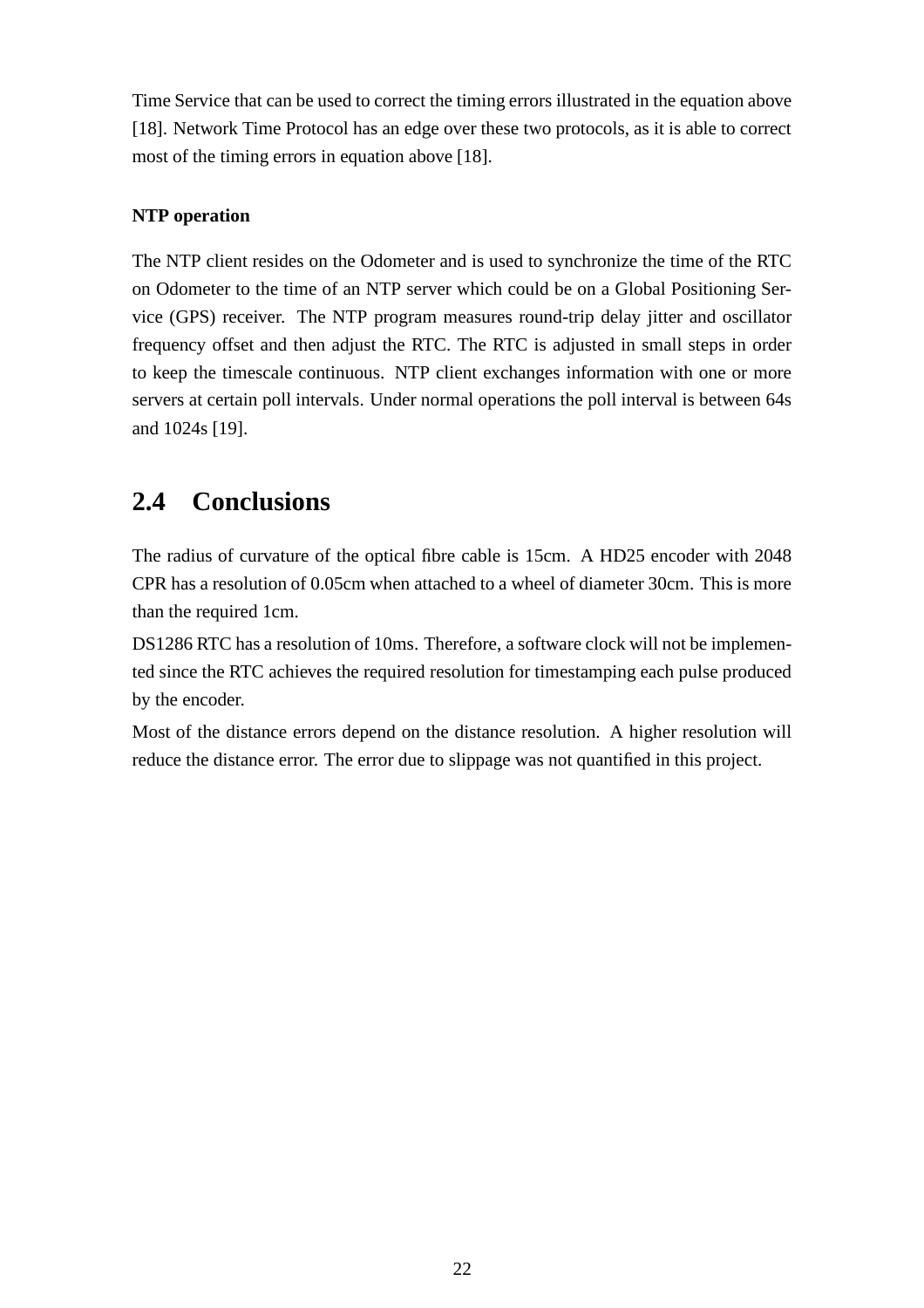# **Chapter 3**

# **Hardware design**

This chapter explains the functionality of the main devices. Details of how the devices communicate with each other are discussed. The PCB design is also discussed.

## **3.1 Encoder hardware**

An incremental shaft encoder of type HD25 (which is an industrial rugged metal optical encoder) is used in this project. A HD25 encoder's CPR ranges from 100 to 2048 [6].

#### **Output signals of shaft encoder**

HD25 encoder's output signals options are either two quadrature signals (CH A and CH B), clock and direction signals (Clock and Up/Dn) or up and down clock signals (UpClk and DnClk) as shown in Figure 3.1. In this case the option of clock and direction as output signals was selected.

#### **Encoder to Microcontroller interface**

The HD25 signals cannot be interpreted by the Atmega128, therefore some logic gate circuitry is introduced as an interface between the encoder and microcontroller. The logic interface outputs signals T1 and IC1 (shown in Figure 3.2) are inputs to a microcontroller. The pulses on T1 in Figure 3.2 represent the distance moved while that on IC1 represent a change in direction. The logic gate circuit diagram is included in Appendix B.

### **3.2 Processor hardware**

Figure 3.3 shows a block diagram of the main components. A detail discussion of the components functionality and how they interconnect is made in the following section.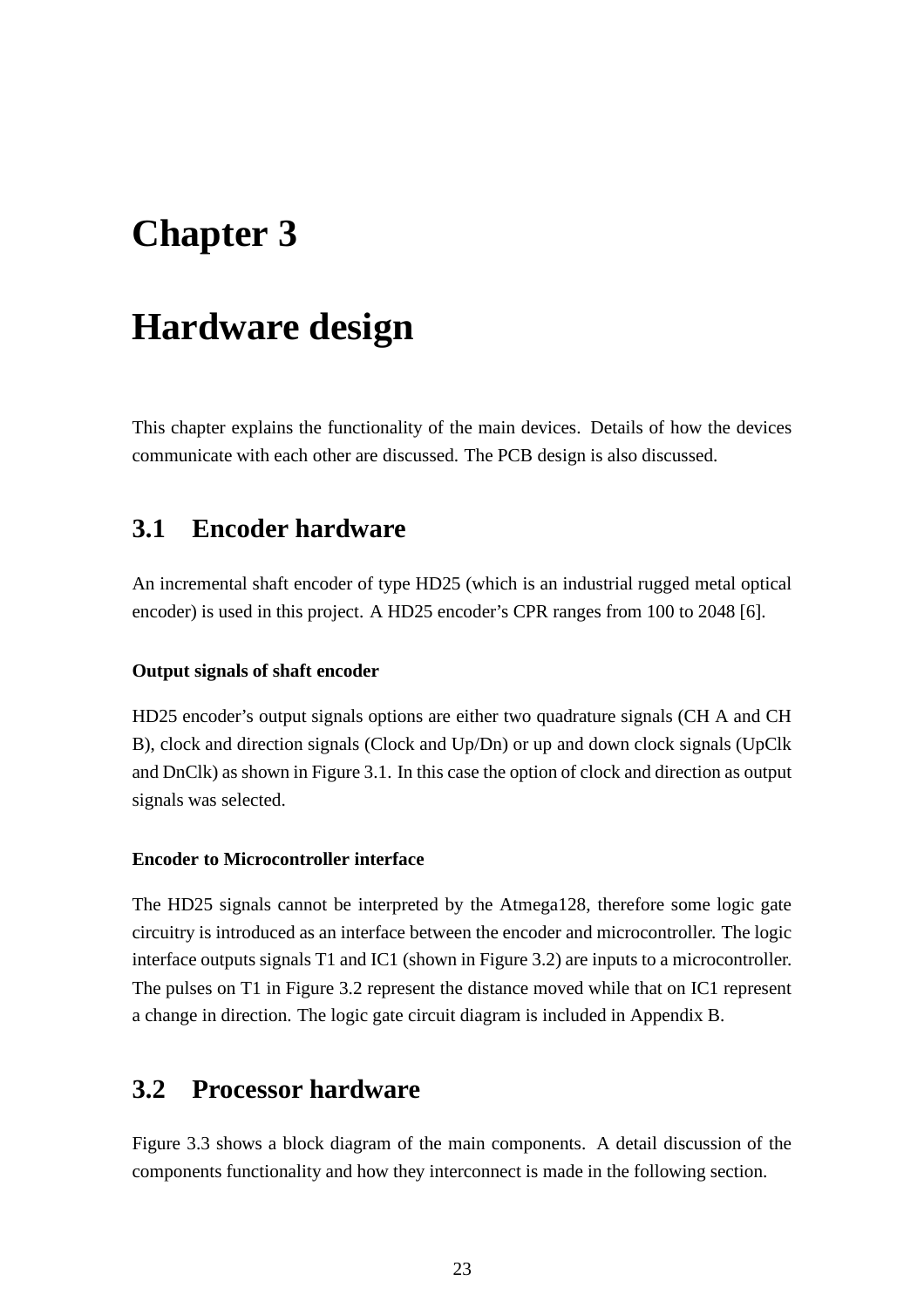

Figure 3.1: Timing diagram for the encoder to microcontroller interface



Figure 3.2: Encoder signals converted to input signals for Atmega128 counter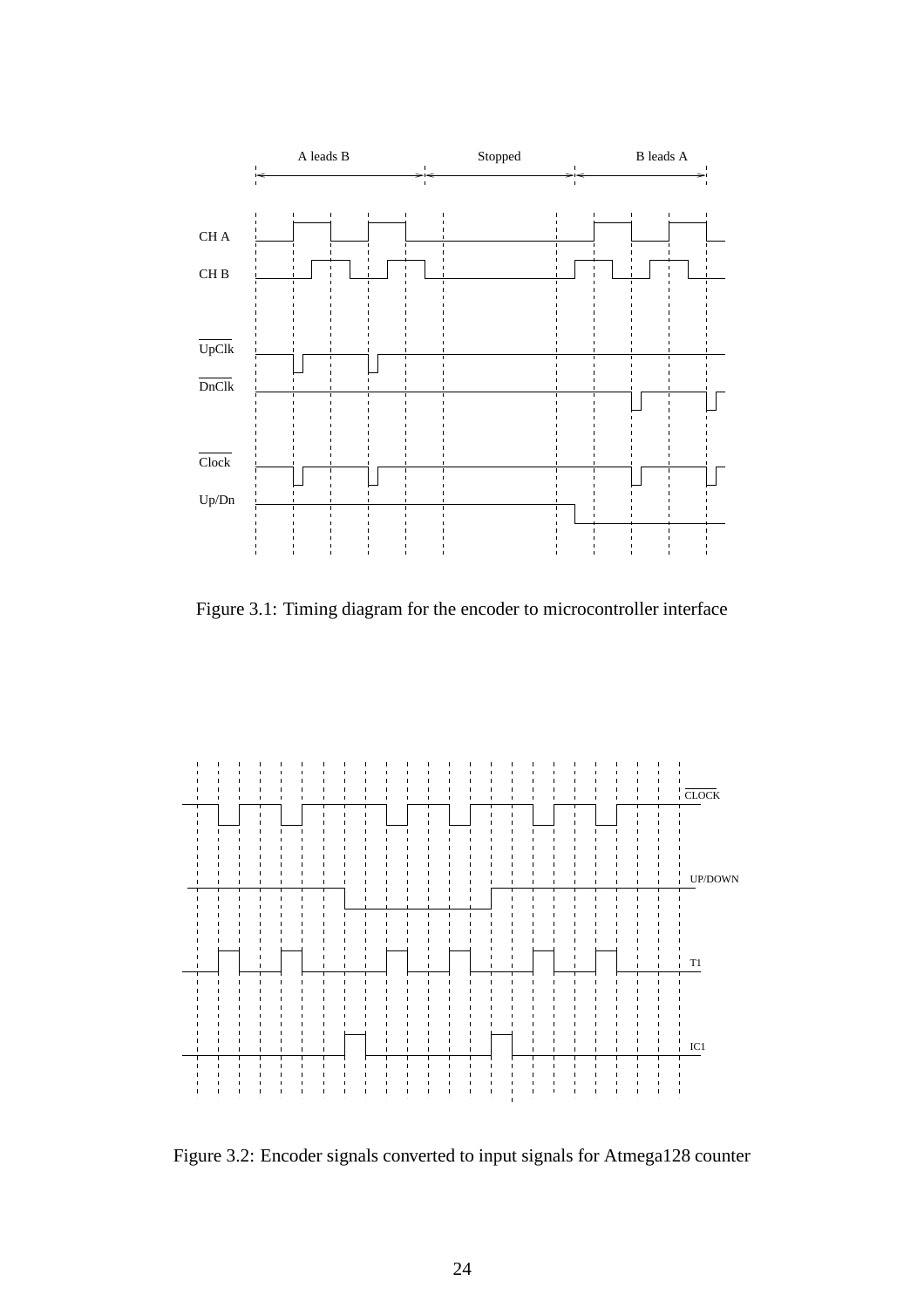

Figure 3.3: Block diagram of Odometer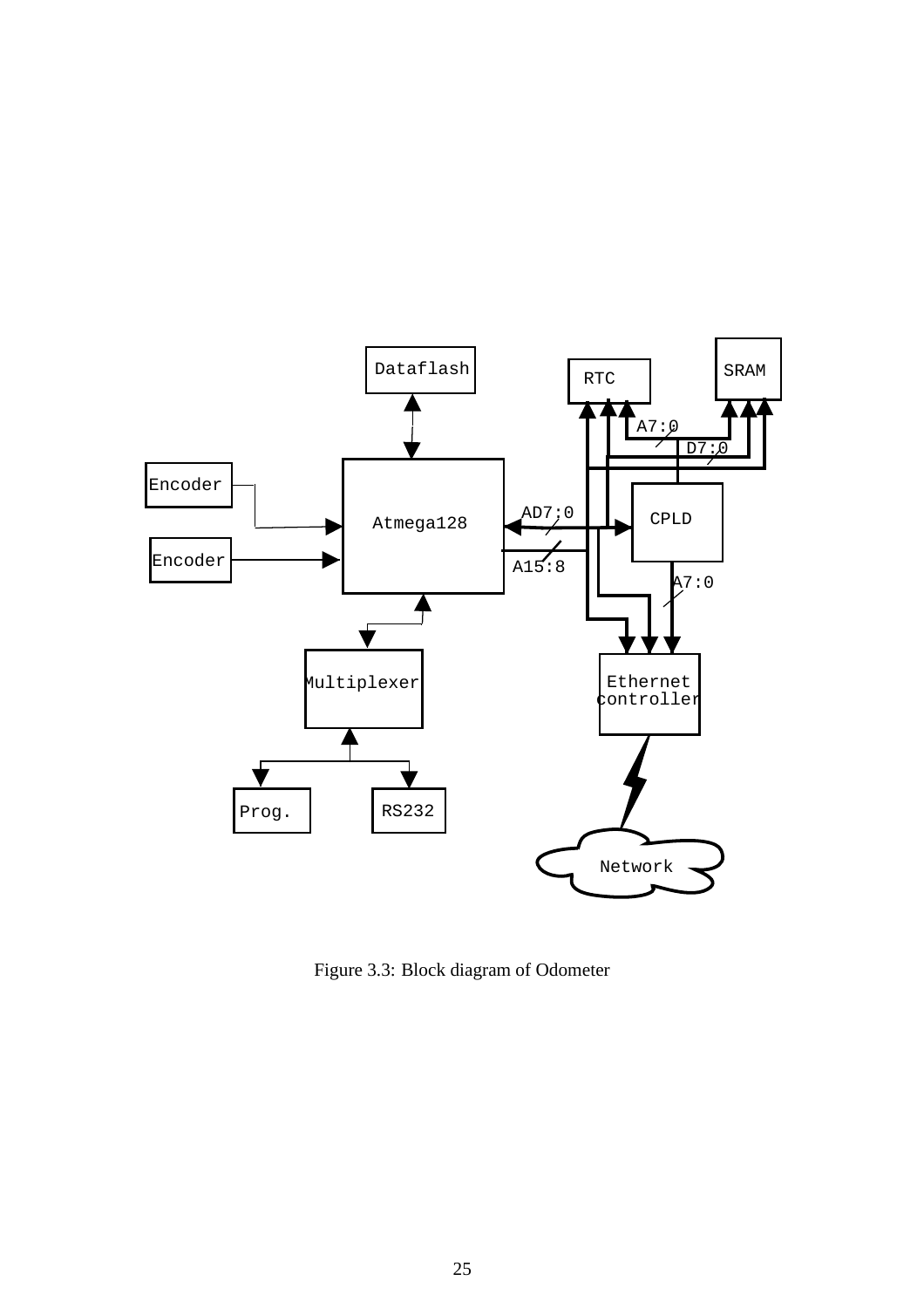#### **3.2.1 Microcontroller**

The Atmel Atmega128 is a high performance, low power 8-bit AVR microcontroller. It has an advanced RISC architecture with up to 16 MIPS throughput at 16 MHz [10]. It also has up to 64K bytes of optional external memory space. There are two 8-bit timers/counters, two 16-bit timers/counters with separate prescaler, compare mode and input capture mode [10]. Some of its peripheral features that will be used in this project are the serial USARTs, master/slave SPI serial interface and byte-oriented two-wire serial interface[10].

#### **Functionality of the Atmega128**

The Atmega128 obtains two signals T1 and IC1 from encoder. T1 is an external clock source for the Atmega128 16-bit counter. The value of the counter is stored in the TCNT1 as shown in Figure 3.4. TCNT1 can be accessed by the Atmega128 CPU for further processing (i.e. determining position of the Radar) [10]. The IC1 signal is applied to the Input capture pin (ICP) of the counter. Figure 3.5 shows the input capture unit. When there is an IC1 pulse on the ICP1 pin a capture is triggered. The 16-bit counter value in TCNT1 is written to ICR1 register. An input capture interrupt is generated at this stage. The interrupt routine is used to time-stamp the counter value. Hence, the position and time when there was a change in direction will be known.



Figure 3.4: Counter unit (with reference to [10])

#### **3.2.2 CPLD**

The external memory interface of an Atmega128 is designed in compliance with the 74HC series latch [10]. When the Atmega128 operates at a frequency above 8 MHz @ 4V or 4 MHz @ 2.7V the 74HC latch cannot be used [10]. As an alternative, an Altera EPM 7064S 44-pin PLCC CPLD device is used. This CPLD complies with the timing parameters for a suitable address latch for the microcontroller. It has a total of 36 I/O pins of which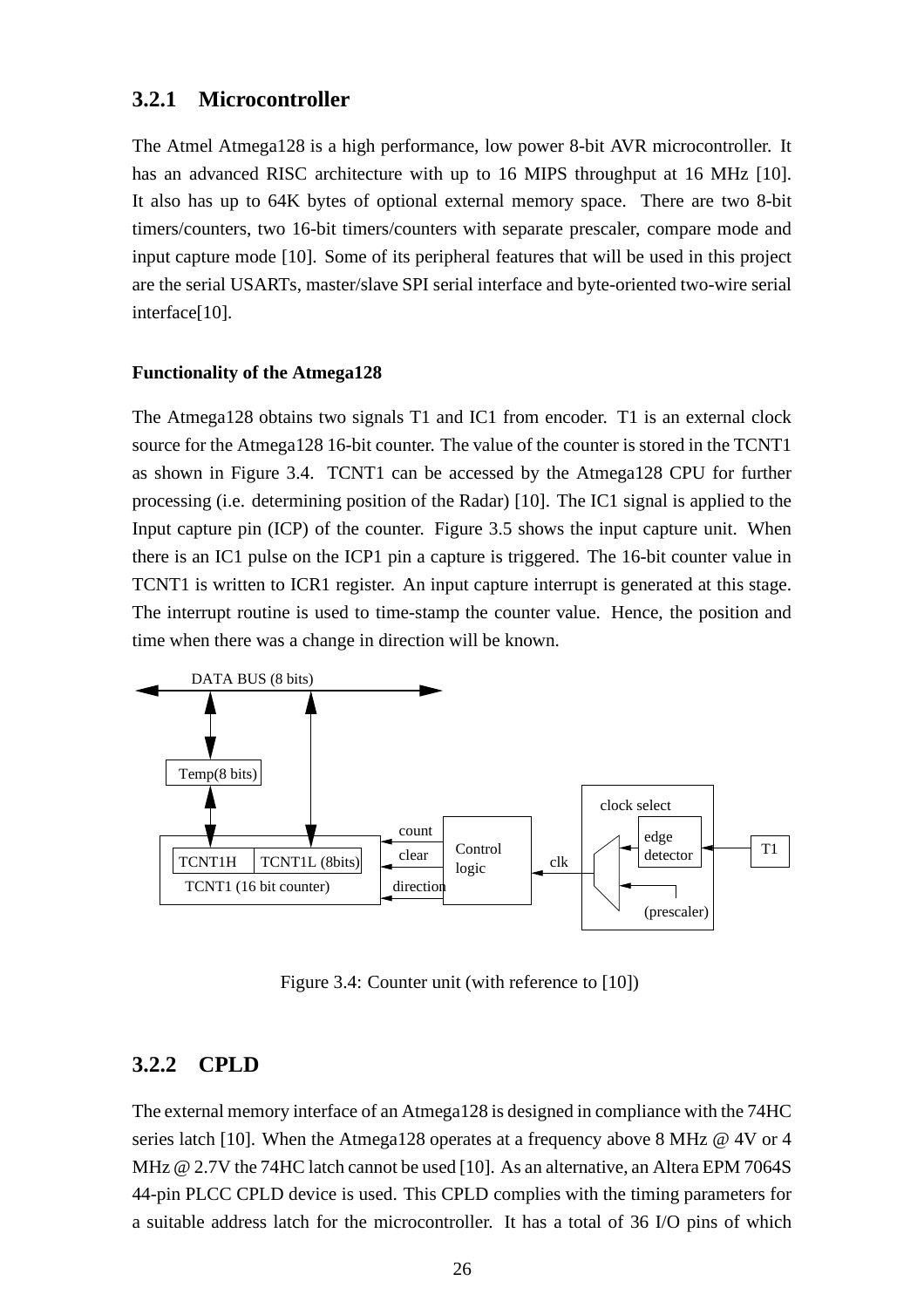

Figure 3.5: Input capture unit (with reference to [10])

four are dedicated for JTAG interfacing [7]. The JTAG interface is used for in-system programming of the device.

In this project, the SRAM is memory mapped to the Atmega128 by the CPLD as shown in Figure 3.7 [10]. The RTC is also memory mapped to the Atmega128 from base address 0xA000 by the CPLD.

CS8900A operates in I/O and memory mode [4]. The decode logic in the CPLD maps the upper memory space of Atmega128 to the CS8900A. Address lines A15, A14, A13 and signals nRD and nWR from the Atmega128 are used for decoding the I/O and memory mode. A15 and A14 select the base address for the two modes as follows:

| Mode   | A15 | A14 | Base   |
|--------|-----|-----|--------|
| T/O    |     |     | 0x8000 |
| memory |     |     | 0xC000 |

The default values of the I/O base and memory base addresses are 0x0300 and 0x0000 respectively [4]. In this project, memory base address 0x0000 is changed to 0x1000. For the two modes, the base address are actually accessed in Atmega128 memory space at the following addresses.

| Mode   |        |        | Base address decoded by CPLD   Offset   Actual base address in Atmega128 |
|--------|--------|--------|--------------------------------------------------------------------------|
| I/O    | 0x8000 | 0x0300 | 0x8300                                                                   |
| memory | 0xC000 | 0x1000 | 0xD000                                                                   |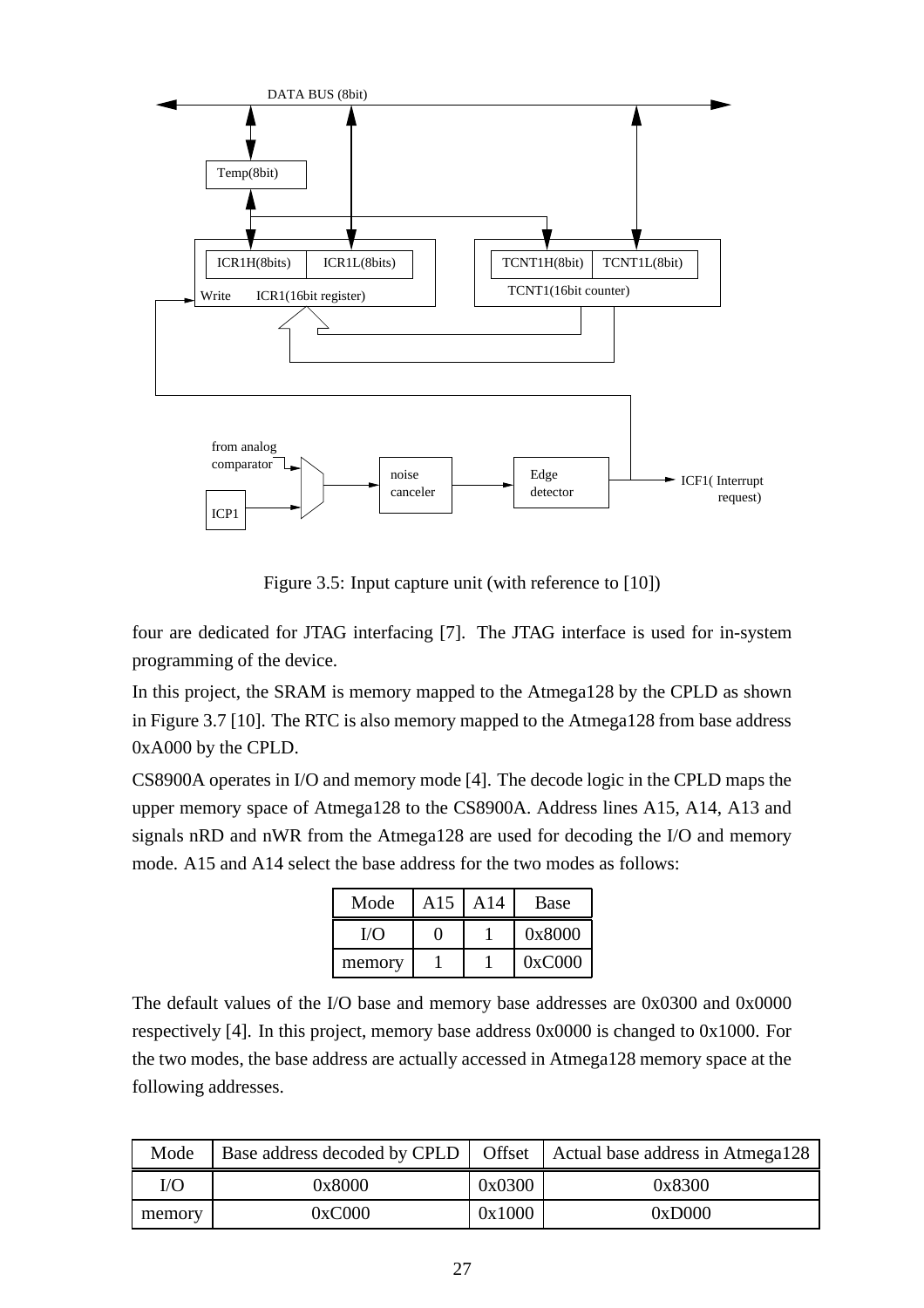#### **3.2.3 Ethernet controller**

CS8900A is a full duplex Ethernet controller consisting of all analog and digital circuitry needed for communicating via Ethernet. It is configured for a 10Base-T interface. The built-in transceiver includes filters that eliminate the need for external filters or filter/transformer hybrid. Since the CS8900A is supplied with 5V, the ratio between primary and secondary windings for the isolation transformer is 1:1 on the receiver side and 1:1.414 on the transmit line [4].

The CS8900A is suitable for 16-bit data transfer, operating in either I/O space, memory space or DMA slave. It can also be used in 8-bit mode. The 8-bit mode will be used in this project. Since the DMA engine only uses 16-bit memory access, it is not support in 8-bit mode [13]. Interrupts are also not supported in 8-bit mode [13].

In this project, CS8900A will be used in I/O and memory mode. The default mode of operation of the CS8900A is I/O mode. Memory mode is enabled by configuring CS8900A through the I/O registers during initialization.

The Ethernet controller has 4K bytes of internal RAM (known as PacketPage memory) for its internal registers and for buffering the received and transmitted frames [4]. Its architecture uses a method called PacketPage to access its internal registers or for buffering the frames. The internal registers are accessed directly using memory mode or indirectly using I/O mode.

#### **I/O mode**

The PacketPage memory is accessed through eight 16-bit I/O ports that are mapped to 16 I/O addresses from 0x8300 - 0x830F in the Atmega128 I/O space [4]. For an I/O read or write operation, the AEN pin must be low, the I/O address of the Atmega128 must match the I/O address space of the CS8900A and either nIOW or nIOR must be low.

#### **Memory mode**

When the CS8900A is configured for memory mode, the PacketPage memory is mapped directly into 4K bytes of the Atmega128 memory space [4]. Since 4K bytes of address space is needed, only lines SA0 - SA12 are used. Memory mode operations are mapped into addresses 0xD000 - 0xDFFF. Memory mode access is achieved when AEN pin is low, the address of the Atmega128 matches the memory address space of the CS8900A and either nMEMR or nMEMW pin is low [4].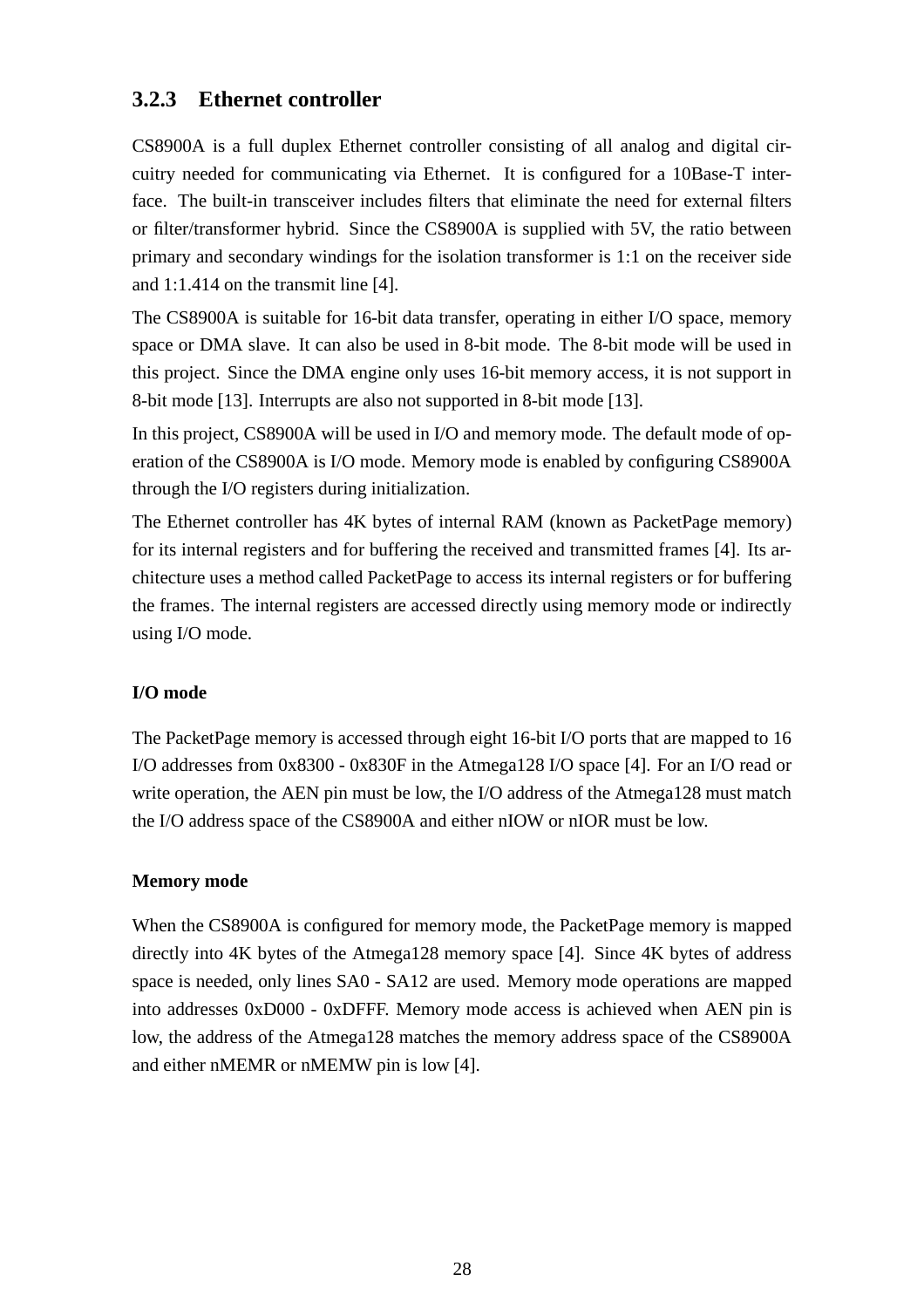### **3.2.4 Memory**

#### **External SRAM**

The microcontroller will be performing a lot of applications and to compliment this, an IDT71256 SRAM is used as an external memory. The IDT71256 is a high speed static RAM organized as  $32K \times 8$ . It can accomplish an address access time of up to 20 ns [3].

The external SRAM is connected to the Atmega128 as shown in Figure 3.6. It is mapped above the internal SRAM as shown in Figure 3.7.



Figure 3.6: Atmega128 interface with SRAM

#### **Dataflash**

An AT45DB021B is an Atmel 2 megabits Dataflash memory [9]. The memory is organized as 1024 pages of 264 bytes each. It has two SRAM data buffers of 264 bytes each which allow data to be received while the main flash memory is being reprogrammed. The Dataflash is used to store configuration files (i.e. files that contain MAC and IP address), web-pages and time-stamped data. The web-page is used when remotely communicating with the Odometer via the Ethernet.

## **3.2.5 RTC**

The DS1286 watchdog timekeeper is a real time clock, alarm, watchdog timer and interval timer in 28-pin JEDEC DIP package [2]. The 64 eight bit registers can be accessed in the same manner as a byte-wide SRAM. The lithium energy source of the timekeeper enables it to retain real time for 10 years in the absence of external power supply. Information that can be obtained include hundredths of seconds, seconds, minutes, hours, day, month and year.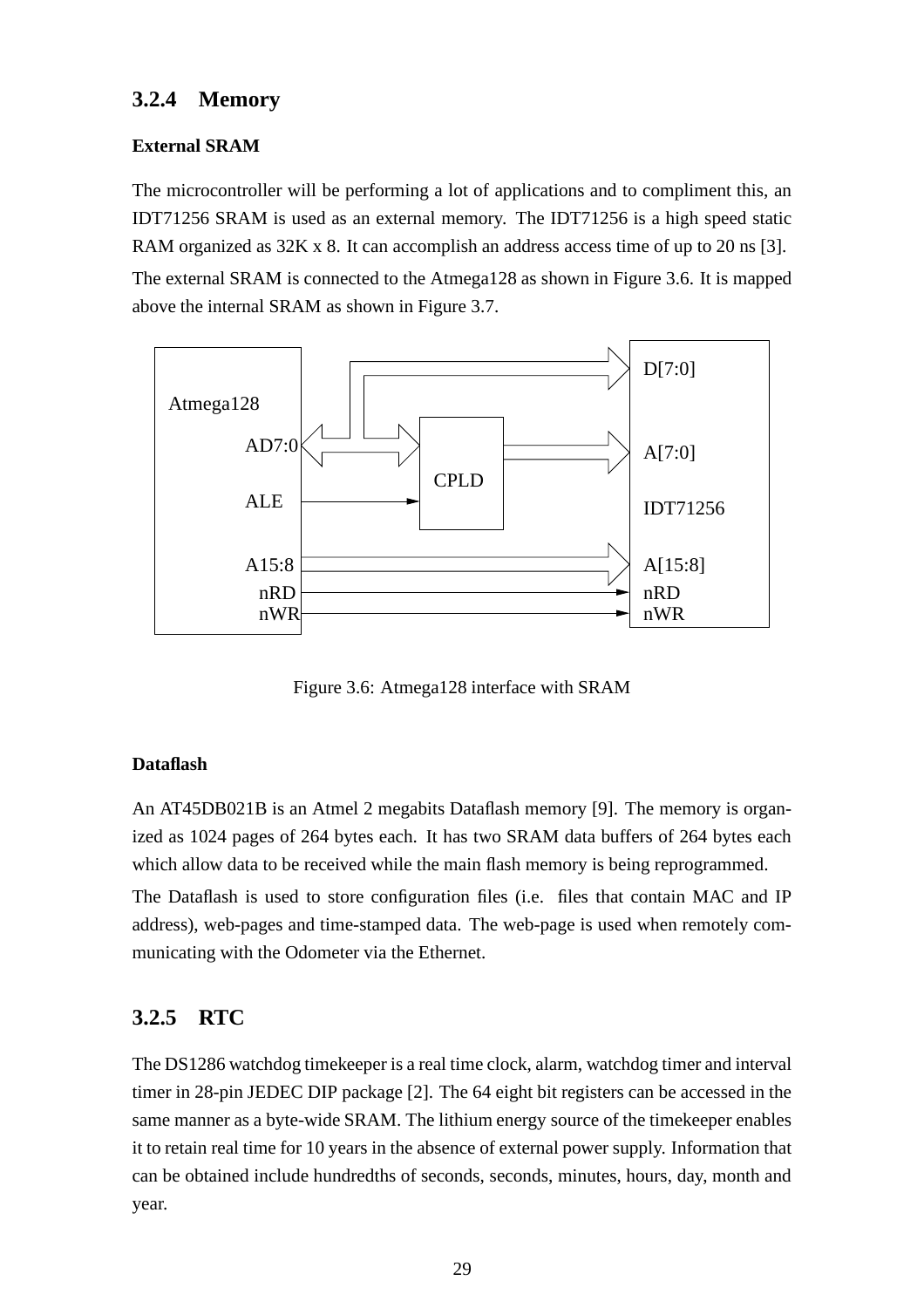

Figure 3.7: Atmega128 memory map(with reference to [10])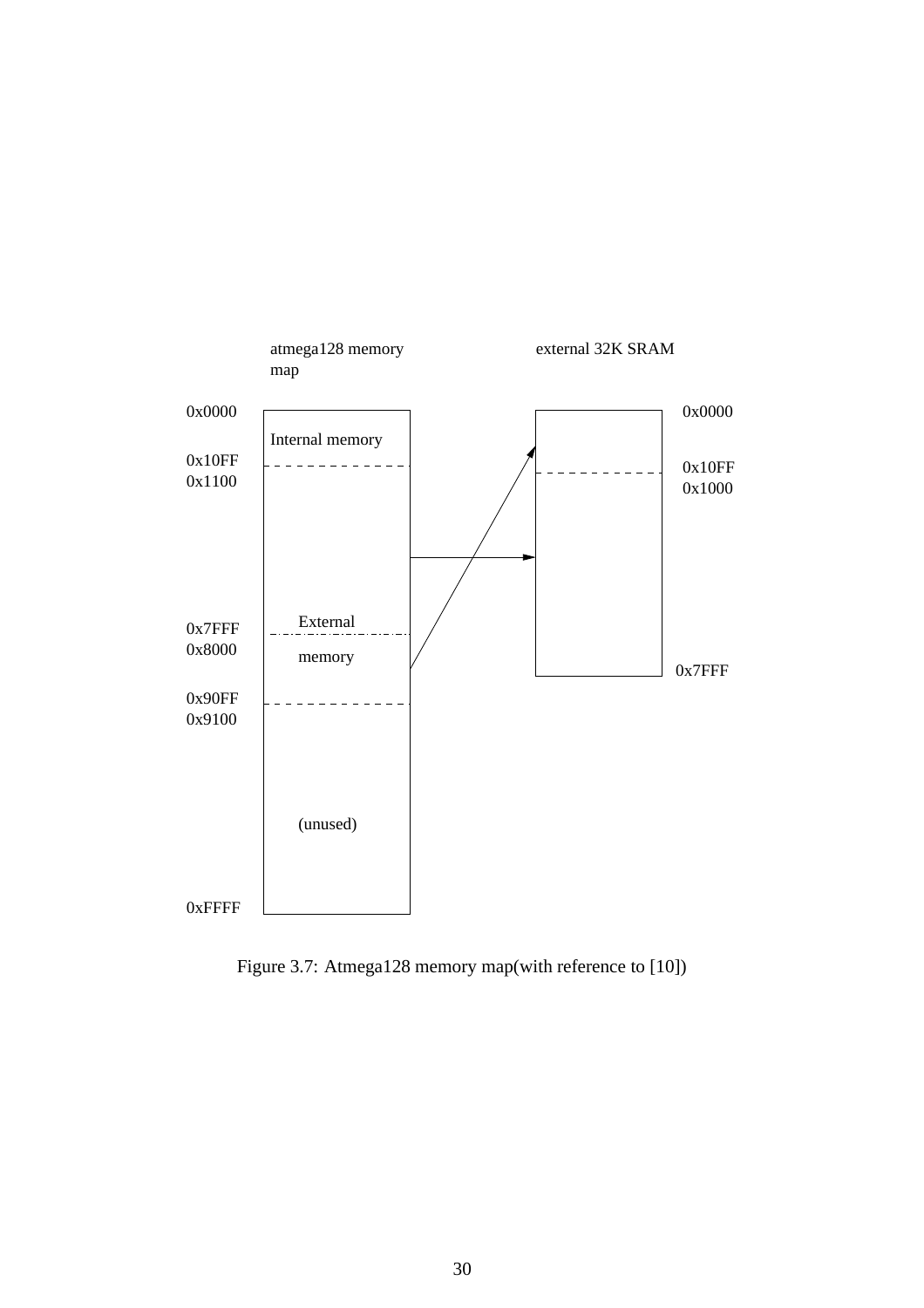Figure 3.8 shows some of the 64 registers in the DS1286 [2]. The time of the day information is stored in BCD format. This registers are directly accessed by the Atmega128 microcontroller since they have been memory mapped to it at base address 0xA000.



Figure 3.8: DS1286 registers

The minimum read and write access time of DS1286 is 150 ns. This implies that Atmega128 access time to DS1286 should be at least 150 ns or greater.

#### **3.2.6 Serial Interface**

The Atmega128 has two USARTs, USART0 and USART1[10]. In this project only USART0 will be used for serial communication. Asynchronous mode of operation is used and therefore only two signals (receive and transmit signals on PE0 pin and PE1pin respectively) are used for serial communication. Both this signal together with a clock signal on PB1 pin are alternatively used for serially programming the Atmega128. To accomplish both tasks, a multiplexer is placed between the Atmega128, in-system programmer and RS232 transceiver as shown in Figure 3.9.

For the initial configuration of the Odometer, the web-page and file that contains the MAC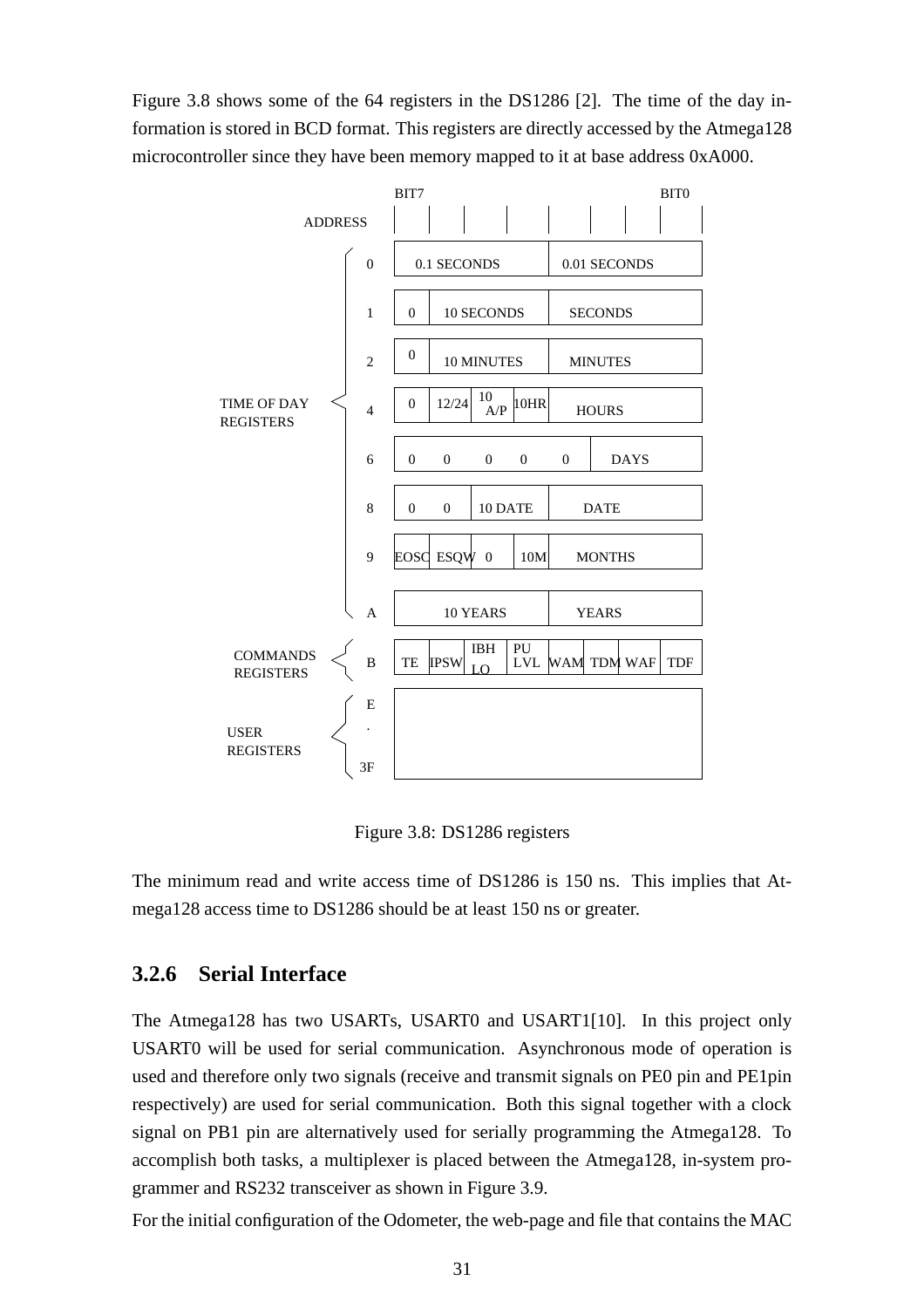

Figure 3.9: Serial interface

and IP address of the CS8900A are transfered to Dataflash via the RS232 transceiver. The protocol that is used to transfer the files is y-modem protocol [5]. Any x-terminal that supports this protocol can be used.

## **3.3 PCB design**

The PCB design was done using the Protel Design Explorer 99. The board is 4 layered and two of the layers are power planes. Most components are surface mounted (SMT) packages. The schematics and PCB layouts are shown in Appendix B.

#### **3.3.1 Routing Nets**

The PCB board was manually routed as to reduce any loops that might result in Electro-Magnetic Interference (EMI). The address and data bus nets were aligned together making it easier to trace the signals between components. The track size for the power nets from the power connector up to the regulator is 40 mils. The other nets track size were 8 mils and 10 mils. The vias pad size was 25 mils while the hole size was 15 mils. Figure 3.10 and 3.11 shows top and bottom layers of an unpopulated board.

#### **3.3.2 Component Placement**

Most components were placed on the top layer. Some decoupling capacitors were placed on the bottom layer. This was to ensure that the capacitors are as close as possible to the components they are decoupling. The microcontroller was placed towards the middle of the board with Ethernet controller, SRAM, RTC and CPLD close by as they shared the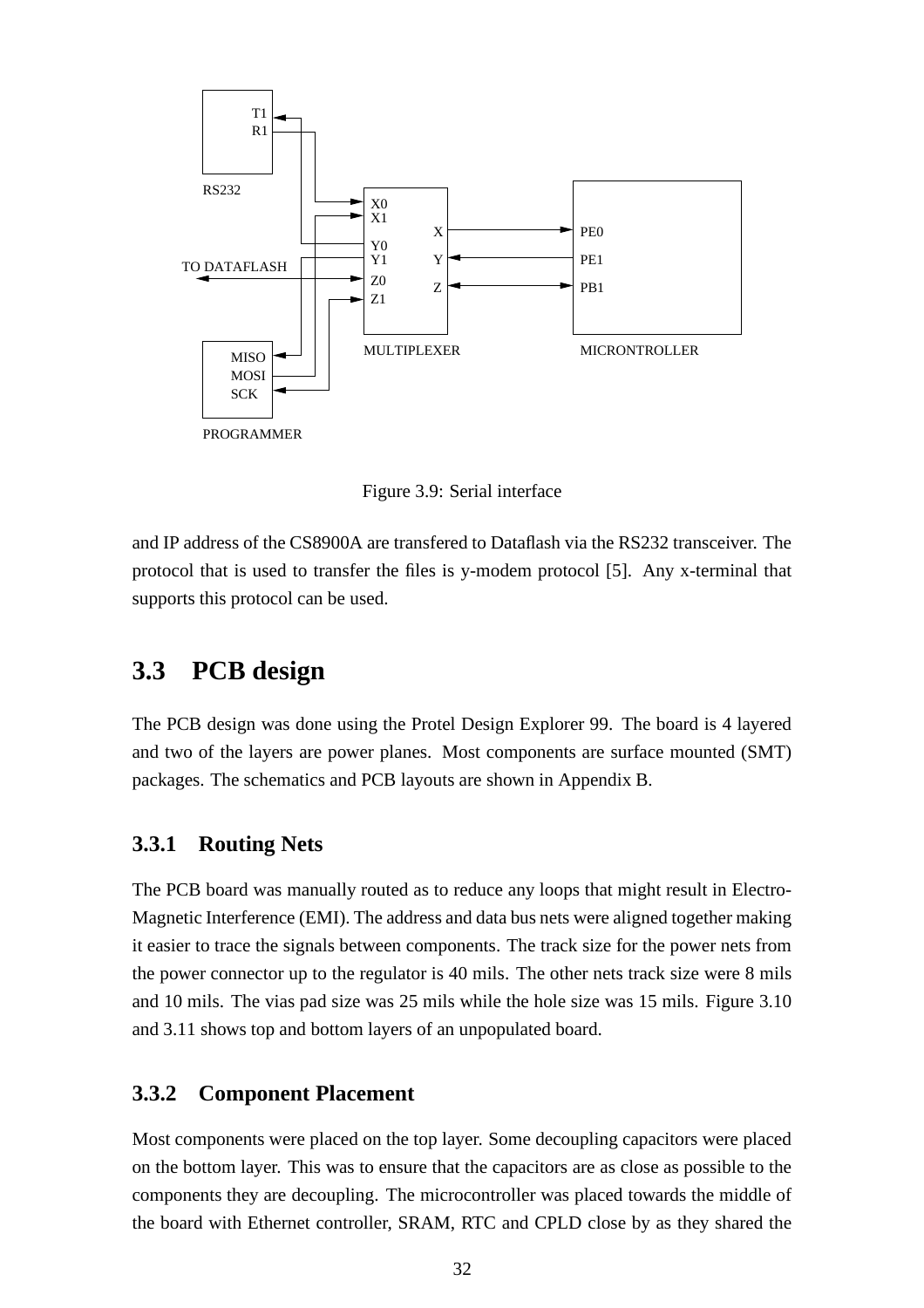

Figure 3.10: Unpopulated PCB (top layer)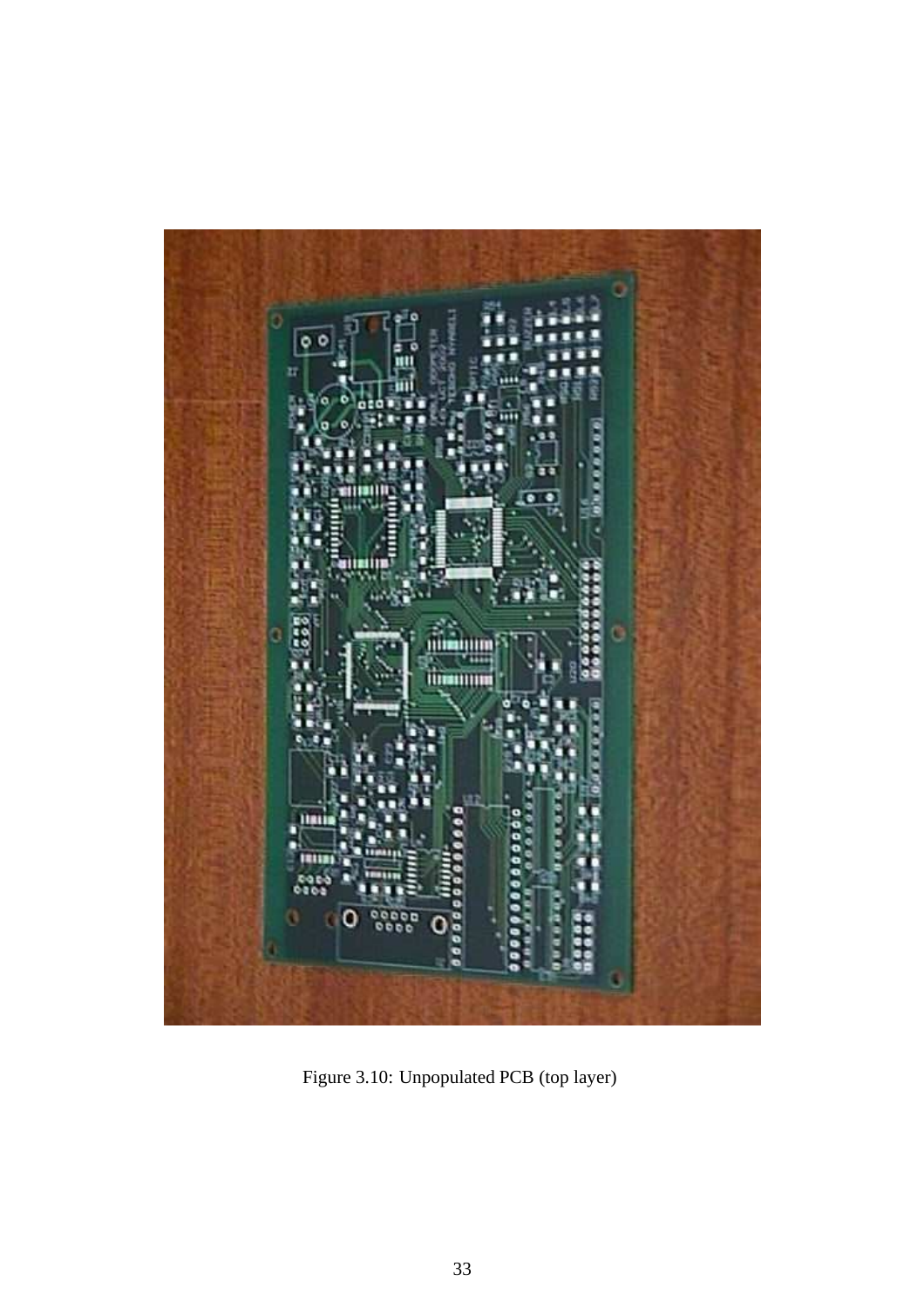

Figure 3.11: Unpopulated PCB (bottom layer)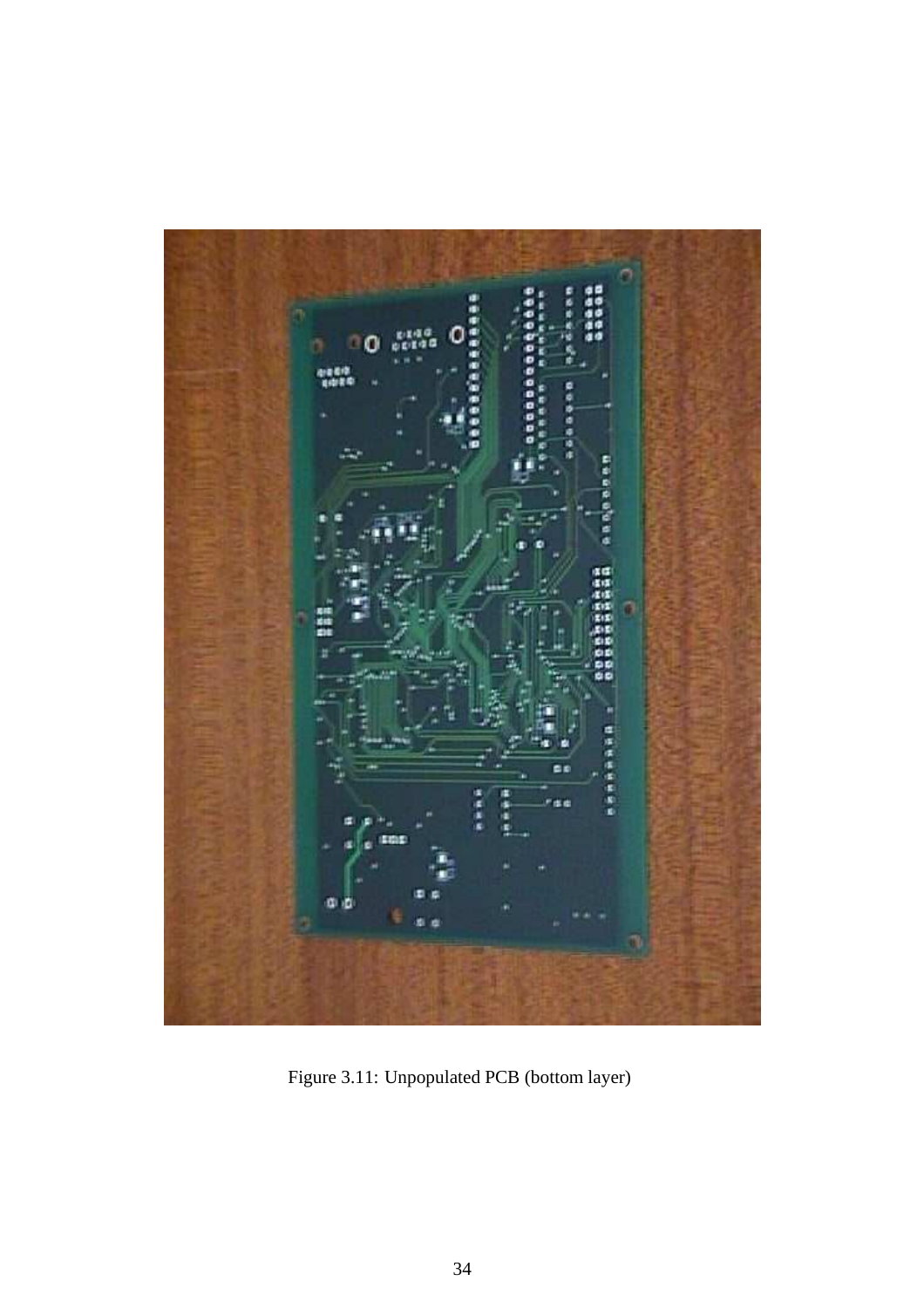address and data lines. Figure 3.12 showsthe PCB board. The Ethernet analogue circuitry was placed as far as possible from the Ethernet digital circuitry and other digital devices so as to reduce noise.



Figure 3.12: Populated PCB

## **3.4 Protection of Odometer**

There are some cases when the Odometer will be used in mines where it could come into contact with dust and fluids. In such cases the Odometer needs to be protected from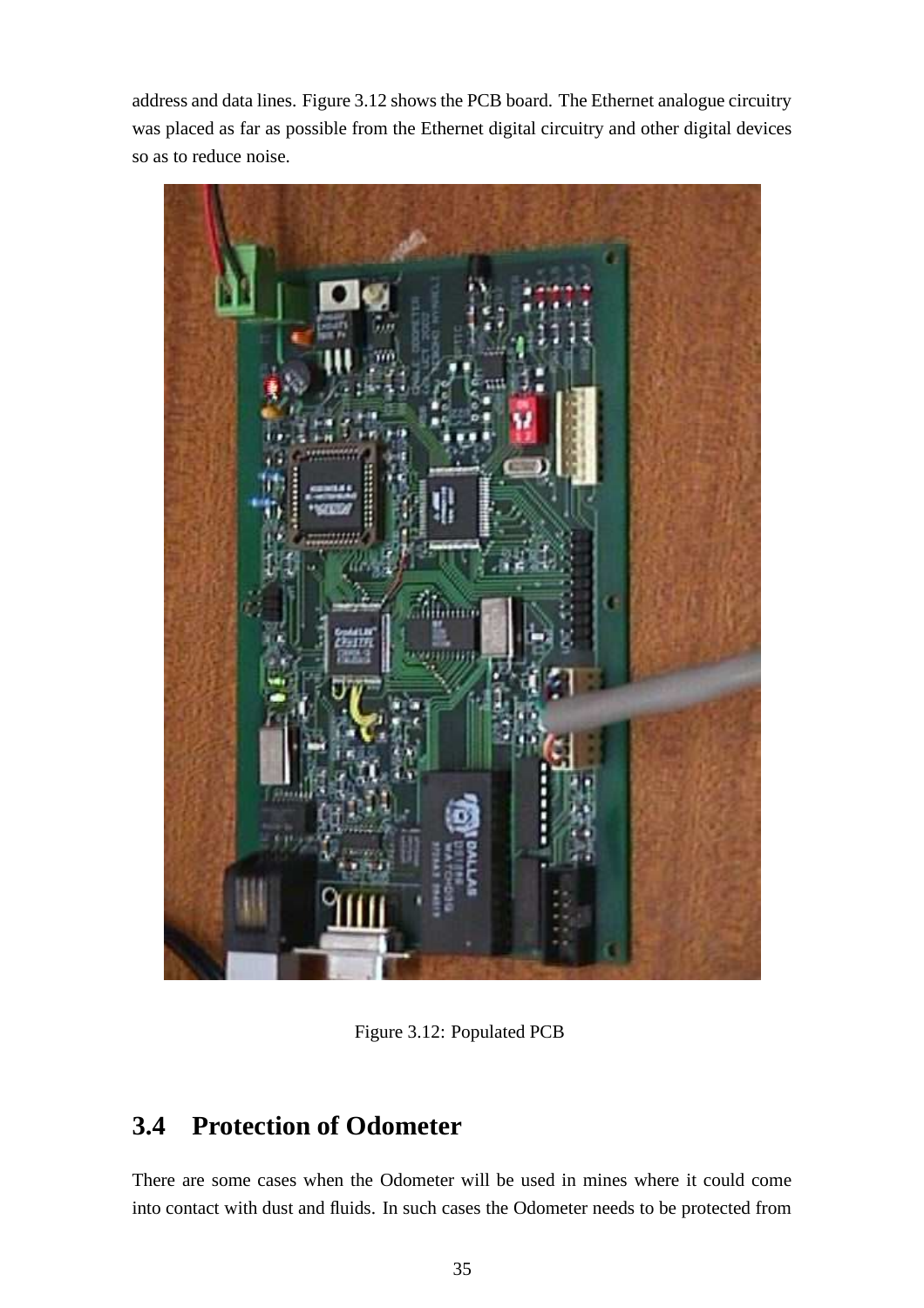such an environment for it to operate correctly. Figure 3.13 shows how and where the Odometer is mounted on the box which is used for protection.



Figure 3.13: Enclosure of Odometer

The PCB is of dimensions 150mm x 100mm. A Polycarbonate box of dimensions 240mm x 160mm x 90mm fits the PCB board with enough allowance for the coaxial connector mounted on the walls of the box as shown in Figure 3.13 .

In order for the box to be shower proof, all the connectors on the box must be shower proof and connected firmly to the box.

## **3.5 Conclusions**

The analogue circuitry is placed as far as possible from the digital circuitry to avoid electro-magnetic interference and therefore performance is increased.

The distance moved by radar is determined from the encoder pulses. The 16-bit counter counts these pulses. It covers a distance of 32m (when the resolution of the encoder is 0.05cm) before it overflows. The Odometer will be used for much longer distances. This problem will be solved in software.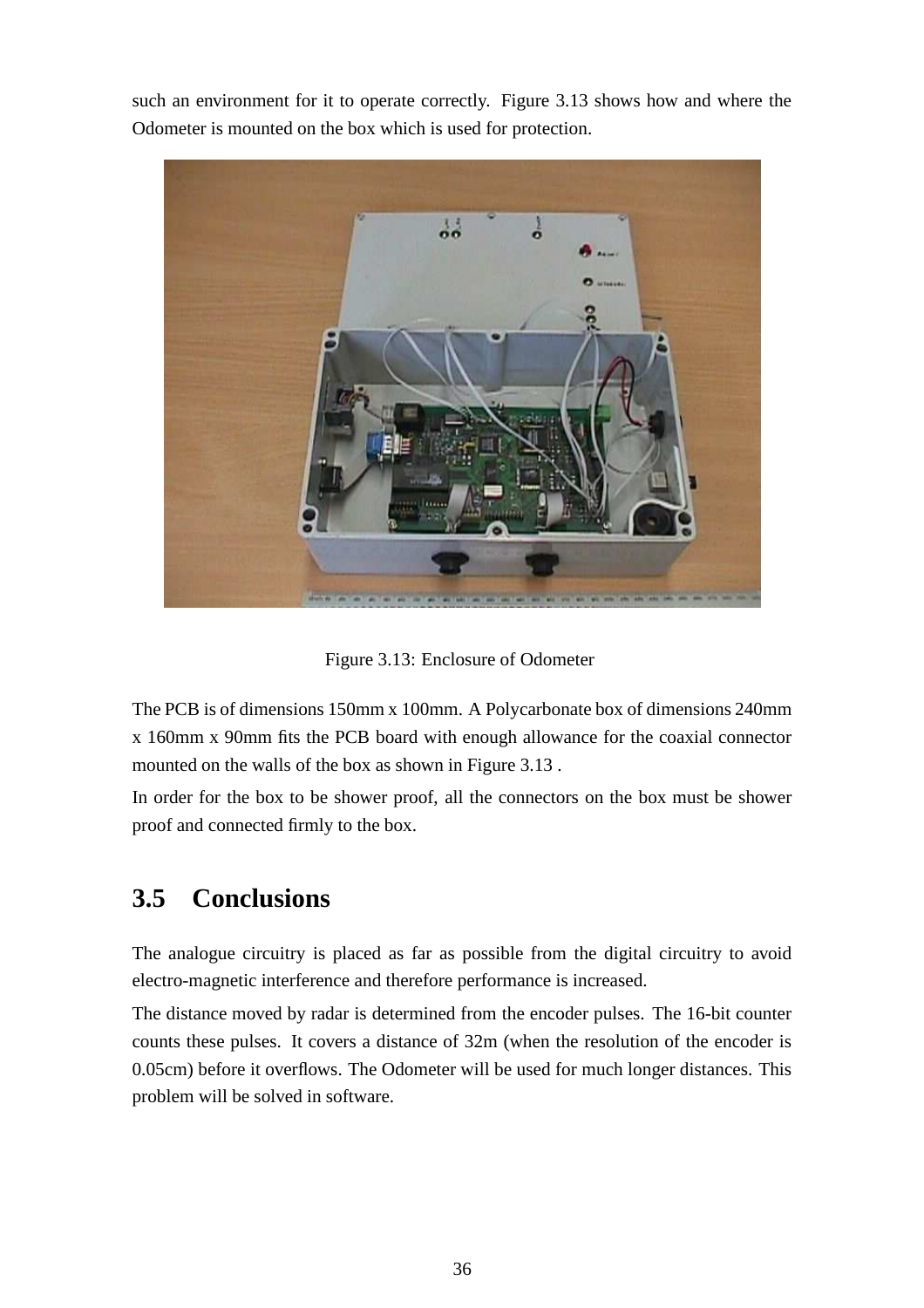# **Chapter 4**

# **Software design**

The software developed in this project was mostly written in C programming language. VHDL was also used for the CPLD chip. The C code was compiled using an Imagecraft compiler while VHDL was compiled by the Altera max plus 2 version 10.2 compiler. No operating system was used in this project. The PC software was written in HTML language. The modes of operation and software design are discussed in this chapter.

## **4.1 Modes of operation**

The modes of operation of the system are the core specifications for software design. There are two main modes of which the others are derived from. The source code that implements the modes discussed below is included in Appendix A under /Odo/EIT128a directory in the main.c and script.c file.

#### **4.1.1 Timestamped data**

A flow chart shown in Figure 4.1 applies for both modes discussed below. *Count* is the value obtained from the 16-bit counter. *Direction* is chosen as up or down when there is an input capture interrupt. *Max. down* and *up* are counter values at which directions changed. *x* is the interval at which Radar makes a survey.

#### **Transfer to remote data storage**

In this mode, the encoder data is used to determine position and direction the Radar is moving in. The data is then timestamped by RTC on board and then transfered to a remote data storage. The data storage could be the database shown in Figure 2.3.

#### **Data stored on board**

This mode is similar to the above mode except that the timestamped data is stored on board in the Dataflash. This mode is used for cases when there is no network connection.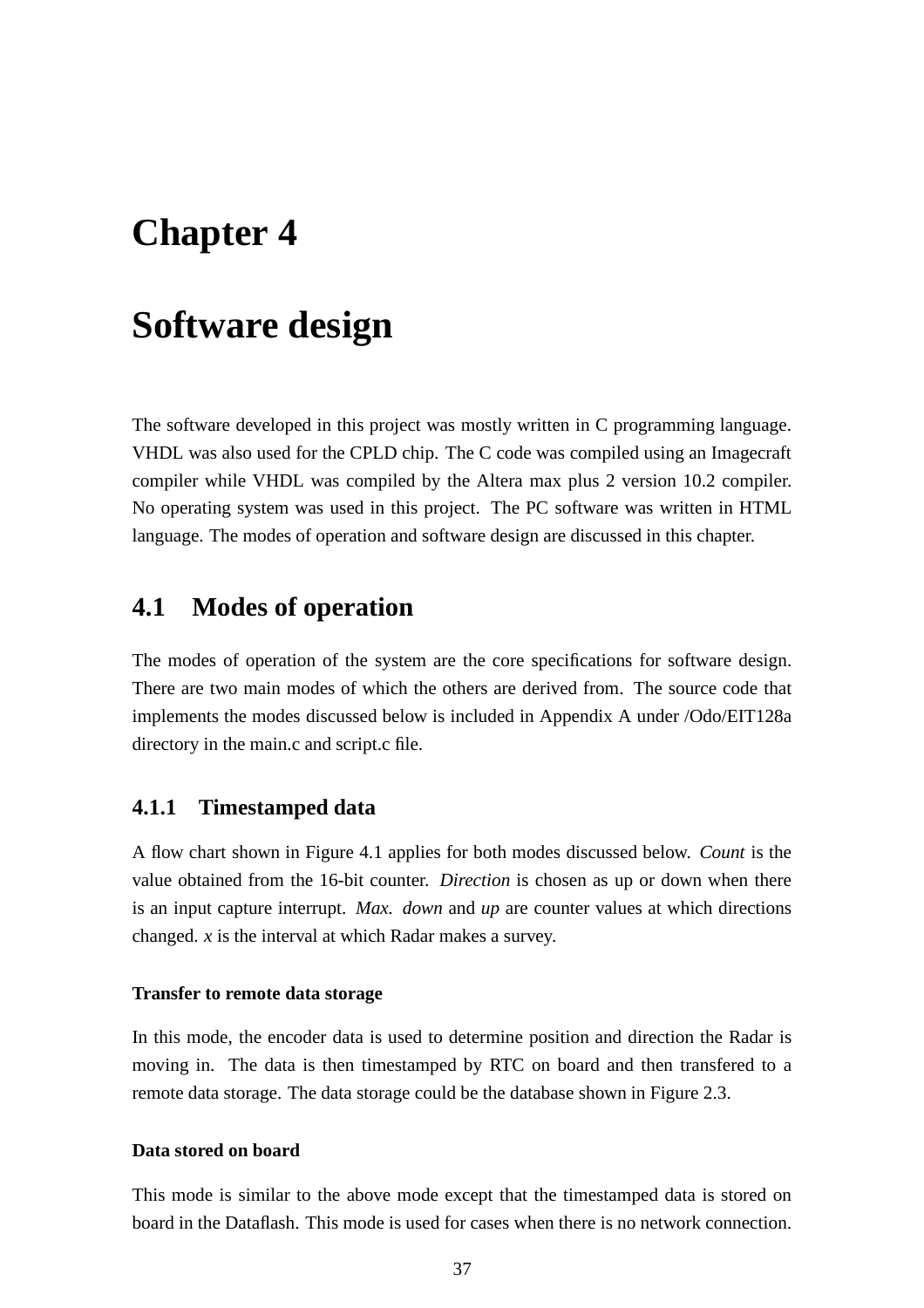

Figure 4.1: Flow chart for time-stamping the data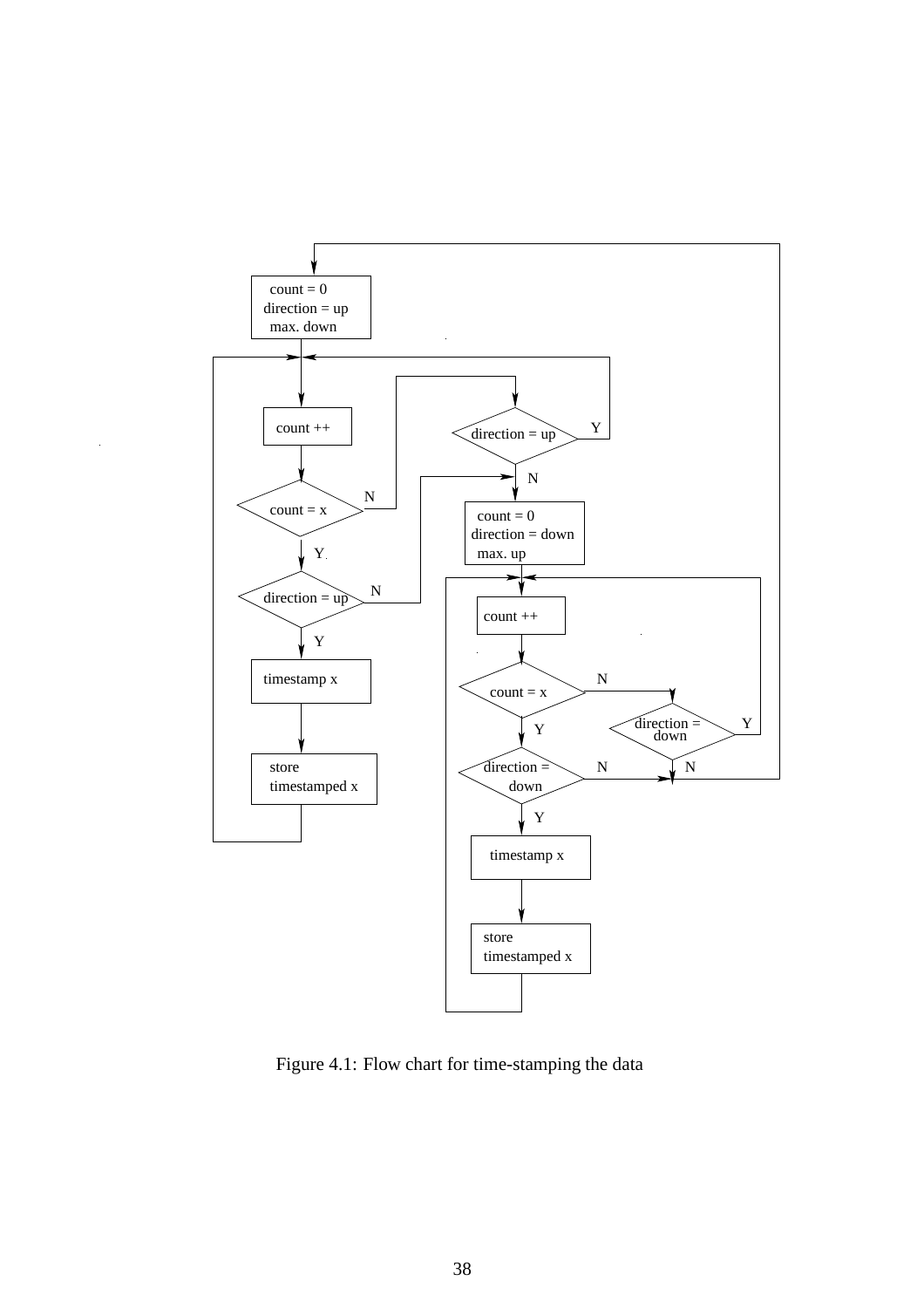When buffer gets full the timestamped data is transfered to Dataflash.

## **4.1.2 Non timestamped data**

The flow chart shown in Figure 4.2 applies for the three modes discussed below. In these modes, the data is not timestamped as it is not stored or transfered to a remote database. The data is used to trigger the Radar directly.



Figure 4.2: Flow chart for non timestamped data

#### **Trigger Radar via optic fibre**

In this mode there is a direct link between the Odometer and Radar. The Odometer triggers the Radar via an optic fibre link.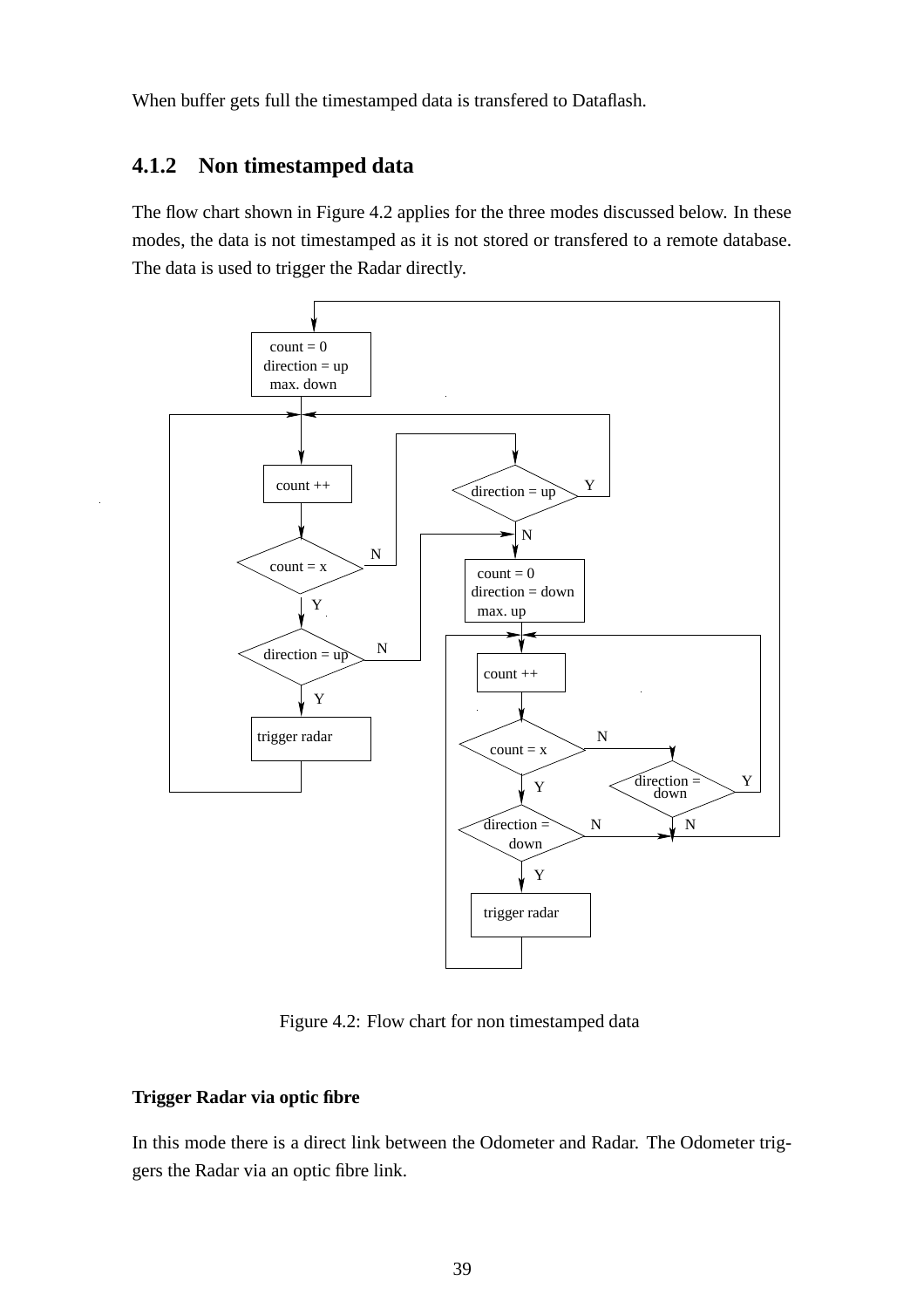#### **Trigger Radar by switching LED on/off**

An LED switches on and off to signal the person operating the Radar system to trigger it. This mode is used when Radar and Odometer are close to each other (i.e. when Radar surveys a horizontal surface as shown in Figure **??**(b)).

#### **Trigger radar by Microswitch or Buzzer**

In this mode a Microswitch (i.e. relay) connected to Odometer is used to trigger Radar. Another option is to connect a Buzzer to the Odometer. The sound of Buzzer signals the person operating Radar to trigger it.

## **4.2 Odometer software**

All of the software discussed in this section resides in the memory space of the Atmega128. The subsections below discuss the softwares implemented on main components of the Odometer. The source code for the subsections below is also available in Appendix A under the EIT128a directory.

#### **4.2.1 Encoder software**

Signals T1 and IC1 shown in Figure 3.2 are used to determine the position and direction of Radar as it moves up or down a bore-hole or horizontally above the surface. The encoder outputs pulse T1 that depend on the CPR of encoder. The resolution of encoder is determined from its CPR. Knowing the resolution of encoder and number of pulses generated by encoder, the exact position of Radar can be determined. IC1 signal triggers the input capture interrupt to signal a change in direction.

The position at which Radar surveys the ground of interest is stored in an array called ring buffer shown in Figure 4.3. This position is stored with a time-stamp obtained from a time source (DS1286 chip) on board. The ring buffer is used because the rate at which data is received from encoder might differ from the rate it is transfered to a data storage. Received data is appended at the end of ring buffer while data being transfered is removed from the start of ring buffer. All the above operations are done in software.

#### **4.2.2 Ethernet software**

The TCP/IP protocol suite used in this project consists of four main layers [5]. These are the application, transport, network and link layer. A brief explanation of these layers is given below:

• **Application layer**: handles the details of certain applications such as telnet, browser, file transfer application and email applications.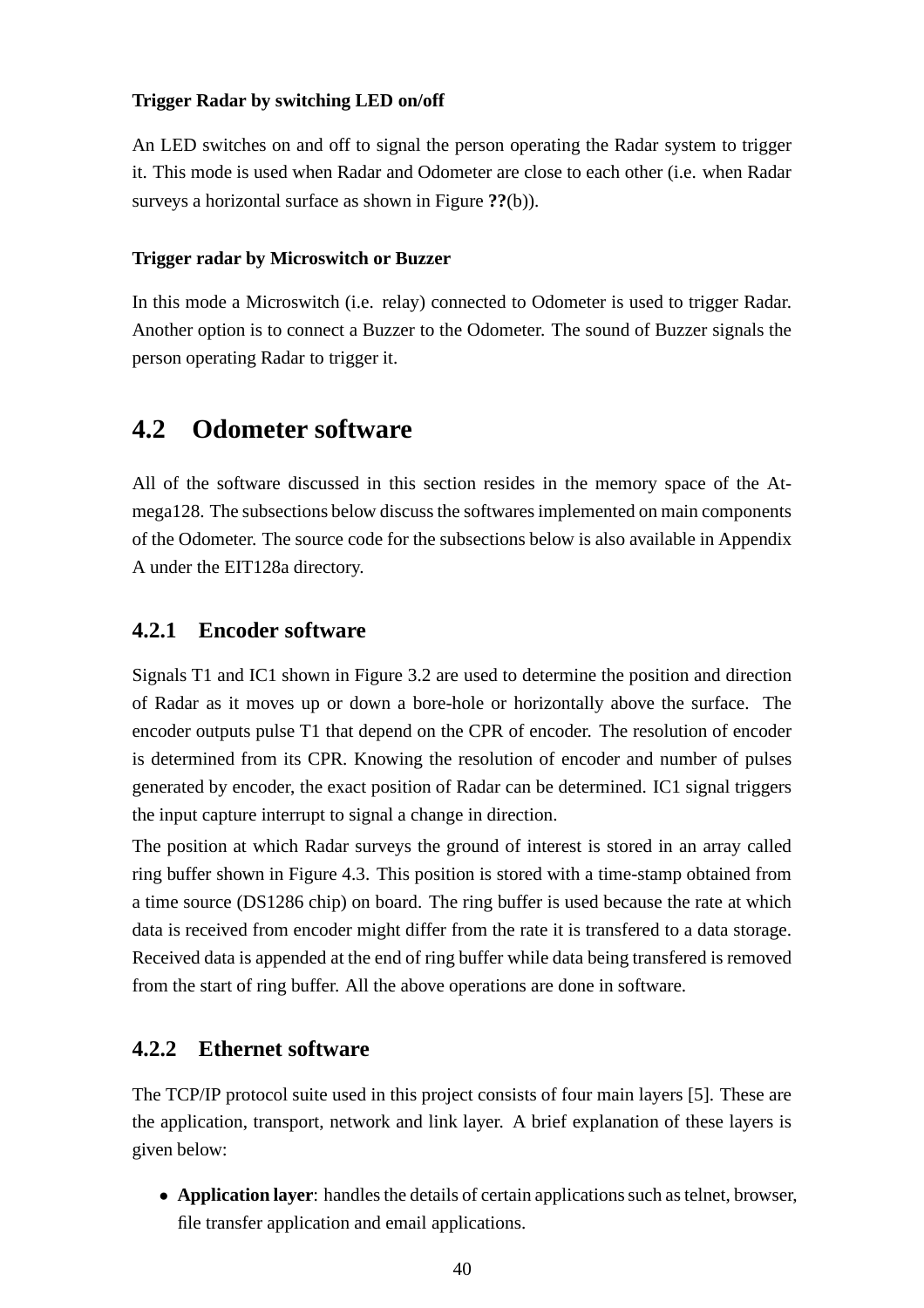

Figure 4.3: Structure of a ring buffer

- **Transport layer**: TCP insures that there is a reliable flow of data between two hosts. The data is divided into small TCP segments that can be transfered over the network. It also acknowledges received packets and retransmits lost packets. UDP sends packets, with no guarantee that the other host receives them. In this case, the application layer above is responsible for insuring that packets are received.
- **Network layer**: These layer is responsible for routing the frames through the physical network. The mapping of the IP address to the physical address is done in these layer.
- **Link layer**: These layer includes the device drivers (i.e. CS8900A driver in these case) used for connecting to the network and the physical wires or medium in which data is transferred.

Figure 4.4 shows the four layers used in these project with the various protocols implemented. It also shows the dependency of the protocols on others.

#### **CS8900A driver**

The CS8900A Ethernet driver is included in the link layer as part of the TCP/IP stack. Since the Ethernet controller is used in 8-bit mode, interrupts are not supported [13]. Therefore, polling mode is used. But before the CS8900A can be in this mode, the driver has to initialize it to its default configuration or load configuration from an external EE-PROM. Figure 4.5 shows flow chart of how the CS8900A is initialized. The calibration of the on chip analog circuitry takes approximately 10 ms [4]. In this project there is no external EEPROM, therefore the default configuration is used.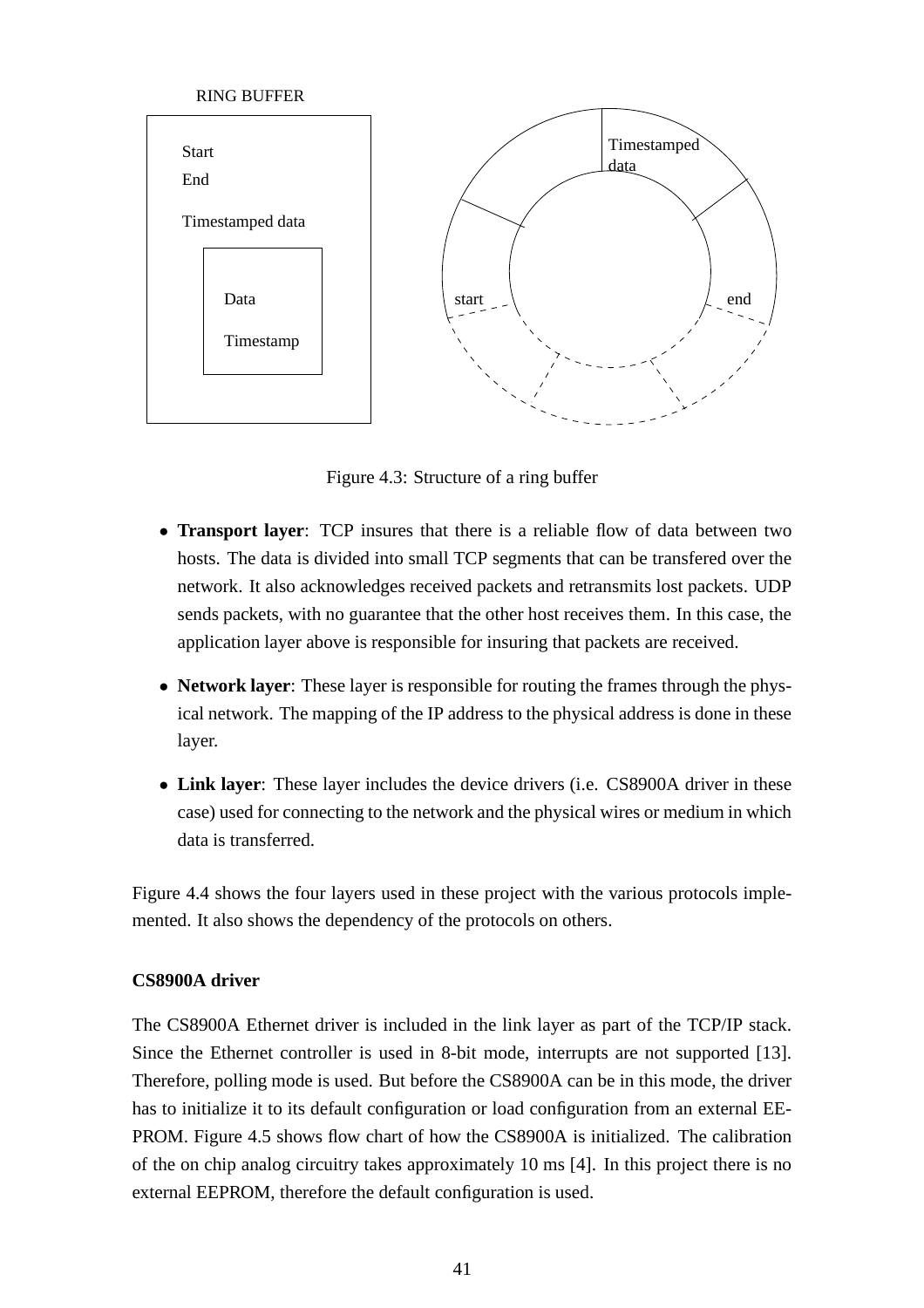





Figure 4.5: Initialization of CS8900A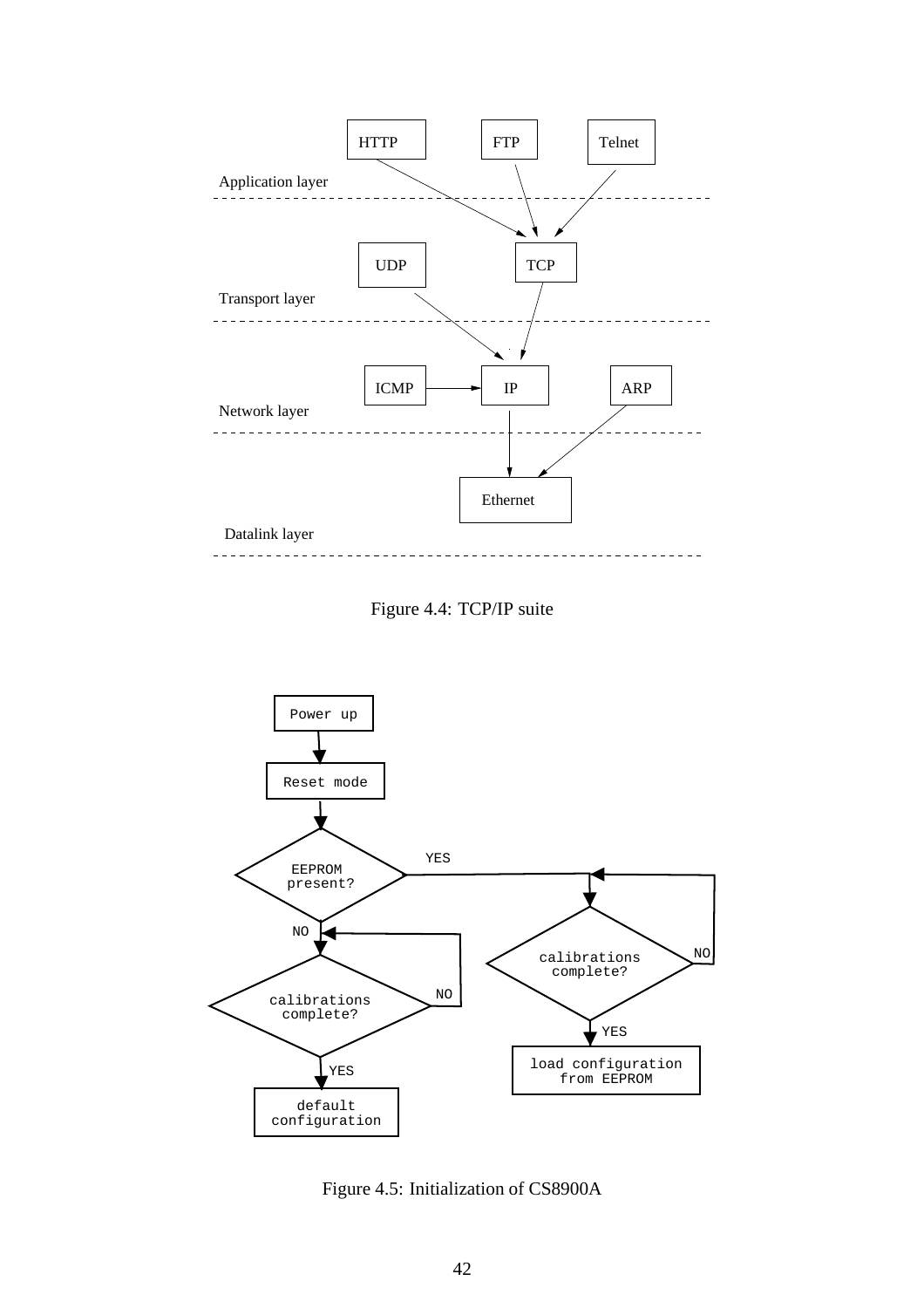When the CS8900A comes out of reset with default configuration, the following steps are taken as part of the initialization routine:

- 1. wait for the RESET bit in Self control register to be cleared;
- 2. wait for initialization done bit in Self status register to be set;
- 3. configure the MAC engine and physical interface;
- 4. set the test modes of the CS8900A;
- 5. determine what type of frames to accept and configure how to filter destination address;
- 6. write Ethernet address;
- 7. enable I/O and memory mode.

When initialization is complete the Ethernet controller is ready to enter the polling mode. Figure 4.6 shows a flow chart that describes the polling mode up to the stage control is transfered to the Network layer (i.e received IP).

#### **Control of board over network**

The Odometer is controlled via a web-page stored in the Dataflash on board. The HTTP client (i.e. a web browser on PC) requests services from the server (i.e. the odometer) via network using HTTP protocol. Table 4.1 shows commonly used request methods implemented on a HTTP daemon.

| Method        | Description                                                        |
|---------------|--------------------------------------------------------------------|
| <b>GET</b>    | Request to read a web page on server (i.e Odo.htm) or any HTTP URI |
| <b>POST</b>   | Transmits data or any form input information to                    |
|               | the requested web page on server                                   |
| <b>HEAD</b>   | Request to read web page's header                                  |
| <b>PUT</b>    | Request to store web page on server                                |
| <b>DELETE</b> | Remove web page from server                                        |
| <b>LINK</b>   | connect two existing web pages                                     |
| <b>UNLINK</b> | disconnect an existing connection between two web pages            |

Table 4.1: HTTP request methods

The GET and POST request are available in the HTTP daemon implemented in the application layer. In this project they are used for providing the diameter of the wheel for the optical shaft encoder, the interval at which radar takes readings, selecting the mode of operation of odometer and transferring the file that contain timestamped data to client.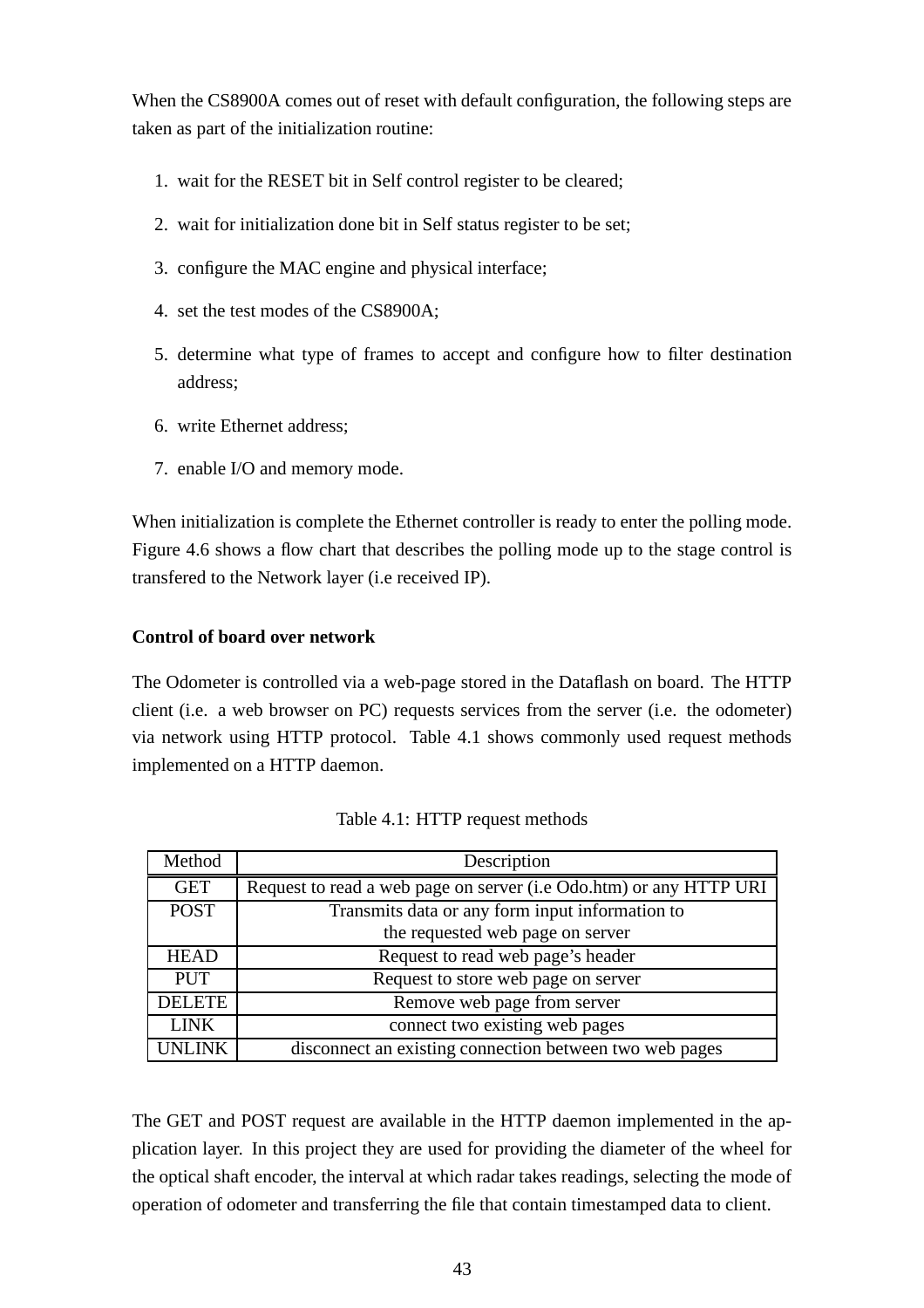

Figure 4.6: Polling mode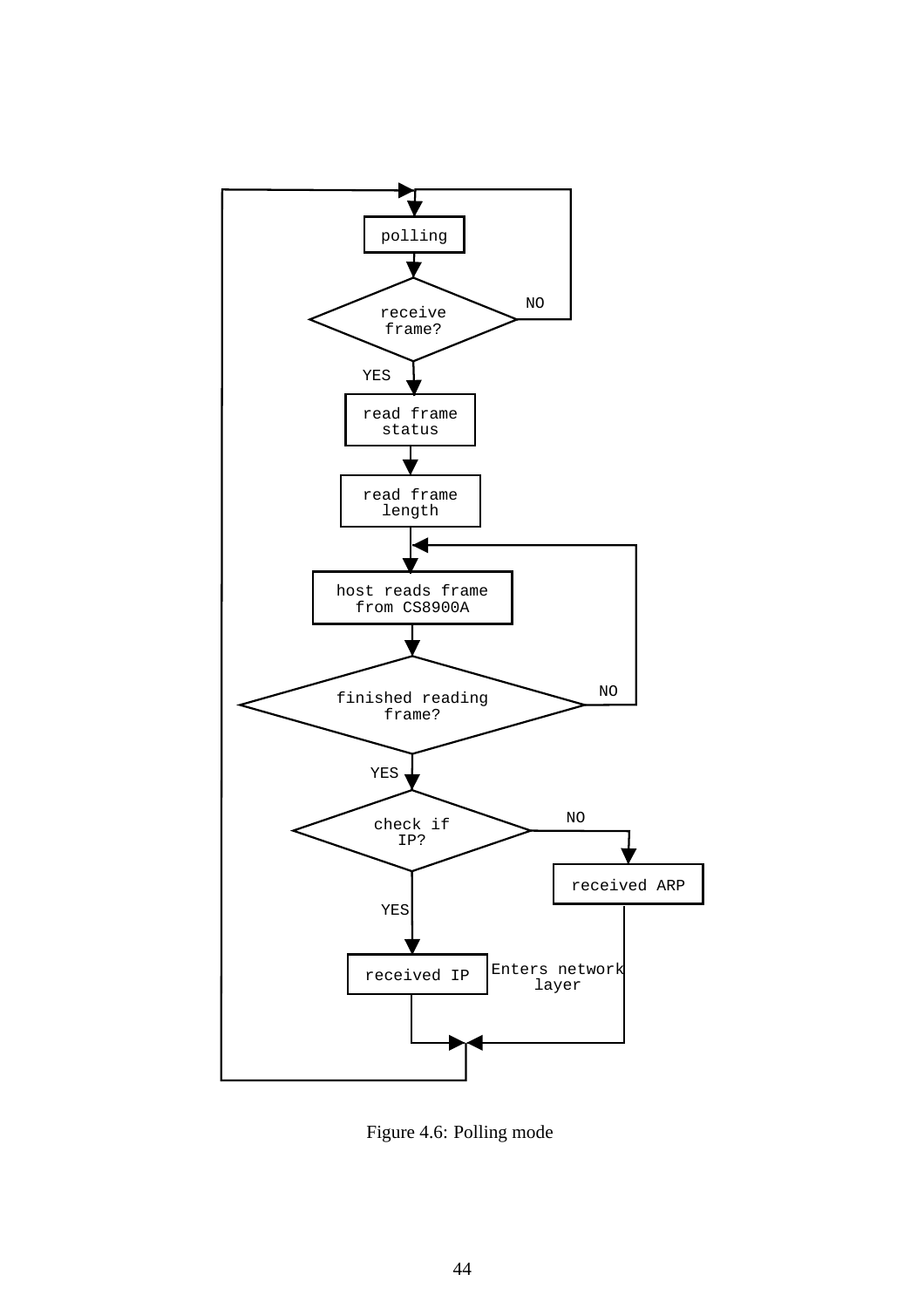#### **4.2.3 CPLD software**

A CPLD is used in this project for memory mapping other devices to the Atmega128. The devices mapped are CS8900A Ethernet controller, IDT71256S SRAM and DS1286 RTC. The CPLD acts as logic gates which select the device to be mapped to the Atmega128. Max+Plus 2 is a development software that was used for designing the logic. The language that is used for designing this logic is VHDL. VHDL is completely integrated into the max+plus 2 software package.

Address lines A15, A14, A13 with signals  $\overline{WR}$  and  $\overline{RD}$  from the Atmega128 are used as inputs to the logic when selecting the devices to map. Since CS8900A operates in two modes ( I/O and memory mode) the modes are used to select the device instead of the chip select input pin. For the SRAM and RTC, their chip select input pins are used when selecting the devices. The following logic is implemented in the CPLD and used to select the devices.

$$
\overline{IOR} = A15 \cdot \overline{A14} \cdot \overline{A13} \cdot \overline{RD} \tag{4.1}
$$

$$
\overline{IOW} = A15 \cdot \overline{A14} \cdot \overline{A13} \cdot \overline{WR} \tag{4.2}
$$

$$
\overline{MEMR} = A15 \cdot A14 \cdot \overline{A13} \cdot \overline{RD} \tag{4.3}
$$

$$
\overline{MEMW} = A15 \cdot A14 \cdot \overline{A13} \cdot \overline{WR} \tag{4.4}
$$

$$
\overline{CE} = \overline{A15} \left( \overline{RD} + \overline{WR} \right) \tag{4.5}
$$

$$
\overline{CE2} = A15 \cdot \overline{A14} \cdot A13 \left( \overline{RD} + \overline{WR} \right) \tag{4.6}
$$

All three devices are active low.  $\overline{IOR}$  and  $\overline{IOW}$  select I/O mode while  $\overline{MEMR}$  and  $\overline{MEMW}$  select memory mode operations for the CS8900A.  $\overline{CE}$  selects the SRAM and  $\overline{CE2}$  selects the RTC. From the above equations the base addresses at which the devices are map to the Atmega128 are determined by the the three address lines. The VHDL source code that is used to implements this is included in Appendix A in directory /Odo/cpld.

## **4.3 XML and HTML**

In this project either XML or HTML could be used to view the web-page used as an interface for controlling the Odometer and the timestamped data stored on the Odometer. Since the data has already been processed (i.e. position and direction determined) on the odometer, a method of only displaying this data was needed. HTML was designed to display data, therefore it is used in this project. The source code for the web-page is included in Appendix A under directory /Odo/webpage.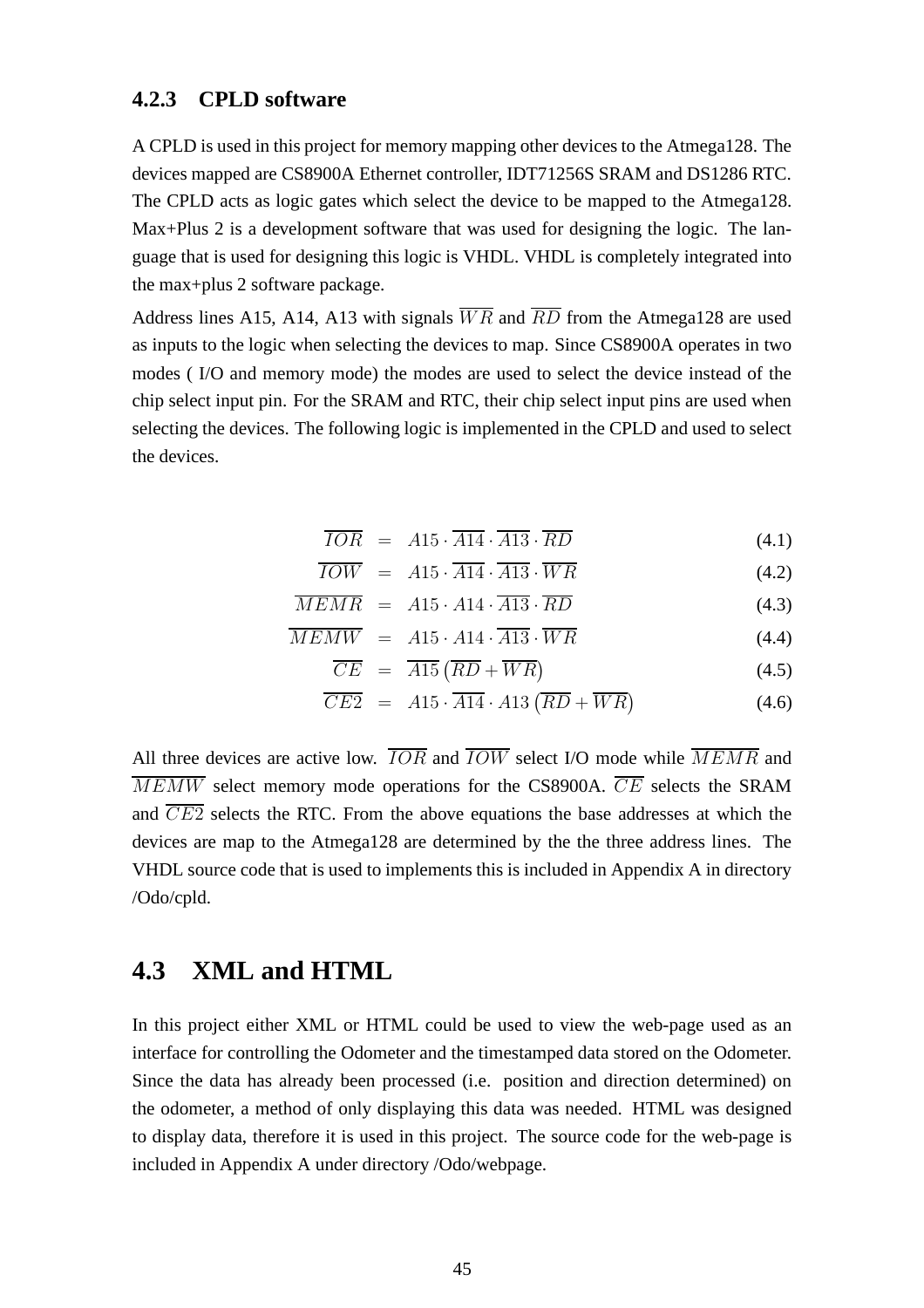## **4.4 Conclusions**

All modes of operation have been implemented independent from an operating system. When there is a network connection, timestamped data is transfered to a remote database in real time. When there is no network connection or buffer is full, the timestamped data is transfered to local data storage. The tests performed are discussed in detail in the next chapter.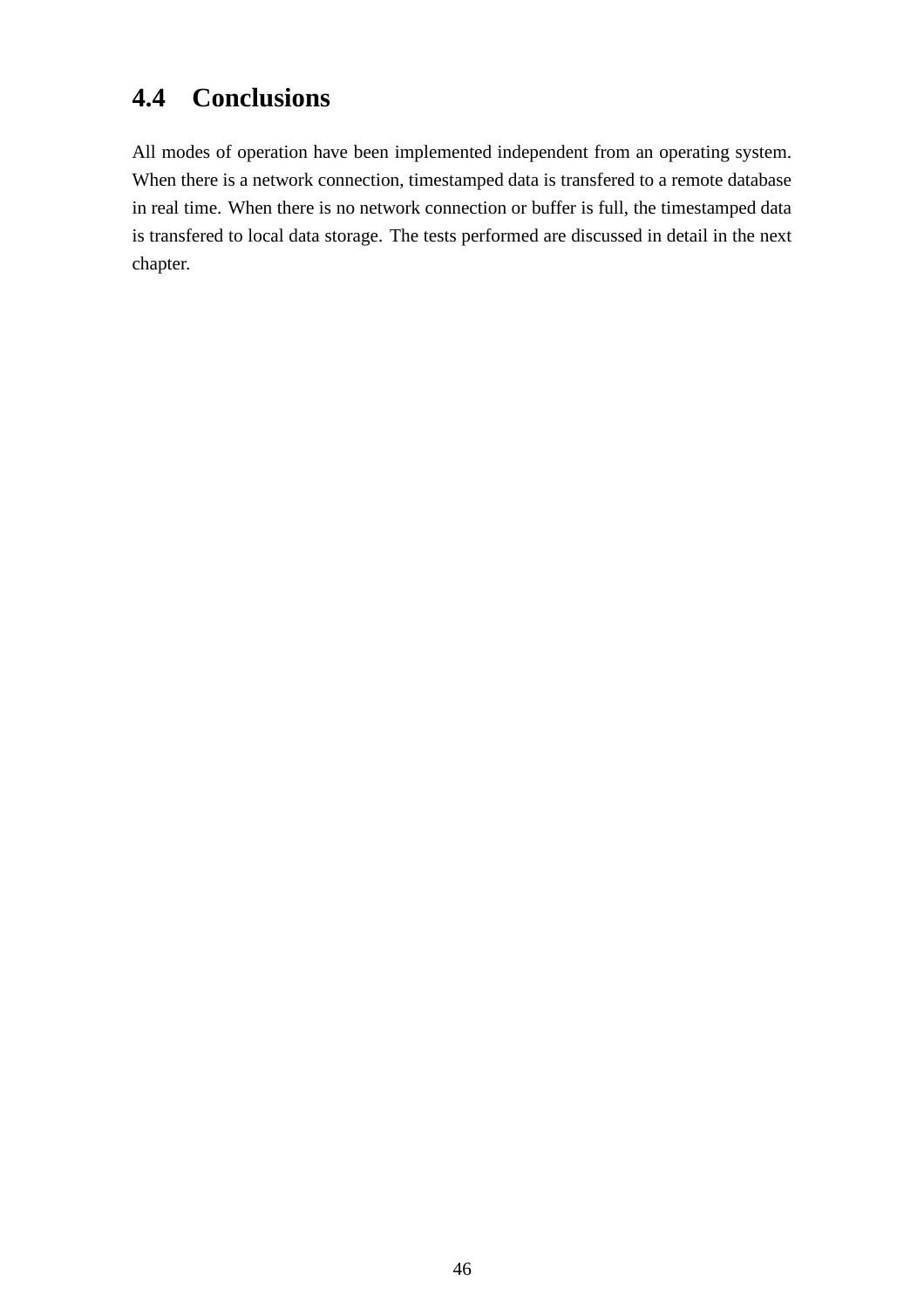# **Chapter 5**

# **Testing the prototype Odometer board**

All the tests that have been performed are discussed here. These tests include power supply level and testing functionality of components individually. To verify that the design fulfills that user requirements an acceptance test procedure is performed. The amount of data the board can store, speed at which the radar can move and the maximum distance that the Odometer can measure are also discussed in this chapter.

## **5.1 Hardware and Software verification**

#### **5.1.1 Power supply**

The first step was to inspect the PCB. The continuity of address and data bus, control nets with the relevant components was tested. A 5V voltage regulator was mounted and the voltage level at all components being supplied by 5V was measured with an multimeter. The tests were made before any of this components was placed on the PCB.

Table 5.1 show the components that consume most of the current supplied to the Odometer board. The current is approximately 550mA. This is less than the 1A current rating of the voltage regulator. A heat sink may be attached to the regulator to reduce the heat dissipation.

#### **5.1.2 Testing individual components**

The functionality of most of the components was tested but only the tests performed on the main components will be discussed below. The main components were mounted to PCB by a company called Rhomco that specializes in assembling PCB. The programs used to test the main components are available in Appendix A under directory /Odo/test. There is a README file in this directory for more information on directories involved.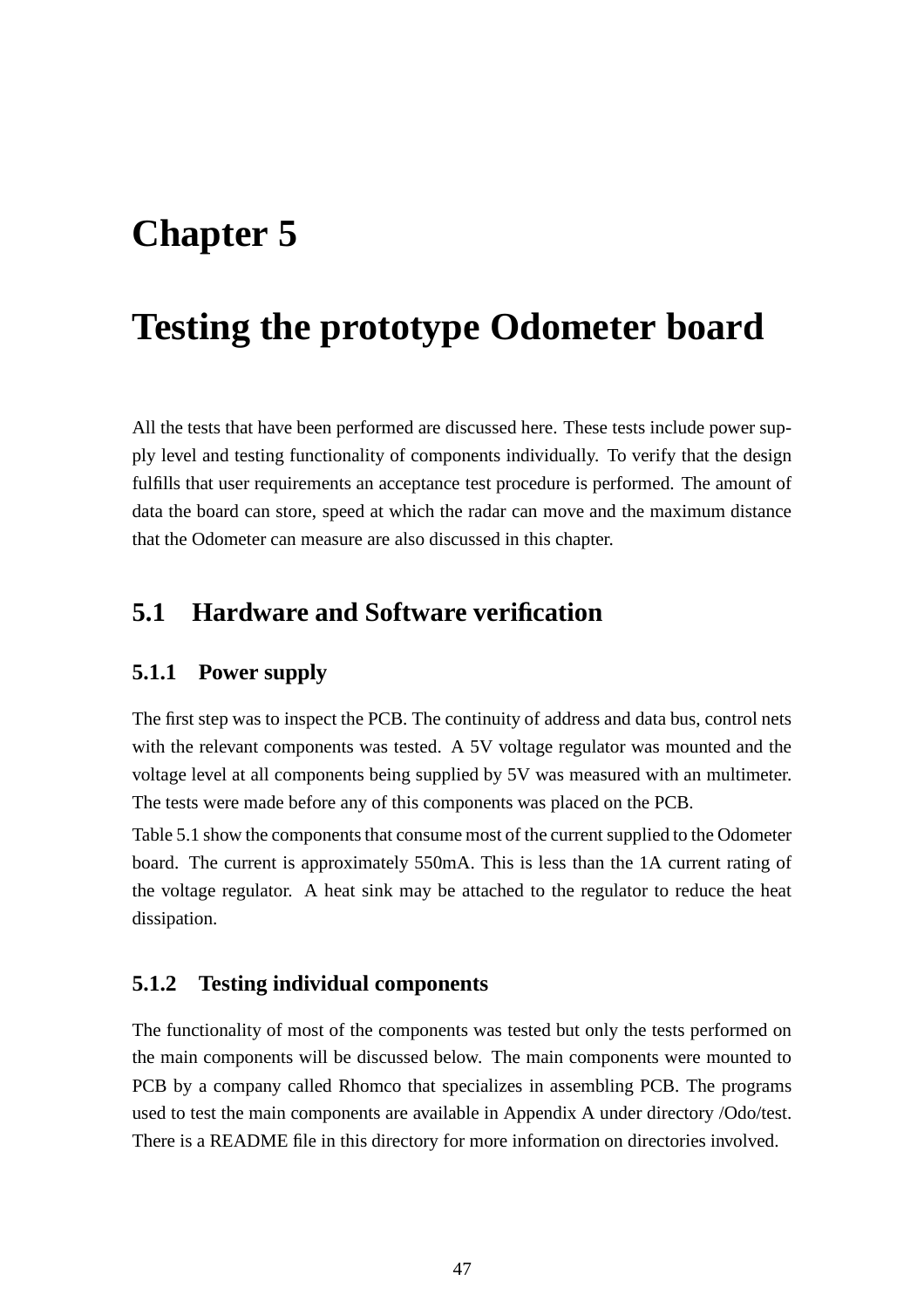| Components      | Current(mA) |
|-----------------|-------------|
| Atmega128       | 200         |
| <b>CS8900A</b>  | 65          |
| <b>IDT71256</b> | 150         |
| <b>EPM7064S</b> | 65          |
| AT45DB021B      | 4           |
| DS1286          | 15          |
| HD25            | 20          |
| <b>MAX202</b>   | 8           |
| <b>MAX707</b>   | 20          |

Table 5.1: Current consumption

#### **Microcontroller**

After the components had been placed, the voltage levels at the power connections of Atmega128 were measured. A simple program that switches LEDs on and off was programmed to the Atmega128. Other tests included a program that transfered a string of characters to a PC x-terminal via the USART interface.

#### **CPLD**

The EPM7064S is used to memory map the SRAM, RTC and Ethernet controller to the microcontroller. To test the functionality of the CPLD all of the above above mention devices should be accessed by the microcontroller.

#### **Dataflash and SRAM**

The functionality of the Dataflash was verified by writing and reading to a specific memory location on the AT45DB021B. The value read was transfered via the USART to the PC xterminal. The source code is available in Appendix A under directory /Odo/test/Dataflash. When the external memory control registers are enabled, the external SRAM is written or read automatically by accessing an address location above 0x10FF [10]. A test program (included in Appendix A under directory /Odo/test/sram) that writes and reads from a memory location above 0x10FF was used.

#### **Ethernet controller**

To test that the CS8900A has been mounted properly, a boundary scan test was performed. This test checks the orientation and if there are any open or short circuits [4]. Boundary scan test consist of two cycles, output and input cycles. Both tests were performed. The next test done on the CS8900A was to check if the internal registers were accessible. To verify these, the product identification register should contain a unique 32 bit code that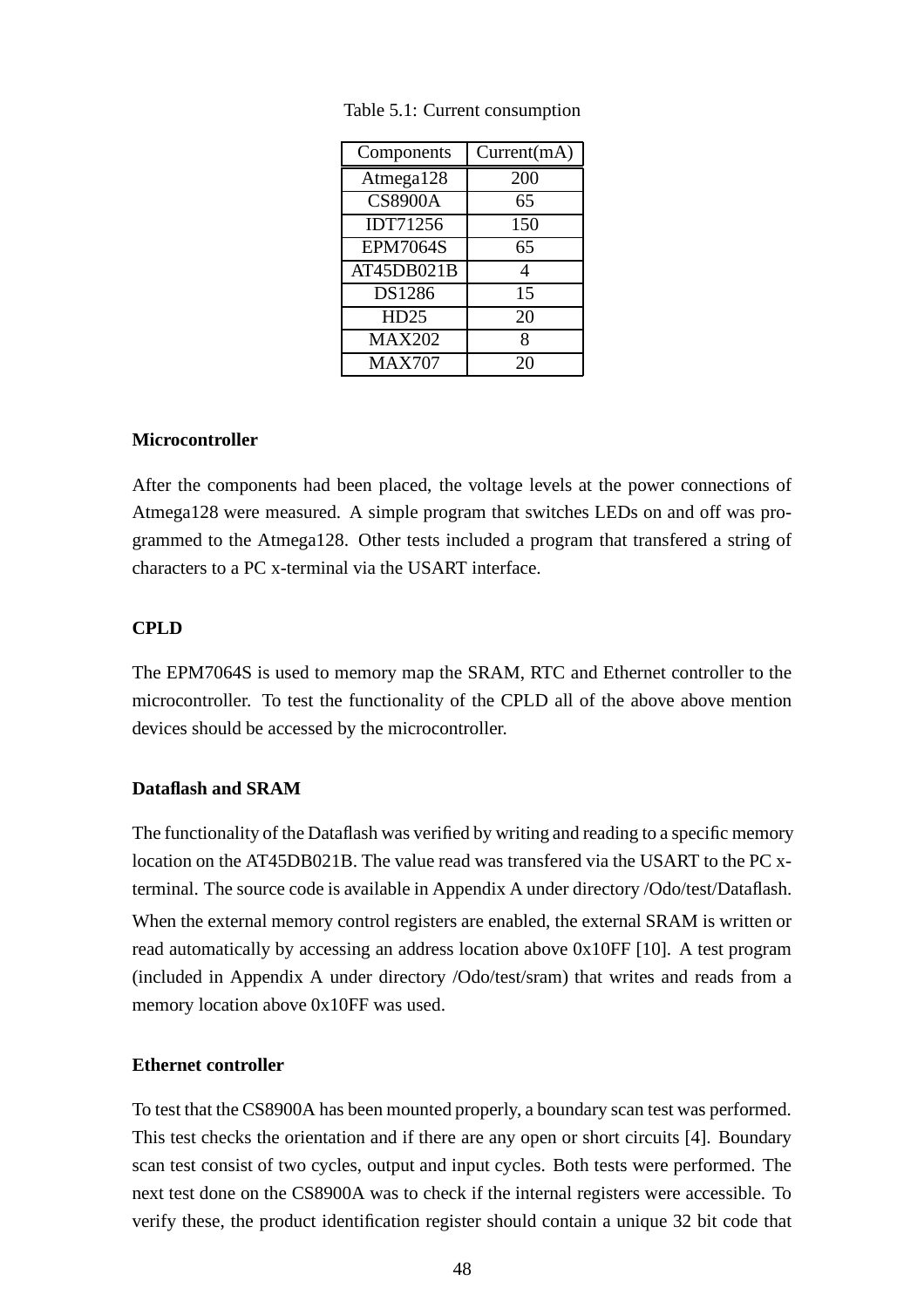identifies the chip as a CS8900A. The first two bytes of this register contain the signature code (i.e. 0x630C) and the last two bytes contain the product ID number [4]. The "ping" program was then run as a test that the CS8900A can communicate over the Ethernet.

### **RTC**

The time and day of the year read from the DS1286 RTC chip was incorrect. A program (included in Appendix A under directory /Odo/RTC) was designed to correct the time and day of the DS1286 chip.

## **5.2 Acceptance test Procedure**

To verify that the odometer fulfills the user requirements the following tests were carried out. Figure 5.1 shows the set-up of the whole system. The Odometer on one side is connected to an optical encoder mounted on a stand with a wheel while on the other side the Odometer is connected to the network.



Figure 5.1: Setup of system during testing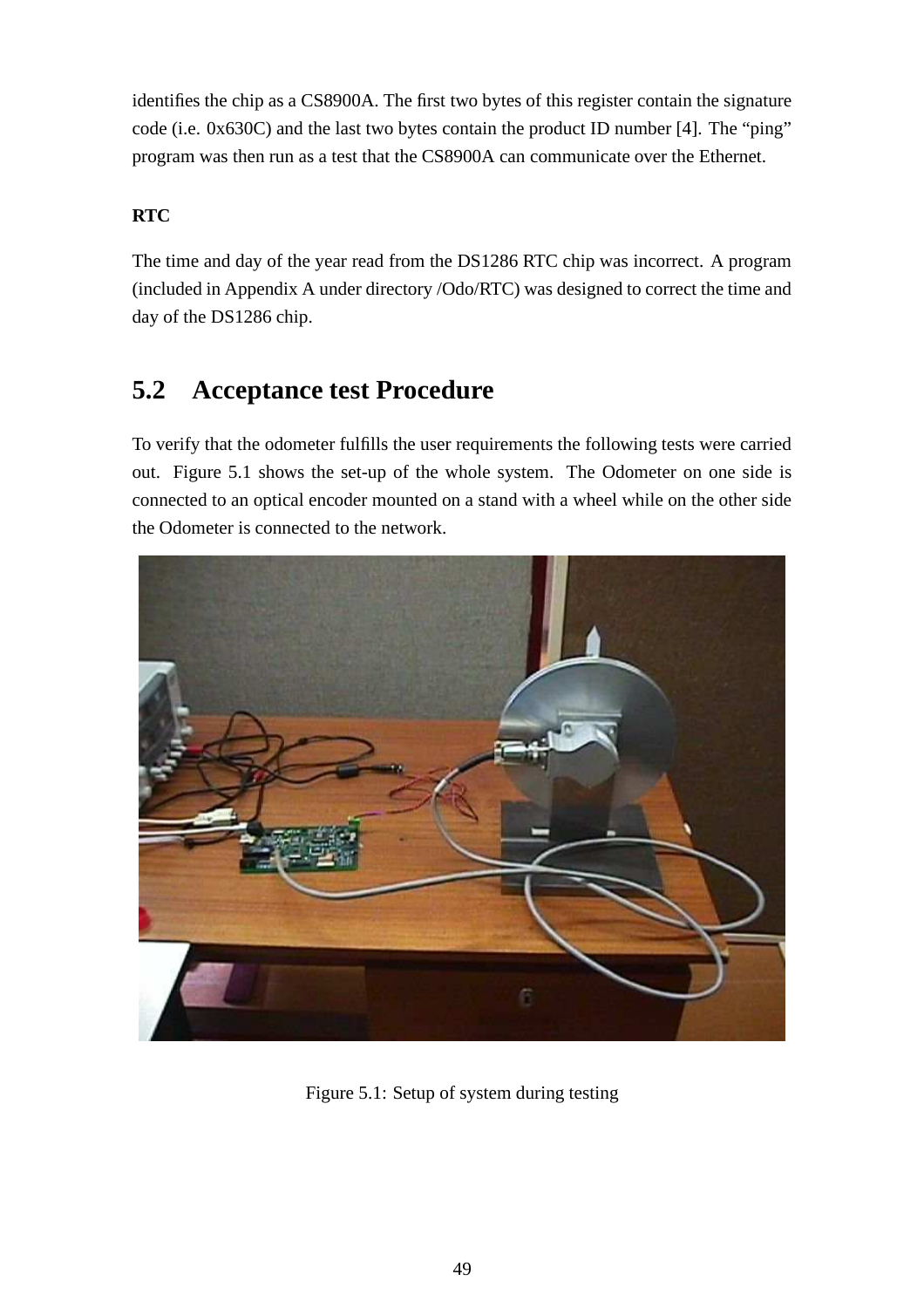### **5.2.1 ATP table**

Table 5.2 verifies that the user requirements mentioned in Chapter 3 have been fulfilled. In Table 5.2 the numbers in first column refer to the section in Chapter 3 where the user requirements were stated.

| user requirements | performance/achieved | comments                                   |
|-------------------|----------------------|--------------------------------------------|
| 3.2.1.1           | yes                  | when the radar changes direction the       |
|                   |                      | distance is reset to zero at that instant  |
| 3.2.1.2           | yes                  | accurate to mm.                            |
| 3.2.1.3           | yes                  |                                            |
| 3.2.1.4           | yes                  | resolution is 0.03 cm.                     |
| 3.2.1.5           | yes                  | protection of odometer discussed in        |
|                   |                      | section $5.5$ .                            |
| 3.2.2.1           | yes                  | diameter of wheel selected on web page.    |
| 3.2.2.2           | yes                  | external 32K SRAM included.                |
| 3.2.2.4           | yes                  | 2 Mb Dataflash included on board.          |
| 3.2.2.5           | partly               | NTP client not implemented. RTC used       |
|                   |                      | for times-tamping data.                    |
| 3.2.2.8           | yes                  | all mode implemented. Only LED option      |
|                   |                      | tested. The others use the same principle. |

Table 5.2: ATP table

## **5.2.2 Accuracy**

The Table 5.3 and a graph in Figure 5.2 show by how much the values determined by the odometer deviate from the actual values.

| Frequency | Calculated distance (cm) |
|-----------|--------------------------|
|           | 62.73                    |
| 2         | 62.77                    |
|           | 62.80                    |
|           | 62.83                    |
|           | 62.86                    |
|           | 62.89                    |
|           | 62.95                    |

Table 5.3: Circumference of encoder wheel (i.e. diameter is 20cm)

The actual circumference of encoder wheel used during the tests is 62.8318cm. The mean which is calculated using the values in Table 5.3 is 62.83 cm. The standard deviation is 0.05 cm. Figure 5.2 shows the Gaussian distribution and histogram of the values shown in Table 5.3.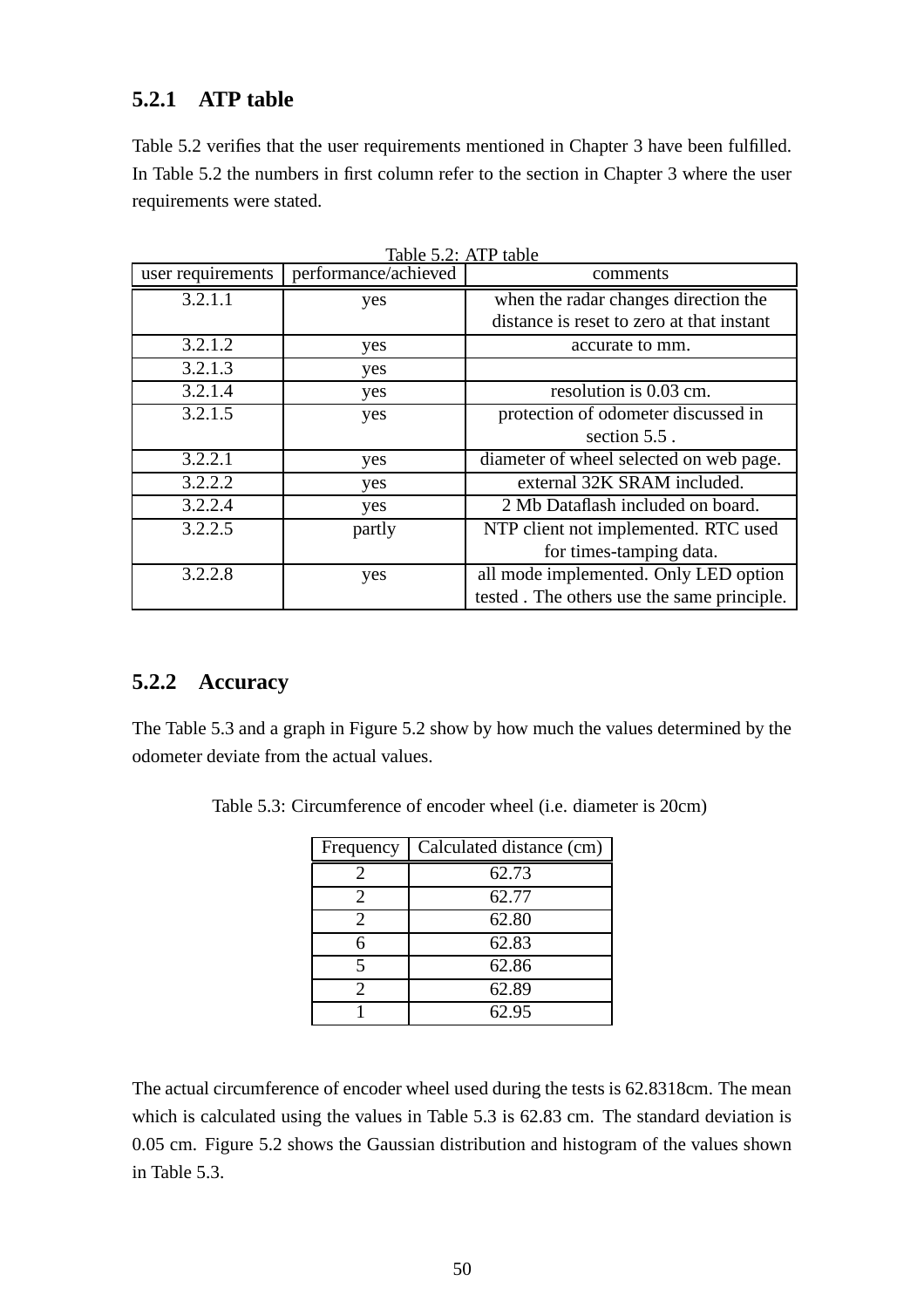

Figure 5.2: Gaussian distribution and histogram of encoder wheel circumference

## **5.3 Performance**

The Odometer board can be controlled remotely via a network connection. When the Odometer is connected to network, the user (i.e. operator in Figure 2.3) can upload the web-page by entering the IP number 137.158.131.7 on a web browser (as shown in Figure 5.3). The desired parameters should be entered else the default wheel diameter and interval of taking readings which are 20cm and 5cm respectively will be used. The mode of operation should also be chosen. Any request to the Odometer is made by pressing the start button.

#### **5.3.1 Remote data storage**

In the presence of a network connection, the data timestamped is transfered to a remote data storage from a temporary buffer which can contain up to 600 values. If the radar takes readings at 5cm interval, the distance that can be moved before the buffer gets full is 30m. Due to the limited SRAM size the HTML page that contains timestamped data is limited to 1500 bytes. The page transfers an average of 45 timestamped data values at once. At the top of each page the time and day of the year the data was recorded is displayed (e.g. Figure 5.4). The time-stamp for each data on that page is relative to that time.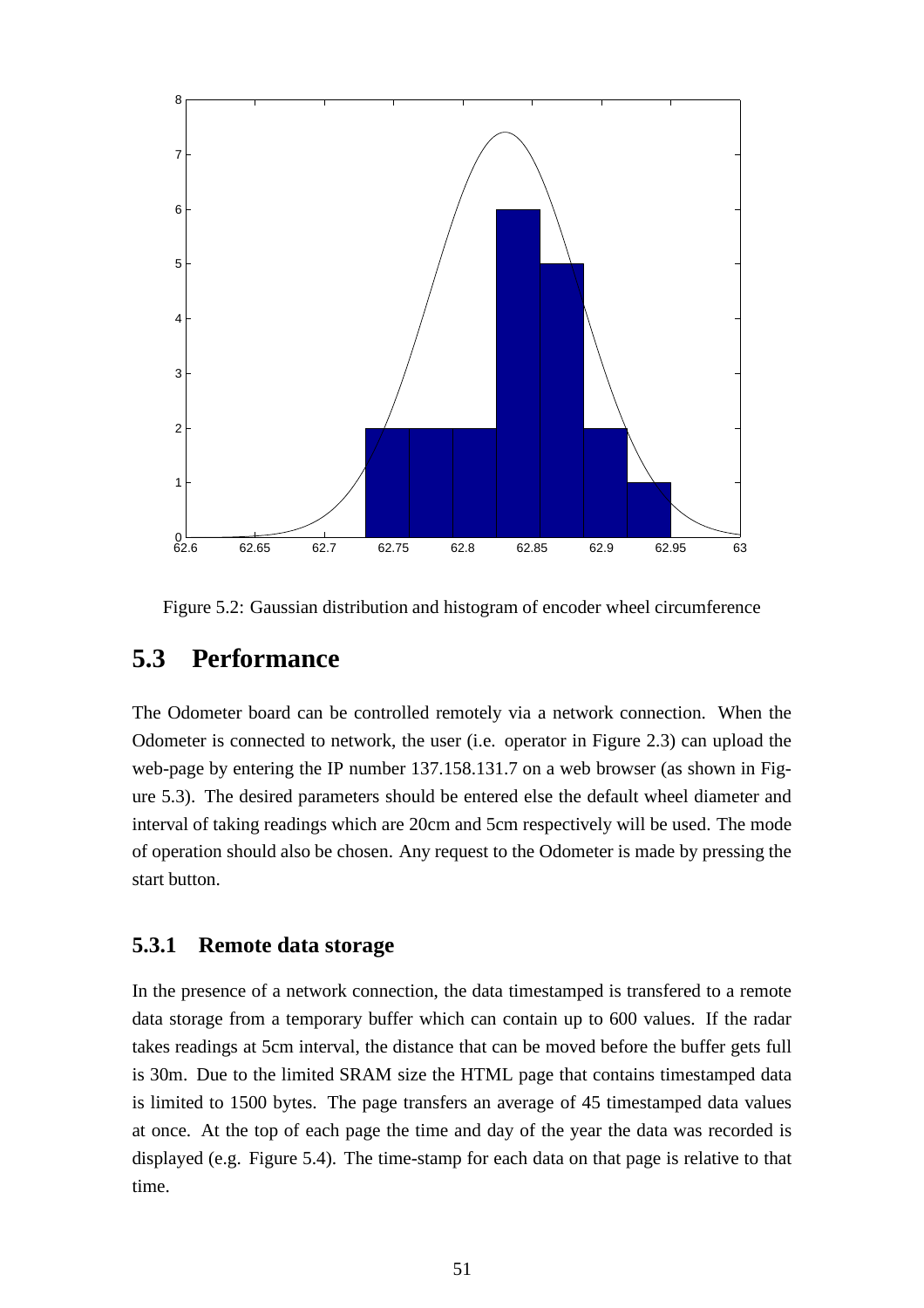| ○ Cable Odometer Control - Microsoft Internet Explorer provided by AltaVista                                                                                                                                                                                                                        | B X                                          |
|-----------------------------------------------------------------------------------------------------------------------------------------------------------------------------------------------------------------------------------------------------------------------------------------------------|----------------------------------------------|
| <b>Help</b><br>$\underline{\texttt{Tools}}$<br>Favorites<br>View<br>Ğ,<br>Eile                                                                                                                                                                                                                      | е                                            |
| Messenger<br>$\mathfrak{A}$<br>Discuss<br>$\sqrt{\text{min}}$<br>高<br>E<br>JĚ<br>ġł<br>History<br>Ð<br>Favorites<br>$\sqrt{\frac{1}{2}}$<br>Search<br>Ø<br>Home<br>对<br>Refesh<br>) Stop<br>Ø<br>Forward<br>¥<br>Back<br>J,                                                                         |                                              |
| Address $\boxed{\mathfrak{S}}$ http://137.158.131.7/form                                                                                                                                                                                                                                            | $\mathcal{C}$ Go<br>$\overline{\phantom{0}}$ |
| a Free AOL & Unlimited Internet<br><b>El Windows</b><br><sup>2</sup> Windows Media<br>@Free Hotmail<br>Links @ Customize Links                                                                                                                                                                      |                                              |
| Welcome to the Odometer World                                                                                                                                                                                                                                                                       | 31                                           |
| Please follow the instrutions below in order to use the odometer.                                                                                                                                                                                                                                   |                                              |
| All data being collected is automatically transfered to dataflash memory if the buffer gets full.<br>in 14 files. To read the data enter the file number below<br>$cm$<br>Enter interval radar takes readings:  10<br>In the flash memory it is stored<br>$\mathbf{m}$<br>Set diameter of wheel: 20 |                                              |
| File number:                                                                                                                                                                                                                                                                                        |                                              |
| Select mode of operation                                                                                                                                                                                                                                                                            |                                              |
| C Transfered to remote data storage<br>C Position of radar at this instance<br>C Read data stored on board<br>Timestamped data:                                                                                                                                                                     |                                              |
| C none of the above options                                                                                                                                                                                                                                                                         |                                              |
| C Trigger radar wa optic fibre<br>Non-timestamped data:                                                                                                                                                                                                                                             |                                              |
| C Trigger radar by microswitch or buzzer<br>@ none of the above options<br>C Trigger radar by LED                                                                                                                                                                                                   |                                              |
| start                                                                                                                                                                                                                                                                                               |                                              |
|                                                                                                                                                                                                                                                                                                     | $\overline{\mathbb{R}}$                      |
| 色 Done                                                                                                                                                                                                                                                                                              | <b>Local</b> intranet                        |

Figure 5.3: Odometer web page.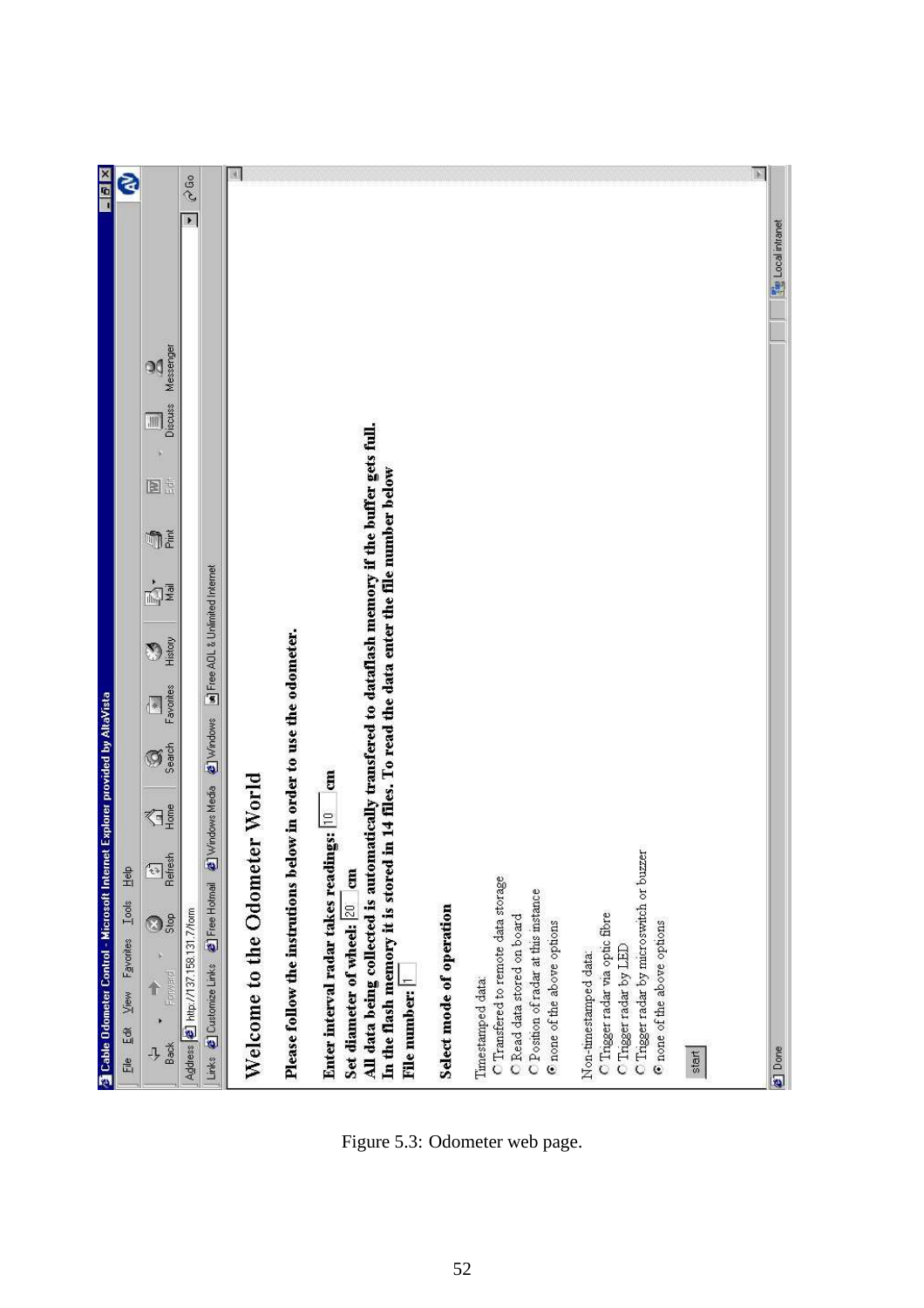| 强Hi - Microsoft Internet Explorer provided                                  | by AltaVista               |                   |                                                                                                                                                                                                                                                                                                                                                                  |              |                                 |            |        |                       |                 |                       | $  \frac{1}{2}$ $\times$ |
|-----------------------------------------------------------------------------|----------------------------|-------------------|------------------------------------------------------------------------------------------------------------------------------------------------------------------------------------------------------------------------------------------------------------------------------------------------------------------------------------------------------------------|--------------|---------------------------------|------------|--------|-----------------------|-----------------|-----------------------|--------------------------|
| Help<br>View Favorites Lools                                                |                            |                   |                                                                                                                                                                                                                                                                                                                                                                  |              |                                 |            |        |                       |                 |                       | Ø                        |
| Refesh<br>Oš<br>$\leftrightarrow$ $\Rightarrow$ $\rightarrow$ $\rightarrow$ | ⊲                          | Search<br>Ø       | Favorites<br>$\begin{picture}(20,20) \put(0,0){\line(1,0){10}} \put(15,0){\line(1,0){10}} \put(15,0){\line(1,0){10}} \put(15,0){\line(1,0){10}} \put(15,0){\line(1,0){10}} \put(15,0){\line(1,0){10}} \put(15,0){\line(1,0){10}} \put(15,0){\line(1,0){10}} \put(15,0){\line(1,0){10}} \put(15,0){\line(1,0){10}} \put(15,0){\line(1,0){10}} \put(15,0){\line(1$ | History<br>D | Ń                               | <b>D</b> Ě | 高<br>E | Discuss<br>$\sqrt{2}$ | Messenger<br>90 |                       |                          |
| Address <sup>2</sup> http://137.158.131.7/form                              |                            |                   |                                                                                                                                                                                                                                                                                                                                                                  |              |                                 |            |        |                       |                 | $\blacktriangleright$ | $\hat{\mathcal{C}}$ Go   |
| Links @ Customize Links @ Free Hotmail                                      | <sup>2</sup> Windows Media | <b>El Windows</b> |                                                                                                                                                                                                                                                                                                                                                                  |              | a Free ADL & Unlimited Internet |            |        |                       |                 |                       |                          |
| DATE:19-6-03 TDAE:10:31:10.80                                               |                            |                   |                                                                                                                                                                                                                                                                                                                                                                  |              |                                 |            |        |                       |                 |                       | $\blacksquare$           |
|                                                                             |                            |                   |                                                                                                                                                                                                                                                                                                                                                                  |              |                                 |            |        |                       |                 |                       |                          |
|                                                                             |                            |                   |                                                                                                                                                                                                                                                                                                                                                                  |              |                                 |            |        |                       |                 |                       |                          |
|                                                                             |                            |                   |                                                                                                                                                                                                                                                                                                                                                                  |              |                                 |            |        |                       |                 |                       |                          |
|                                                                             |                            |                   |                                                                                                                                                                                                                                                                                                                                                                  |              |                                 |            |        |                       |                 |                       |                          |
|                                                                             |                            |                   |                                                                                                                                                                                                                                                                                                                                                                  |              |                                 |            |        |                       |                 |                       |                          |
|                                                                             |                            |                   |                                                                                                                                                                                                                                                                                                                                                                  |              |                                 |            |        |                       |                 |                       |                          |
|                                                                             |                            |                   |                                                                                                                                                                                                                                                                                                                                                                  |              |                                 |            |        |                       |                 |                       |                          |
|                                                                             |                            |                   |                                                                                                                                                                                                                                                                                                                                                                  |              |                                 |            |        |                       |                 |                       |                          |
|                                                                             |                            |                   |                                                                                                                                                                                                                                                                                                                                                                  |              |                                 |            |        |                       |                 |                       |                          |
|                                                                             |                            |                   |                                                                                                                                                                                                                                                                                                                                                                  |              |                                 |            |        |                       |                 |                       |                          |
|                                                                             |                            |                   |                                                                                                                                                                                                                                                                                                                                                                  |              |                                 |            |        |                       |                 |                       |                          |
|                                                                             |                            |                   |                                                                                                                                                                                                                                                                                                                                                                  |              |                                 |            |        |                       |                 |                       |                          |
|                                                                             |                            |                   |                                                                                                                                                                                                                                                                                                                                                                  |              |                                 |            |        |                       |                 |                       |                          |
|                                                                             |                            |                   |                                                                                                                                                                                                                                                                                                                                                                  |              |                                 |            |        |                       |                 |                       | $\blacktriangleright$    |
|                                                                             |                            |                   |                                                                                                                                                                                                                                                                                                                                                                  |              |                                 |            |        |                       |                 | <b>Local</b> intranet |                          |

Figure 5.4: Timestamped data at 100cm interval.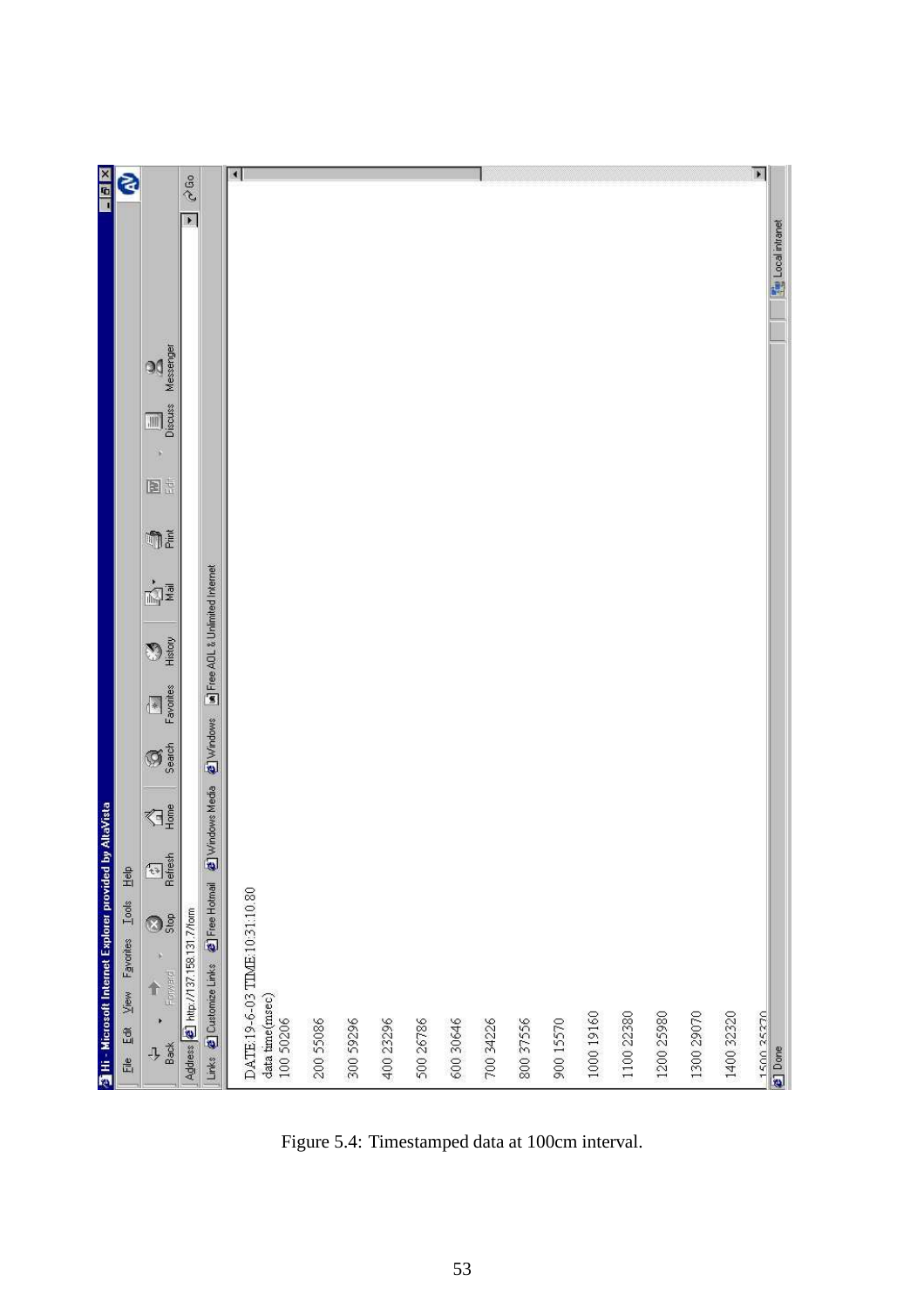#### **5.3.2 On-board data storage (Dataflash)**

A file system exit on the Dataflash. Any data that is stored on the Dataflash is stored in a file format. Figure 5.5 shows how the files are organized. To access any file in Dataflash, the file system makes a linear search for the file [5]. One read access is needed for each file. For N number of files, average number of files accesses is n:

$$
n = \frac{N}{2} \tag{5.1}
$$

One page size is 264 bytes. The number of pages for one file  $n_p$ :

$$
n_p = 1 + \left\{ \frac{size}{pagesize} \right\}
$$
  
= 1 + \left\{ \frac{size}{264} \right\} (5.2)

SPI uses one fourth of the frequency of the microcontroller[10]. For each SPI clock cycle one bit is read or written. Access time  $t_p$  [5] for one page is:

$$
t_p = \frac{f_{clk} \cdot 264 \cdot 8}{4} \tag{5.3}
$$

Average read time  $T$  [5] for one file :

$$
T = (n + n_p) t_p \tag{5.4}
$$

The file size is 1500 bytes. Average number of timestamped data per file is 45. When the temporary buffer in SRAM get full the data is automatically transfered to the Dataflash. The number of files needed to store this data is:

$$
n = \frac{600}{45}
$$
  
= 13.3  

$$
\approx 14 \text{ files}
$$
 (5.5)

For 14 files of size 14 x 1500 bytes = 21Kbytes,  $f_{clk} = 4MHz$ :

$$
n_p = 80.545\tag{5.6}
$$

$$
t_p = 2.11ms \tag{5.7}
$$

Therefore, 14 files are written in: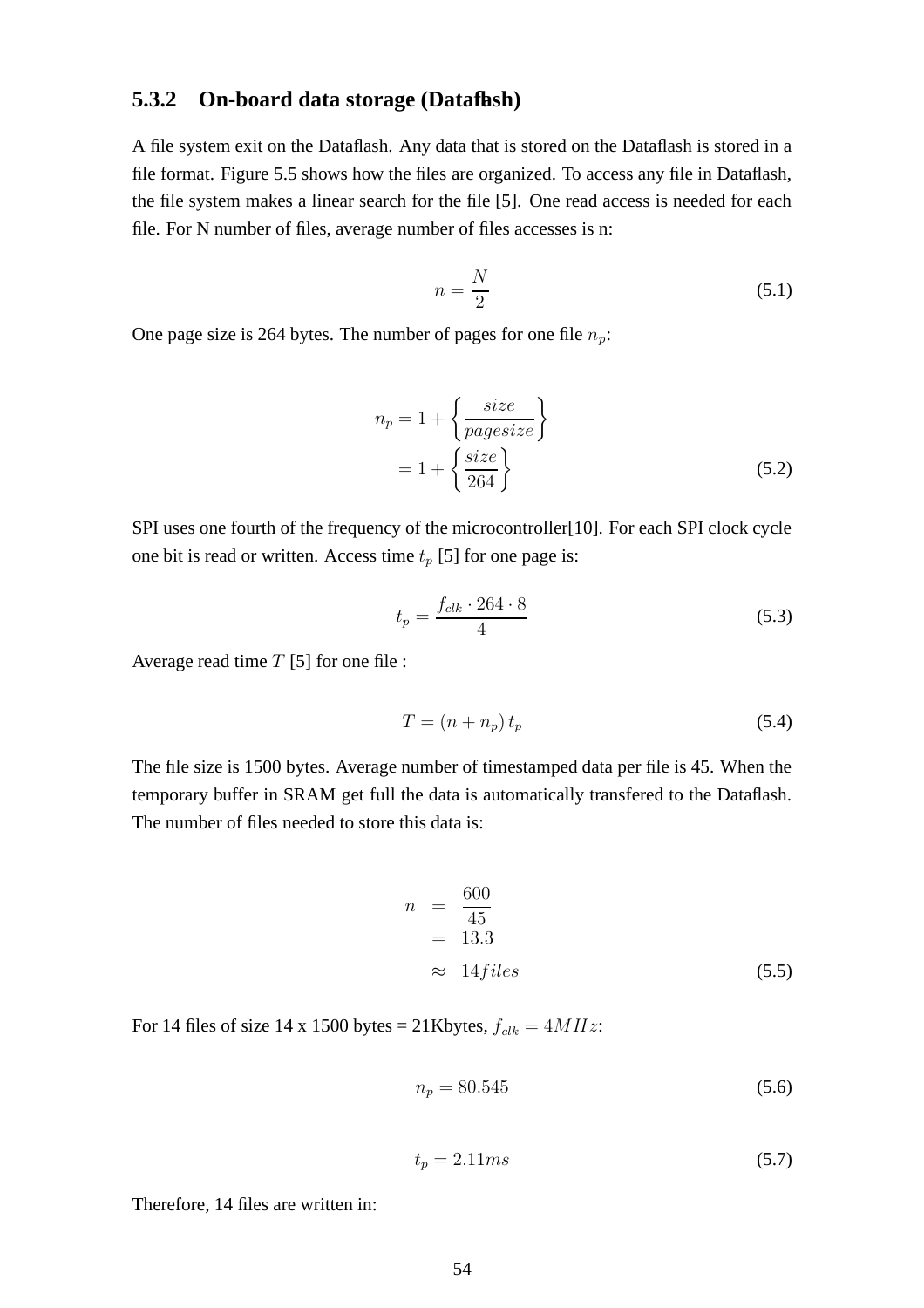$$
T = 28.86ms \tag{5.8}
$$

The size of the Dataflash is 2,162,688 bits which is 270 336 bytes. The size of the file (server.ini) that contains the MAC, IP, password for FTP and other parameters is 223 bytes. The size of the two other files (odo.htm and odo.syn) that contain the web pages is 2746 bytes. Free space for data storage is therefore 267367 bytes. One full buffer occupies :

$$
Buffer_{600} = 1500 * 14
$$
  
= 21000bytes (5.9)

The number of blocks  $B_{14}$  (i.e. one block is 14 files) that can be put into Dataflash before it fills up is:

$$
B_{14} = 12 \tag{5.10}
$$

When considering interval taking readings as 5cm, the buffer gets full when a distance of 30m is covered. Data that covers a distance of 360m can be stored in Dataflash.



Figure 5.5: Block organization in file system (with reference to [5])

#### **5.3.3 Maximum distance**

The maximum distance that can be measured is limited by the 16 bit counter (i.e  $2^{16}$  = 65536). When the counter reaches its maximum value 65536 an overflow interrupt oc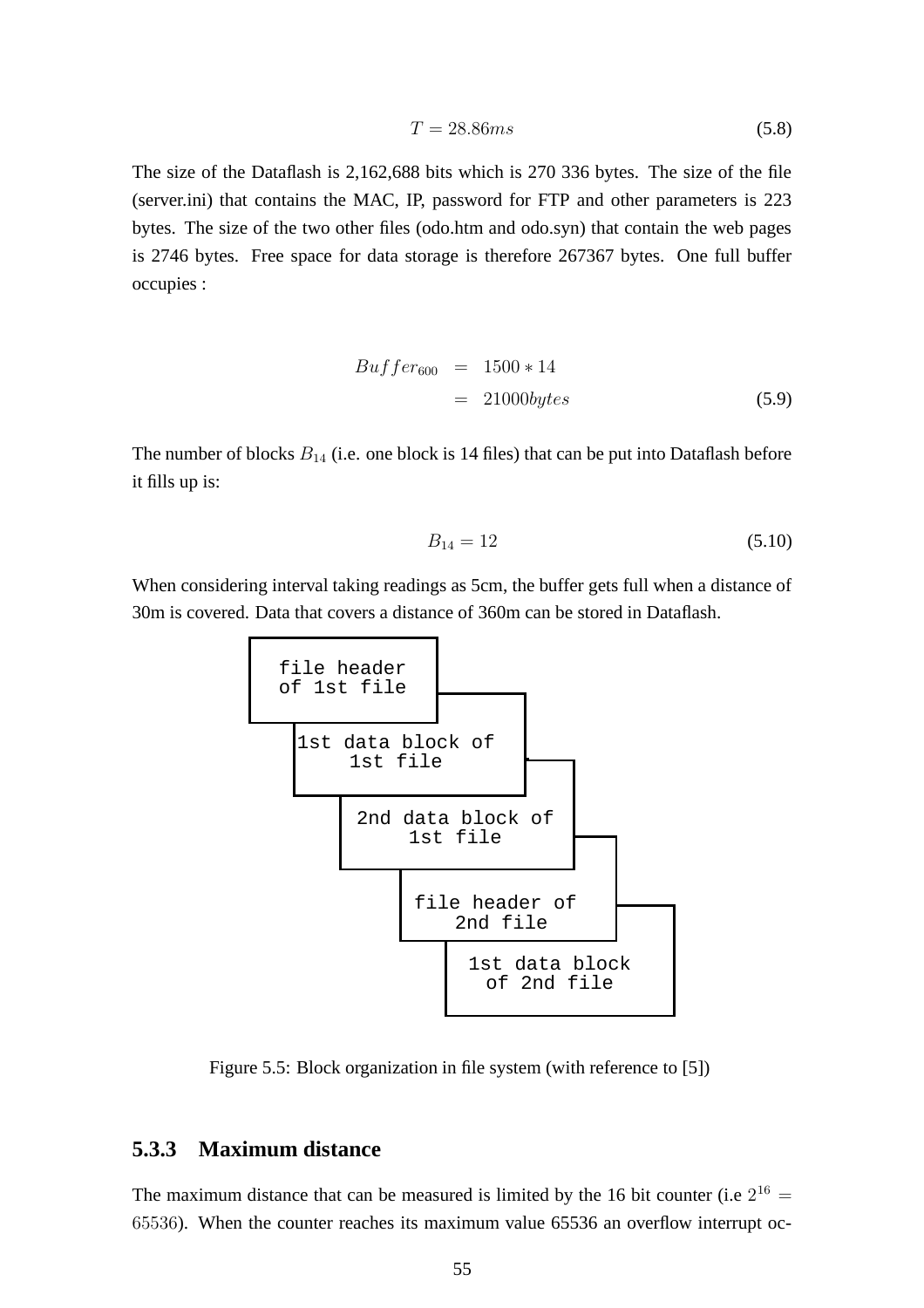curs and the counter starts from zero again. For a wheel diameter of 20cm, the distance resolution of encoder  $r_{20}$ :

$$
r_{20} = \frac{\pi \cdot d}{2048} = 0.03cm
$$
 (5.11)

This implies that for every pulse produced, a distance of 0.03 cm is moved. One count is made by the 16-bit counter (shown in Figure 3.4). The 65536 counts (result in an overflow) cover a distance of 19.66m. This is not sufficient if the system is to be used in mines. To overcome this problem a simple algorithm shown in Figure 5.6 was implemented where:

**count** - value used in calculating distance.

**count 16** - counter value obtained from 16-bit counter.

**count\_over** - value incremented by one when overflow interrupt occurs (i.e. when counter reaches 65536).

where increment count is:

$$
count = count\_over + count\_16 \tag{5.12}
$$

and increment overflow count is:

$$
count\_over = count + 1 \tag{5.13}
$$

The maximum distance now depends on the integral type of count (i.e. char, int or long). In this case count is unsigned long which its maximum value is  $2^{32}$ . To obtain distance, count is multiplied by resolution. Therefore maximum distance D:

$$
D = 2^{32} * 0.03
$$
  
= 128849018.9cm  
= 1288km (5.14)

Figure5.7 shows timestamped data at 100cm interval of taking readings. Because of limited space where measurement were taken, only a distance of 32m could be measured.

#### **5.3.4 Speed**

The maximum speed at which a Radar can moves up and down bore-hole has a limit. Apart from the main factor mentioned in Section 4.2.1 of this dissertation, other factors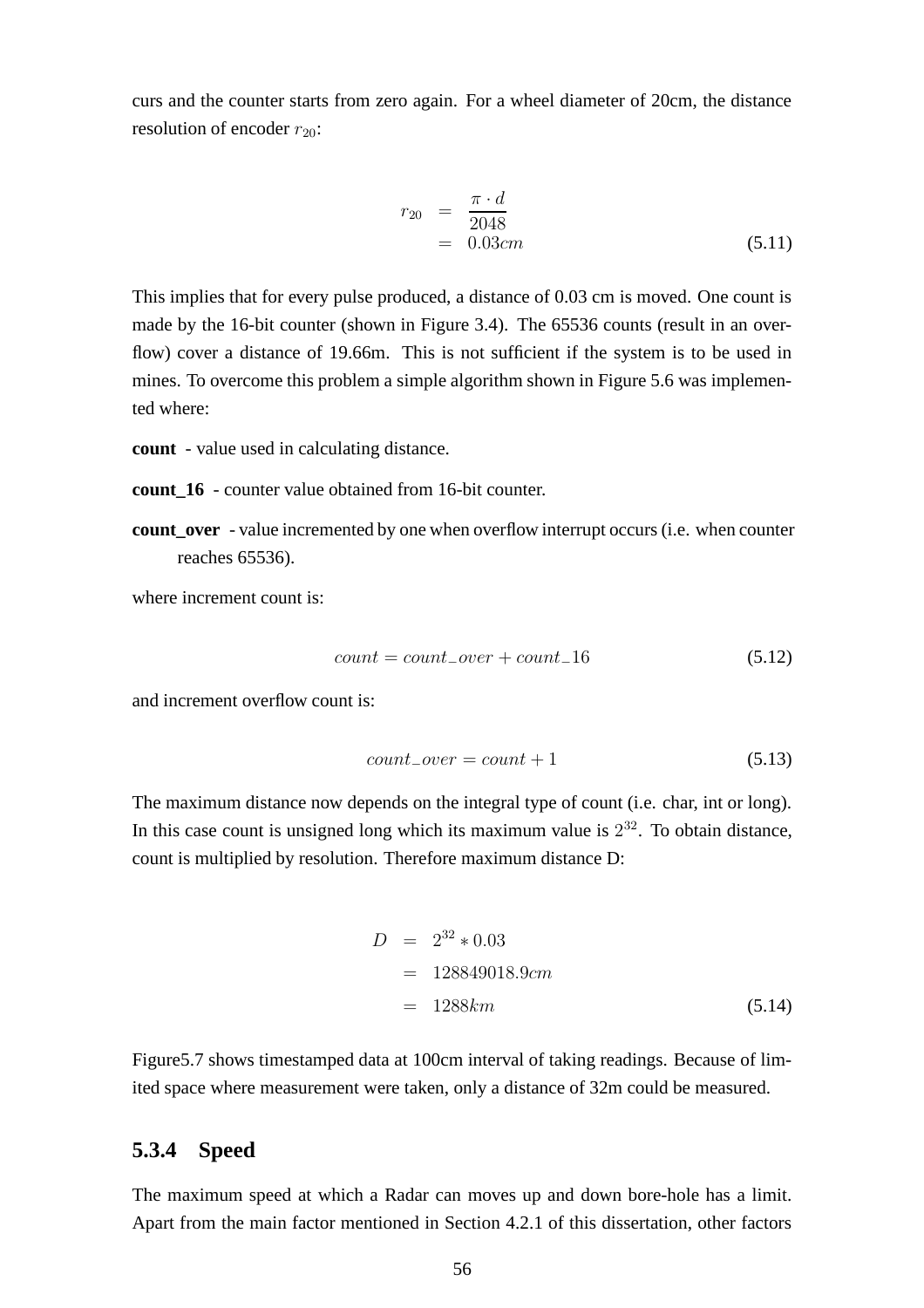

Figure 5.6: Extending the maximum distance that the Odometer can cover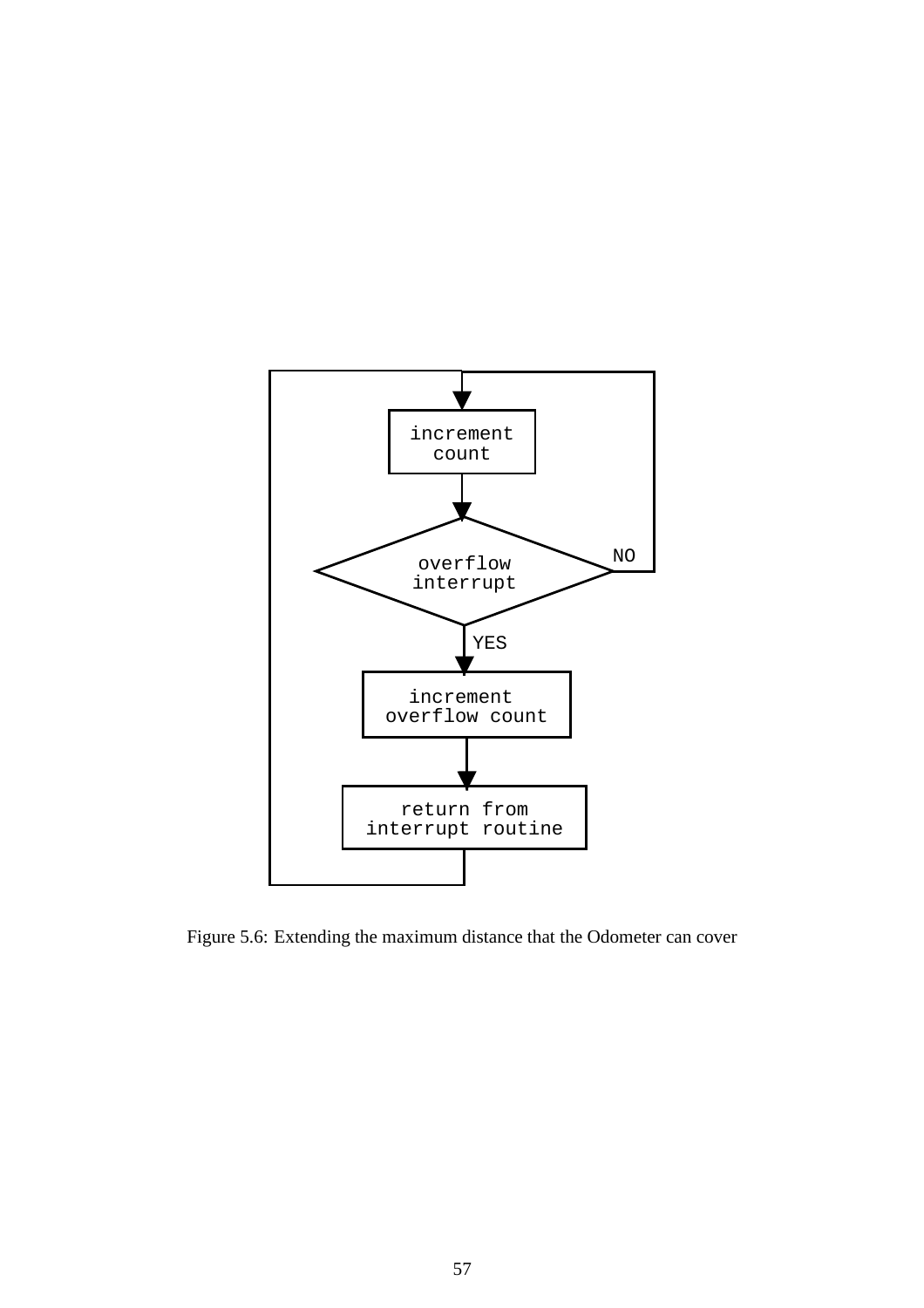| $\overline{AB}$                            | Ø                              |                                                                                                                                                                   |                                                |                                        | $\blacktriangleleft$     |            |            |            |            |            |            |            |            |            |            |            |            |            | $\blacktriangleright$ |                           |
|--------------------------------------------|--------------------------------|-------------------------------------------------------------------------------------------------------------------------------------------------------------------|------------------------------------------------|----------------------------------------|--------------------------|------------|------------|------------|------------|------------|------------|------------|------------|------------|------------|------------|------------|------------|-----------------------|---------------------------|
|                                            |                                |                                                                                                                                                                   | $\hat{\mathcal{C}}$ Go<br>$\blacksquare$       |                                        |                          |            |            |            |            |            |            |            |            |            |            |            |            |            |                       | <b>But</b> Local intranet |
|                                            |                                | Messenger<br>$\mathfrak{A}$                                                                                                                                       |                                                |                                        |                          |            |            |            |            |            |            |            |            |            |            |            |            |            |                       |                           |
|                                            |                                | Discuss<br>$\sqrt{m}$                                                                                                                                             |                                                |                                        |                          |            |            |            |            |            |            |            |            |            |            |            |            |            |                       |                           |
|                                            |                                | 高<br>E                                                                                                                                                            |                                                |                                        |                          |            |            |            |            |            |            |            |            |            |            |            |            |            |                       |                           |
|                                            |                                | <b>D</b>                                                                                                                                                          |                                                |                                        |                          |            |            |            |            |            |            |            |            |            |            |            |            |            |                       |                           |
|                                            |                                | Ń                                                                                                                                                                 |                                                | a Free AOL & Unlimited Internet        |                          |            |            |            |            |            |            |            |            |            |            |            |            |            |                       |                           |
|                                            |                                | History<br>Ð                                                                                                                                                      |                                                |                                        |                          |            |            |            |            |            |            |            |            |            |            |            |            |            |                       |                           |
|                                            |                                | Favorites<br>$\overline{\mathbb{R}}$                                                                                                                              |                                                | <b>El Windows</b>                      |                          |            |            |            |            |            |            |            |            |            |            |            |            |            |                       |                           |
|                                            |                                | Øģ                                                                                                                                                                |                                                |                                        |                          |            |            |            |            |            |            |            |            |            |            |            |            |            |                       |                           |
| by AltaVista                               |                                | ⊲                                                                                                                                                                 |                                                | <sup>2</sup> Windows Media             |                          |            |            |            |            |            |            |            |            |            |            |            |            |            |                       |                           |
|                                            |                                | $rac{f(x)}{R}$<br>Refresh                                                                                                                                         |                                                |                                        |                          |            |            |            |            |            |            |            |            |            |            |            |            |            |                       |                           |
|                                            |                                | Oš                                                                                                                                                                |                                                |                                        |                          |            |            |            |            |            |            |            |            |            |            |            |            |            |                       |                           |
|                                            | Edit View Favorites Lools Help | $\begin{array}{ccccc}\n\downarrow & & & \downarrow & & \downarrow \\ \downarrow & & & \downarrow & & \downarrow \\ \text{Back} & & \text{Formal} & & \end{array}$ | Address $\bigotimes$ http://137.158.131.7/form | Links @ Customize Links @ Free Hotmail |                          |            |            |            |            |            |            |            |            |            |            |            |            |            |                       |                           |
| 强Hi - Microsoft Internet Explorer provided | Eile                           |                                                                                                                                                                   |                                                |                                        | 1700 42590<br>1800 45940 | 1900 49780 | 2000 53090 | 2100 16330 | 2200 19820 | 2300 23140 | 2400 26460 | 2500 29650 | 2600 32570 | 2700 10444 | 2800 13514 | 2900 16854 | 3000 19994 | 3100 22894 | 3200 26154            | @ Done                    |

Figure 5.7: Maximum distance measured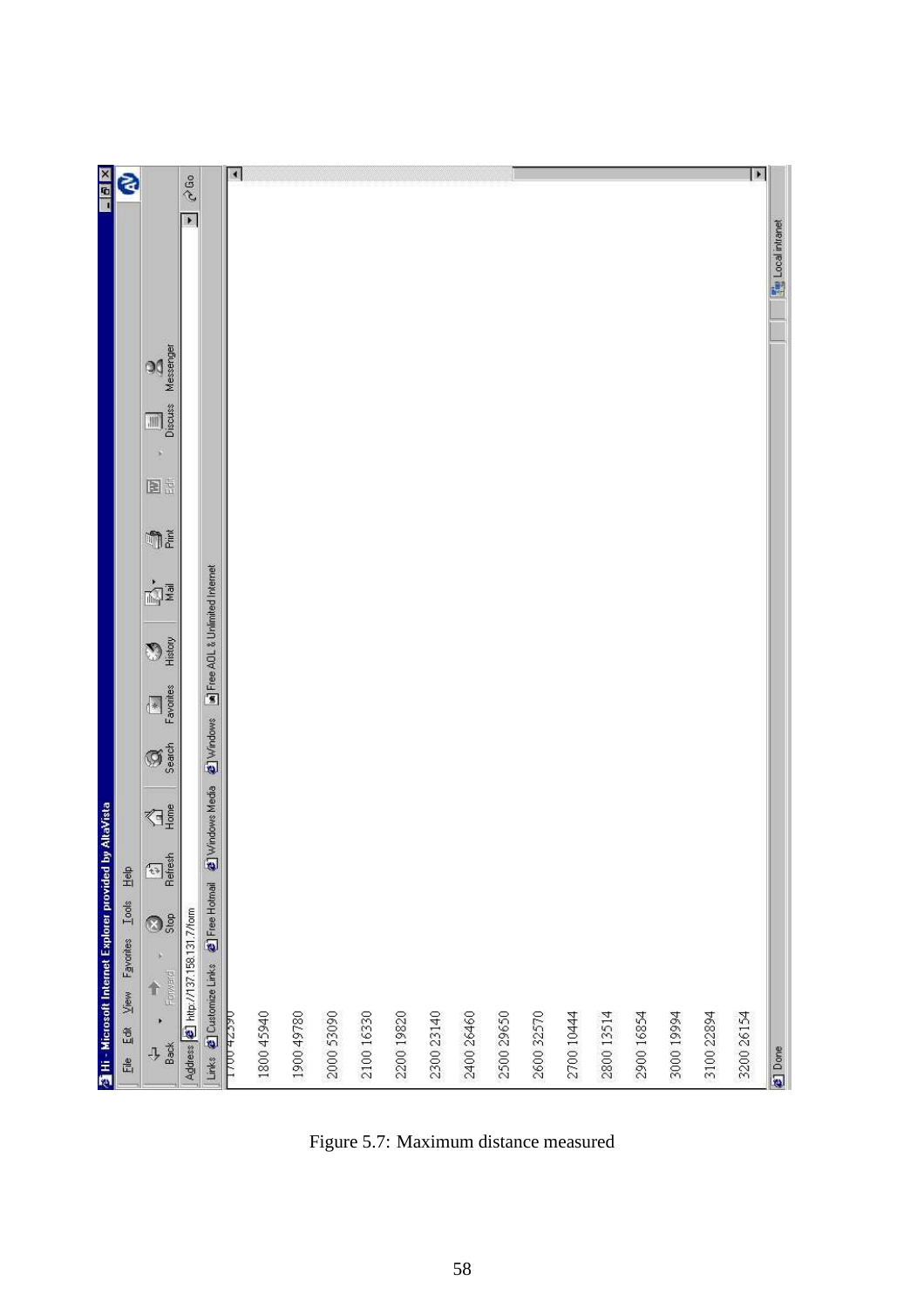that affected speed are the interval at which Radar takes readings and the diameter of encoder wheel. Tables 5.4 and 5.5 and graphs in figure 5.8 shows the relationship.

| interval (cm) | max. speed(m/s) |
|---------------|-----------------|
| 5             | 0.33            |
| 10            | 0.34            |
| 15            | 0.37            |
| 20            | 0.40            |
| 25            | 0.44            |
| 30            | 0.48            |
| 35            | 0.52            |
| 40            | 0.53            |
| 45            | 0.58            |
| 50            | 0.63            |
| 55            | 0.78            |
| 60            | 0.88            |

Table 5.4: Diameter of wheel is 20cm

From the graphs in figure 5.8 it is clear that a diameter greater than 23 cm has a greater influence on the maximum speed at which the Radar can move up or down a bore-hole.

| diameter (cm) | max. speed $(m/s)$ |
|---------------|--------------------|
| 10            | 0.26               |
| 20            | 0.36               |
| 30            | 0.61               |
| 40            | 0.82               |
| 50            | 1.08               |
| 60            | 1.25               |
| 70            | 1.37               |
| 8٢            | 1.49               |

Table 5.5: Interval of taking reading is 10cm

## **5.4 Conclusions**

The power supplies for the different components were correct. The microcontroller and its peripherals performed as expected. Most of the user requirements have been accomplished. When there is a network connection, an operator at remote location can have full control of the Odometer. Diameter of the encoder wheel influence the maximum speed of Radar more than the interval at which the Radar takes readings.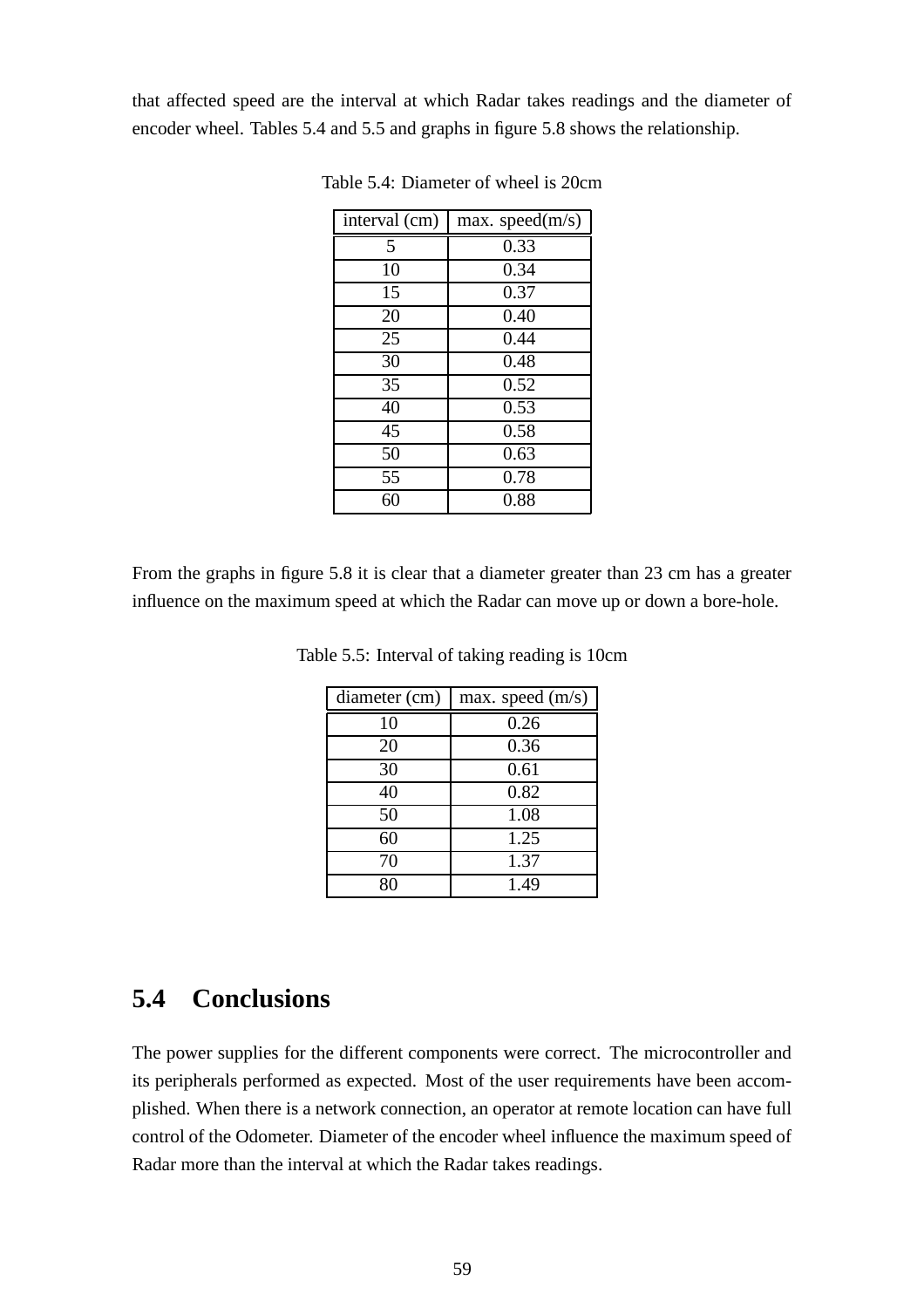

Figure 5.8: Speed at which radar moves up or down bore-hole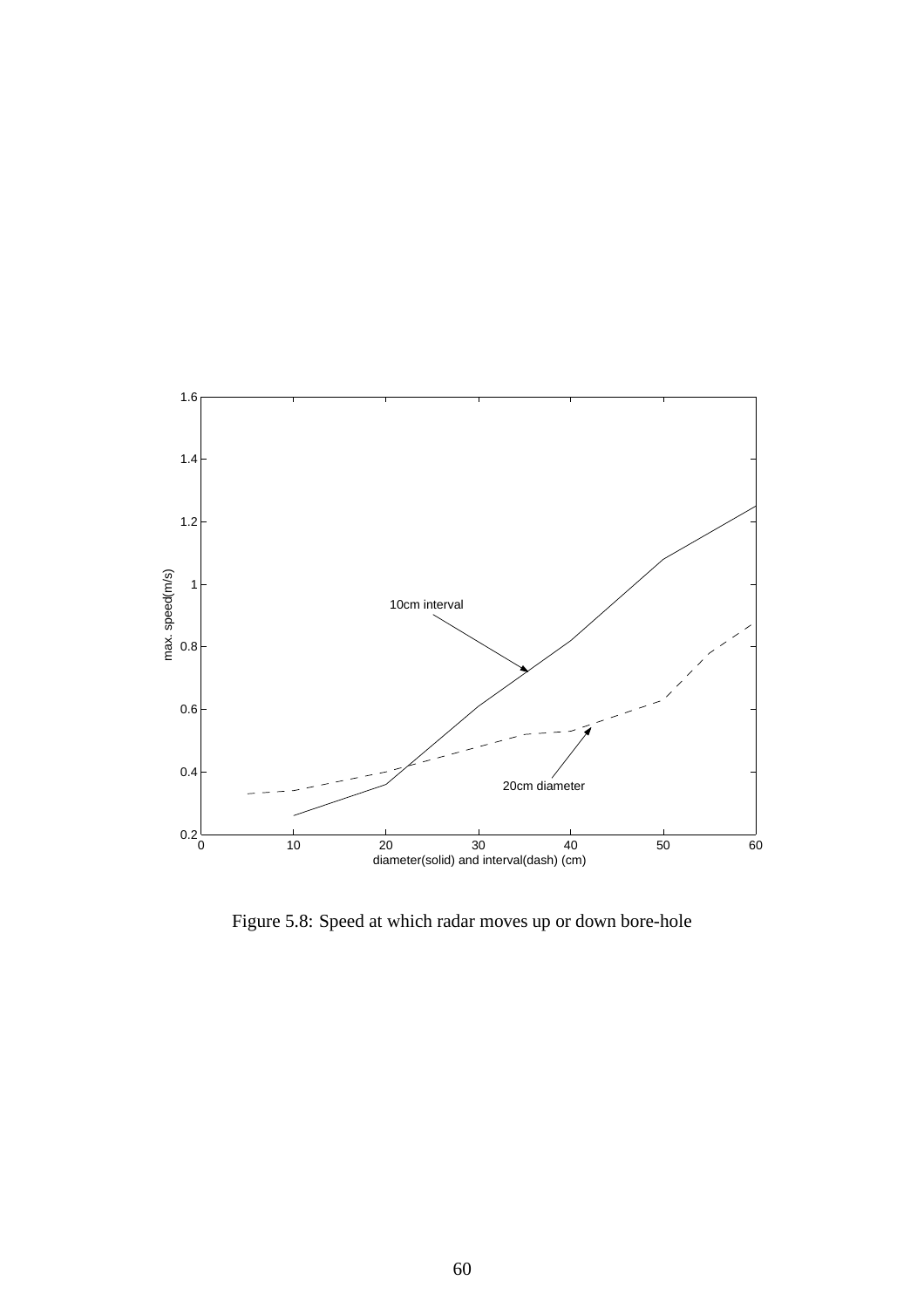# **Conclusions and Future work**

In this chapter a conclusion of the project is made considering the user requirements and results obtained from concept study, hardware and software design and tests performed. This is followed by a discussion of future work that can be done to improve the odometer design.

### **6.1 Conclusions**

The HD25 encoder provides a distance resolution of 0.03 cm that is much higher than the required 1 cm. This reduces distance errors such as digitization and initialization error that are associated with the resolution. The time resolution should be at least 20 ms and DS1286 has a resolution of 10 ms. Therefore, it was unnecessary to implement a software clock in the Atmega128.

The NTP client was not implemented in this project and DS1286 RTC drift by less than 1 minute per month at 25 degree celsius. This implies that the RTC had to be corrected manually.

The Atmega128 has a throughput of up-to 16 MIPS at 16 MHz. But due to the slow access time of the DS1286, the Atmega128 had to be used at a frequency of 4 MHz. This was still sufficient for the processes running on the Atmega128.

The external 32K SRAM was sufficient for the temporary storage of the TCP/IP stack and the buffer that holds up-to 600 timestamped data values. The buffer is large enough to give time for data to be transfered via network to a remote data storage or else be stored on board when buffer gets full.

The 2M bits Dataflash is sufficient for on board storage of timestamped data. When a full buffer is transfered, it occupies 21Kbytes in Dataflash. With regard to the size of Dataflash 12 blocks can be stored. This implies that 7200 timestamped data values can be stored in Dataflash in the absence of a network connection. There is a file system on the Dataflash. One full buffer is stored in 14 files in Dataflash. This implies that 12 blocks contain 168 files. Transferring these files to remote data storage one at a time would be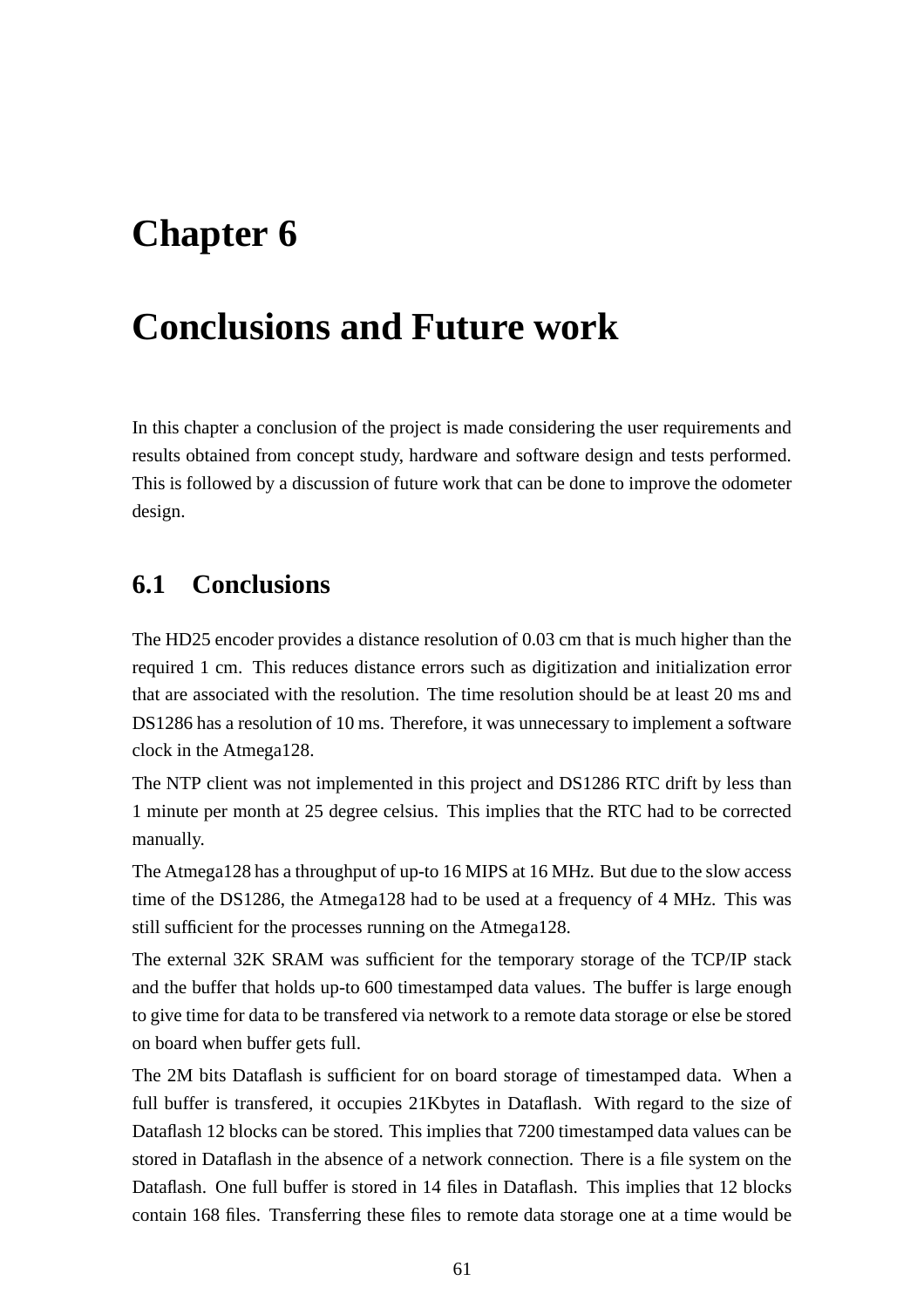time consuming. FTP applications implemented during software development enable all files to be transfered using a single command (i.e. mget).

The speed of the Radar can be calculated using the time-stamped data.

## **6.2 Future work**

The aim of the project was to develop a system that fulfills the user requirements. Most of the requirements have been fulfilled. But, the system can still be improved. Some points that can be addressed for future work are:

- There is no operating system implemented in this project. Implementing an operating system such as eCos can solve some of the problems encountered in this project. Most NTP clients need an operating system platform. Therefore with the presence of eCos an NTP client can be ported to the odometer.
- NTP client should be implemented to correct the on board RTC.
- A complete TCP/IP stack should be implemented.
- The DS1286 has an access time of 150 ns. This implies that the Atmega128 cannot use an oscillator greater than 6 MHz. An option would be to divide the SRAM into sectors such that the external SRAM is configure for different wait states at different sections of memory. The disadvantage of the latter is that DS1286 use only 64 bytes whereas the smallest sector is 4 Kbytes. More than 3K bytes of SRAM will not be used.
- The data stored in the data base of the Geophysical Recording and Processing System is in XML format. In this project data is stored in HTML format. Therefore, this data should be converted to XML format in future work.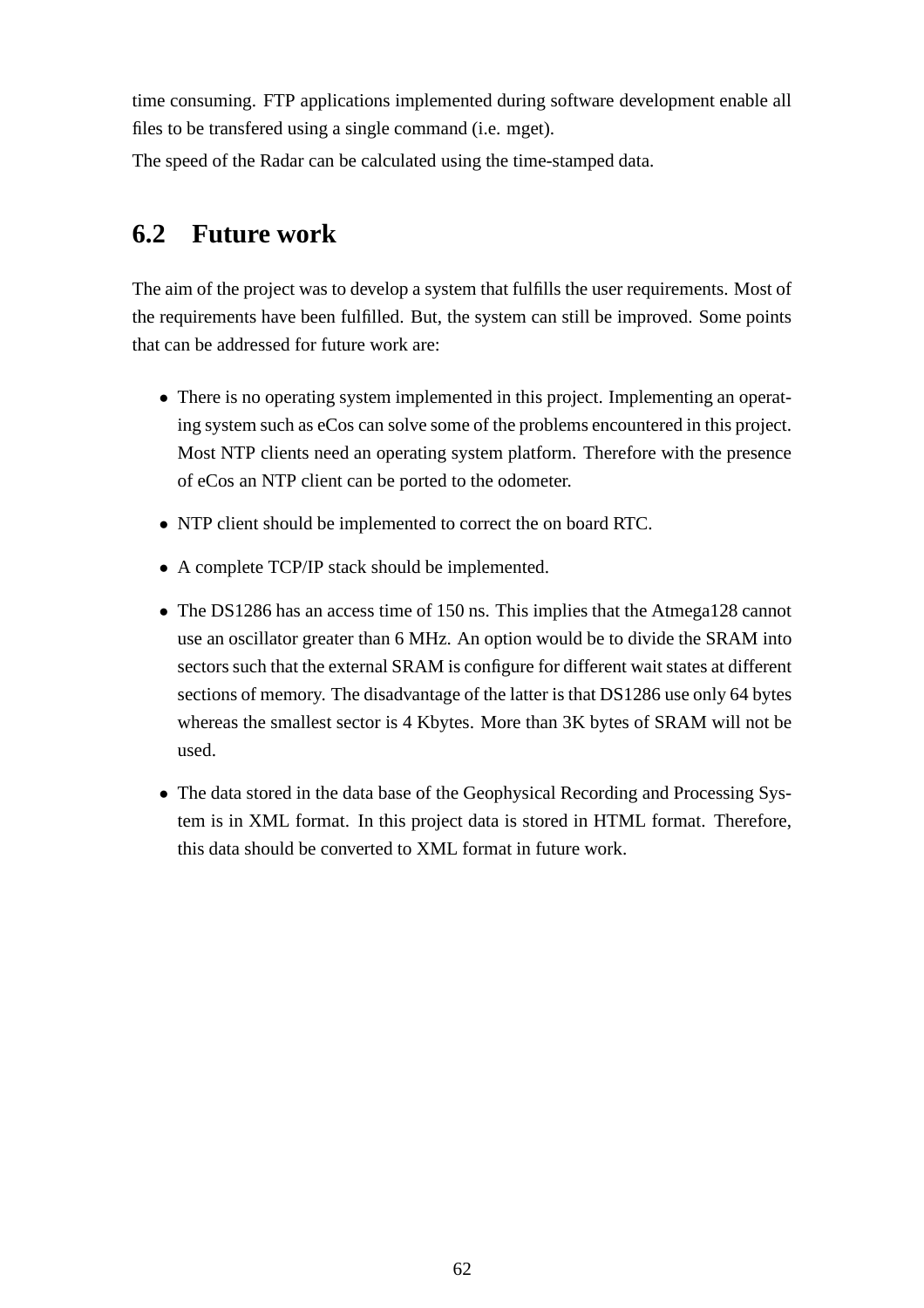## **Bibliography**

- [1] Imagecraft compiler. Technical report, http://www.imagecraft.com.
- [2] Watchdog timekeeper. Technical report, Dallas semiconductors, November 1999.
- [3] CMOS Static RAM. Technical report, Intergrated Device Technology, February 2001.
- [4] Crystal LAN ISA Ethernet Controller, Product Datasheet. Technical report, Cirrus Logic, April 2001.
- [5] Embedded Web Server, application notes. Technical report, Atmel Corporation, November 2001.
- [6] Industrial rugged metal optical encoder, Product datasheet. Technical report, USDigital corporation, December 2001.
- [7] MAX 7000 Programmable logic device family. Technical report, Altera, November 2001.
- [8] Quick start guide for the embedded internet toolkit. Technical report, Atmel Corporation, October 2001.
- [9] 2 megabit 2.7 volt only Datafalsh. Technical report, Atmel Corporation, May 2002.
- [10] 8 bit avr microcontroller with 128K bytes in-system Programmable flash. Technical report, Atmel corporation, September 2002.
- [11] Private conversation with G. Doyle and P. Mukhopadyay as geophysicist who were involved in the Kleinzee survey, 2002.
- [12] Real Time Clock(RTC) using the Asynchronous Timer. Technical report, Atmel Corporation, May 2002.
- [13] J. Ayres. Using the crystal CS8900A in 8-bit mode. Technical report, Cirrus Logic, January 2000.
- [14] G. T. Becker. RighTime tm A Real Time Clock correcting program for MS-DOS-Based computer system. Technical report, Air System Technologies, Inc, December 1992.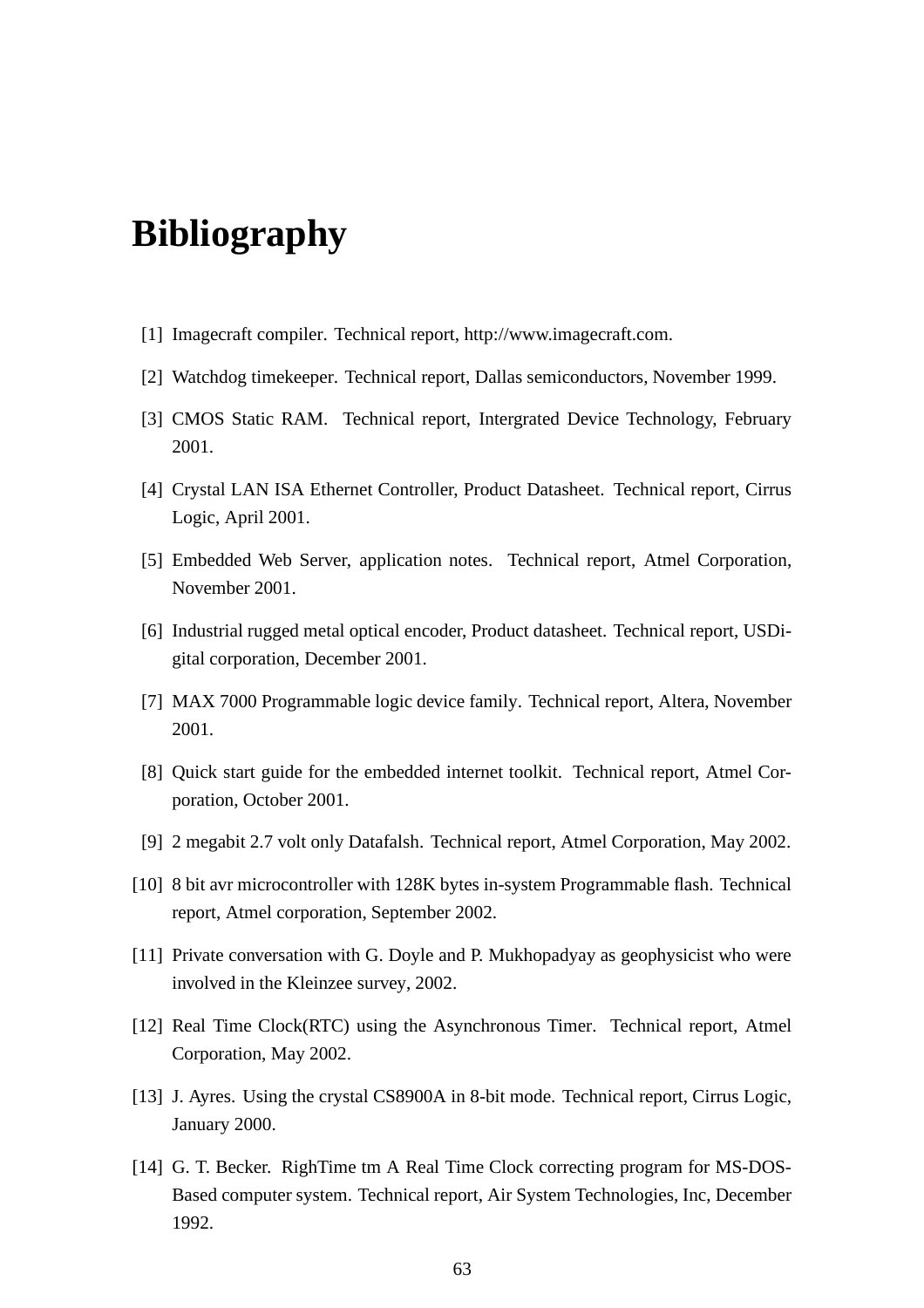- [15] G. E. Blight. Guide for the Preparation of Theses, Dissertations and Project Reports. Technical report, University of the Witwatersrand, Faculty of Engineering, Johannesburg, December 1990.
- [16] D. Bodas. CS8900A Ethernet controller technical reference manual. Technical report, Cirrus logic, June 2001.
- [17] M. Inggs. Geophysical Recording and Processing System. Technical report, Remote Radar Sensing Group, Department of Electrical engineering, UCT, November 2001.
- [18] D. Mills. Time and time interval measurement application to computer and network performance evaluation. Technical report, Department of Electrical engineering, University of Delawar, January 1996.
- [19] D. Mills. Network Time Protocol daemon. Technical report, Department of Electrical engineering, University of Delawar, January 2001.
- [20] Pual Herselman, Wessel van Brakel, Wessel J. Croukamp, Mark Rutchlin and Gavin Doyle. Kleinzee Trial Borehole Radar Survey on 22-27 March 2001. Technical report, Stellenbosch University and University of the Cape Town, July 2001.
- [21] W. H. Pual Horowitz. *The art of electronics*. Cambridge University Press, Trumpington Street, Cambridge CB2 1RP, 1980.
- [22] V. Smotlacha. Measurement of Time Servers. Technical report, CESNET association, Czech republic, December 2001.
- [23] F. G. Stremler. *Introduction to Communication Systems*. University of Wiscousin, Madison, 1977.
- [24] D. R. Wehner. *High Resolution Radar*. Artech House, Norwood, MA 02062, 1987.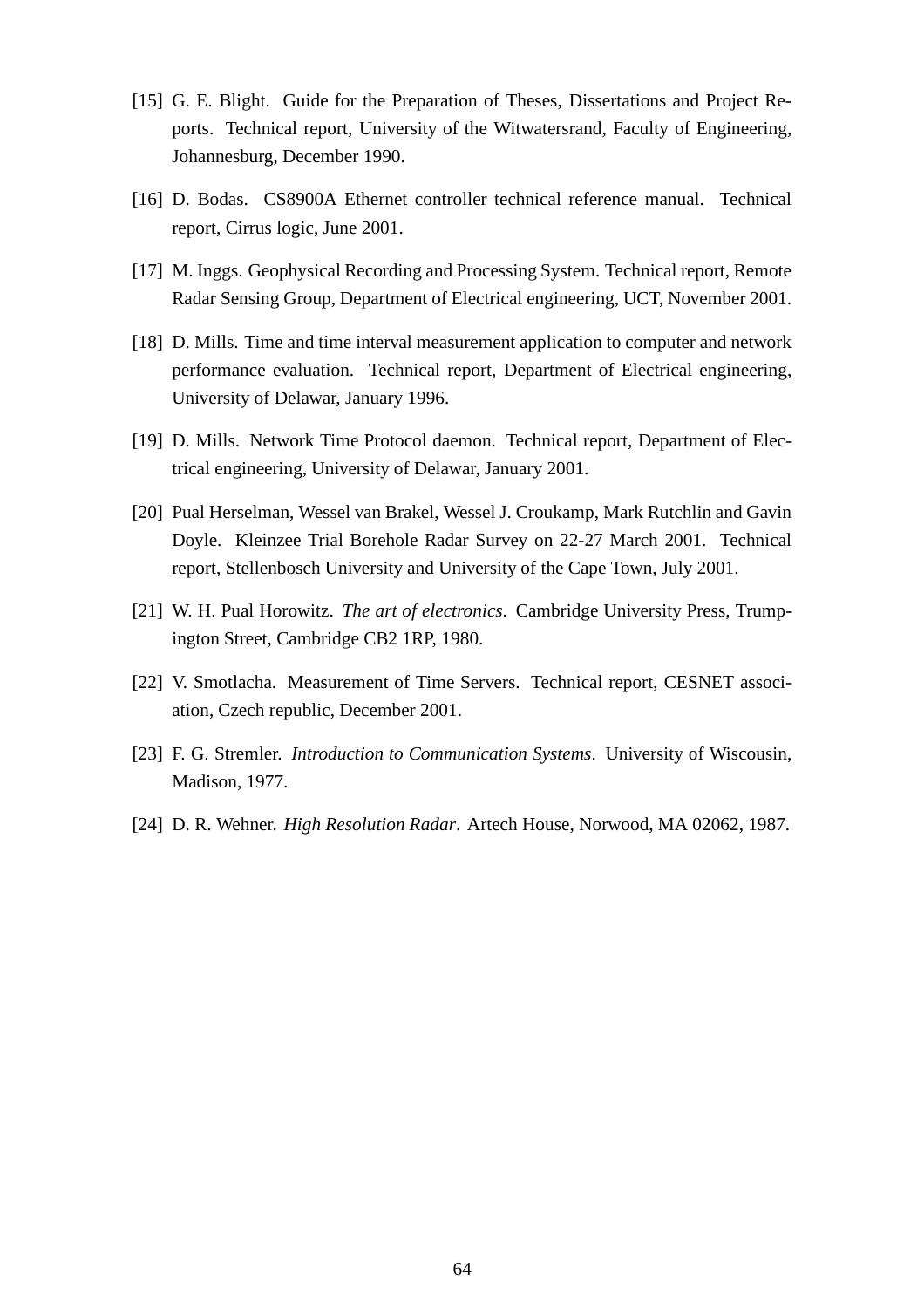# **Appendix A**

### **Software Source Code and Datasheets**

Due to the size of the source code and number of Datasheets used, all of the Datasheets and source code have been omitted from this report. All this information is available on attached CDROM. The main directory has a README file used to explain briefly the contents of the other directories.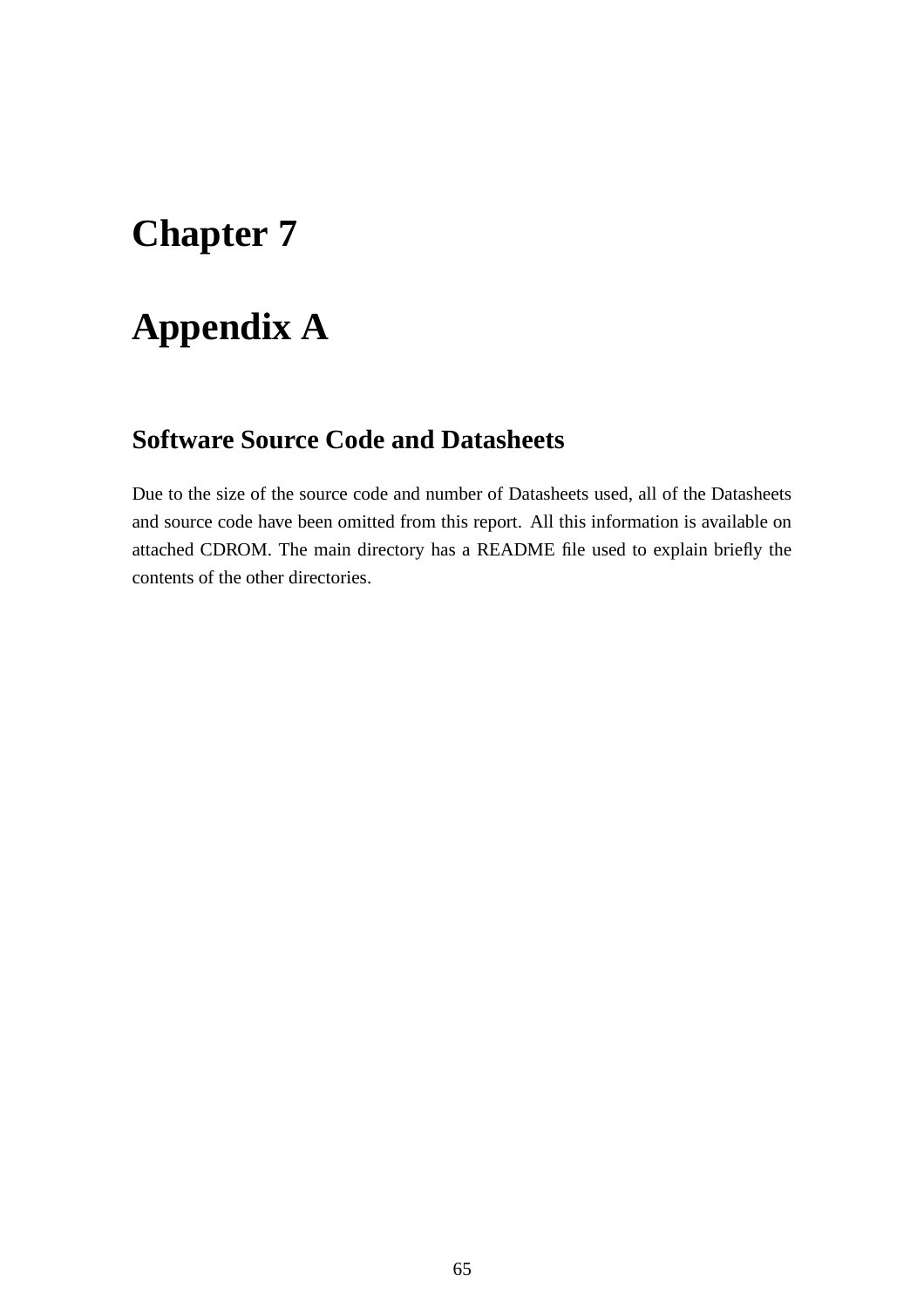# **Appendix B**

**Schematics and PCB layout**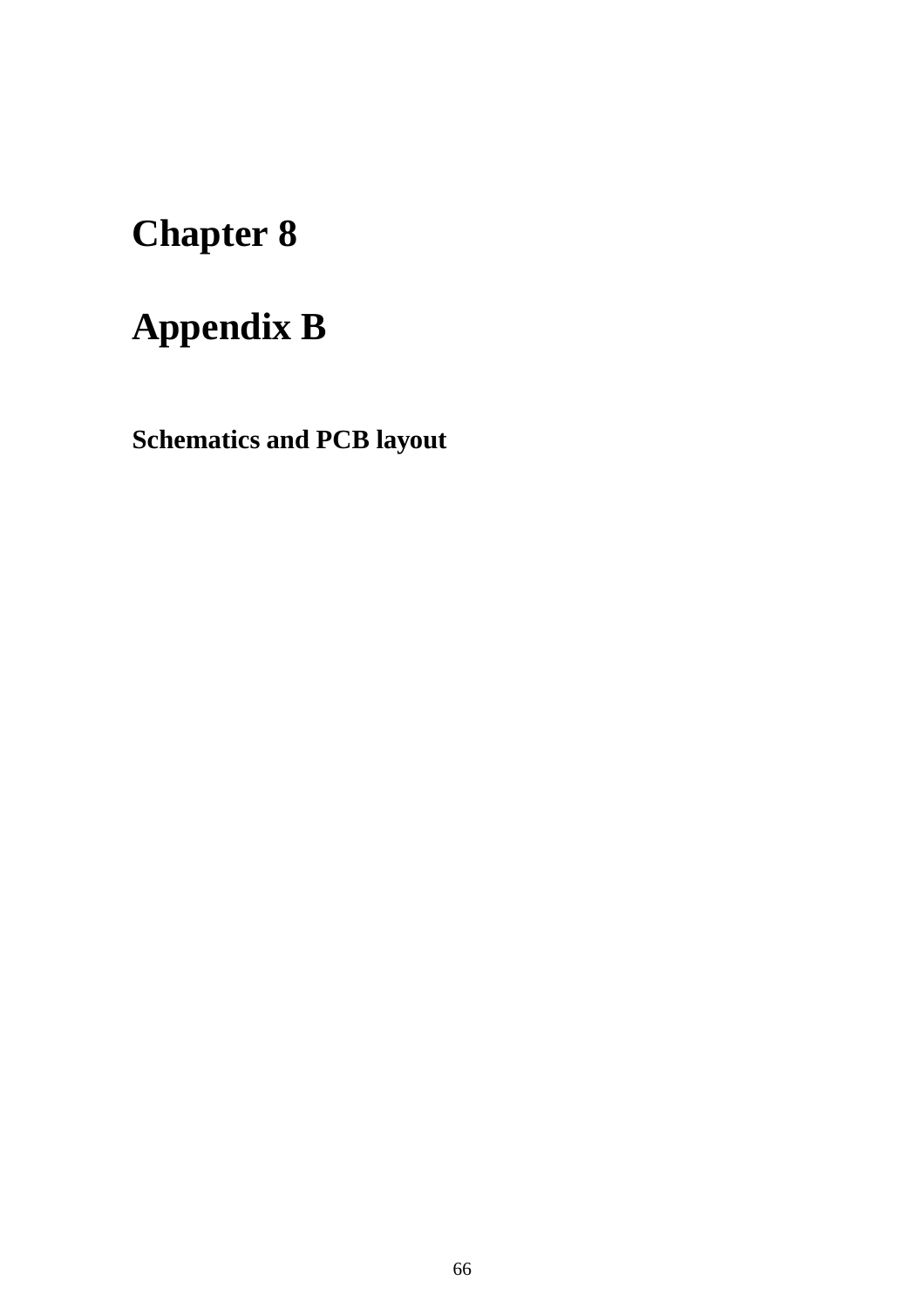



67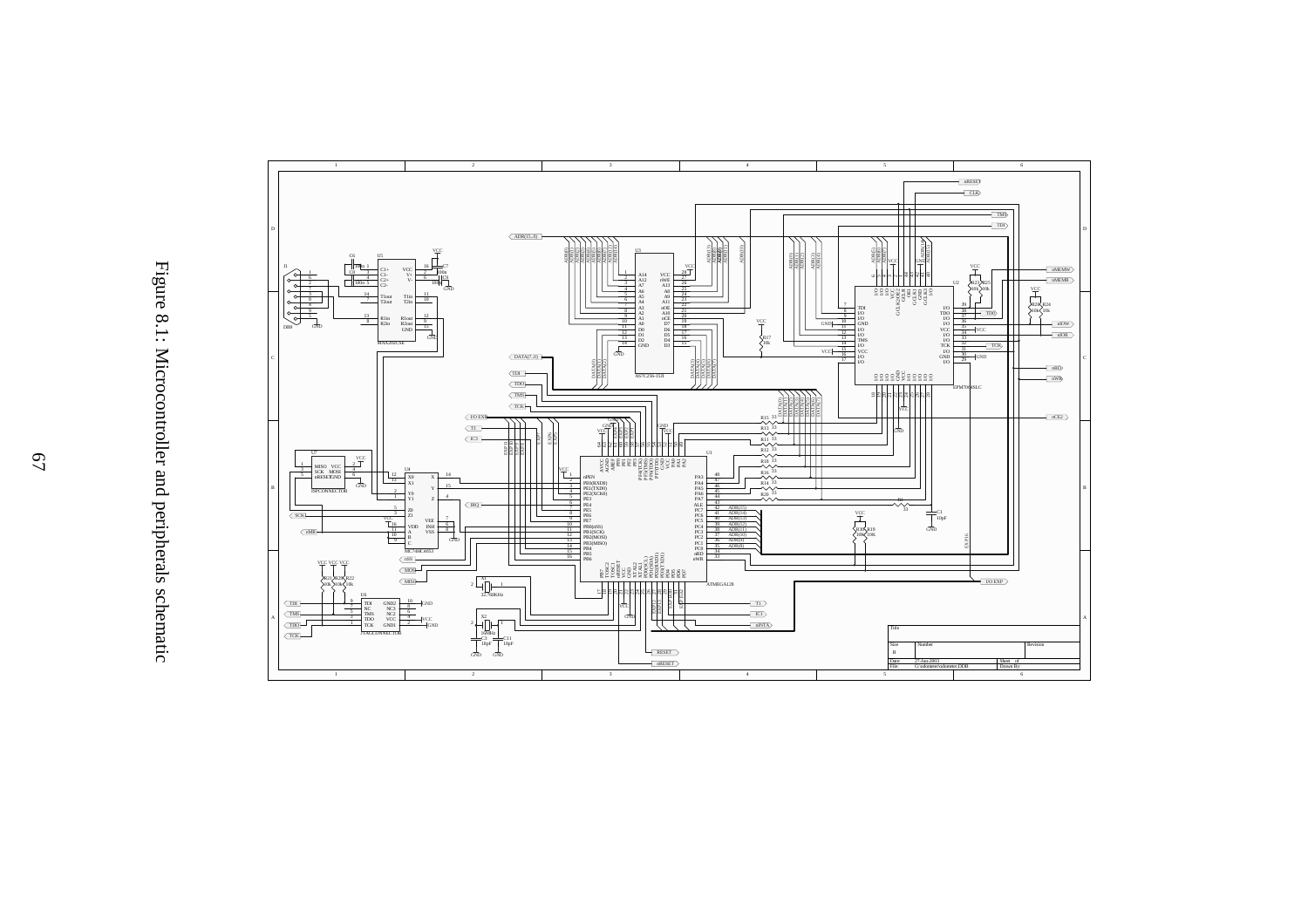

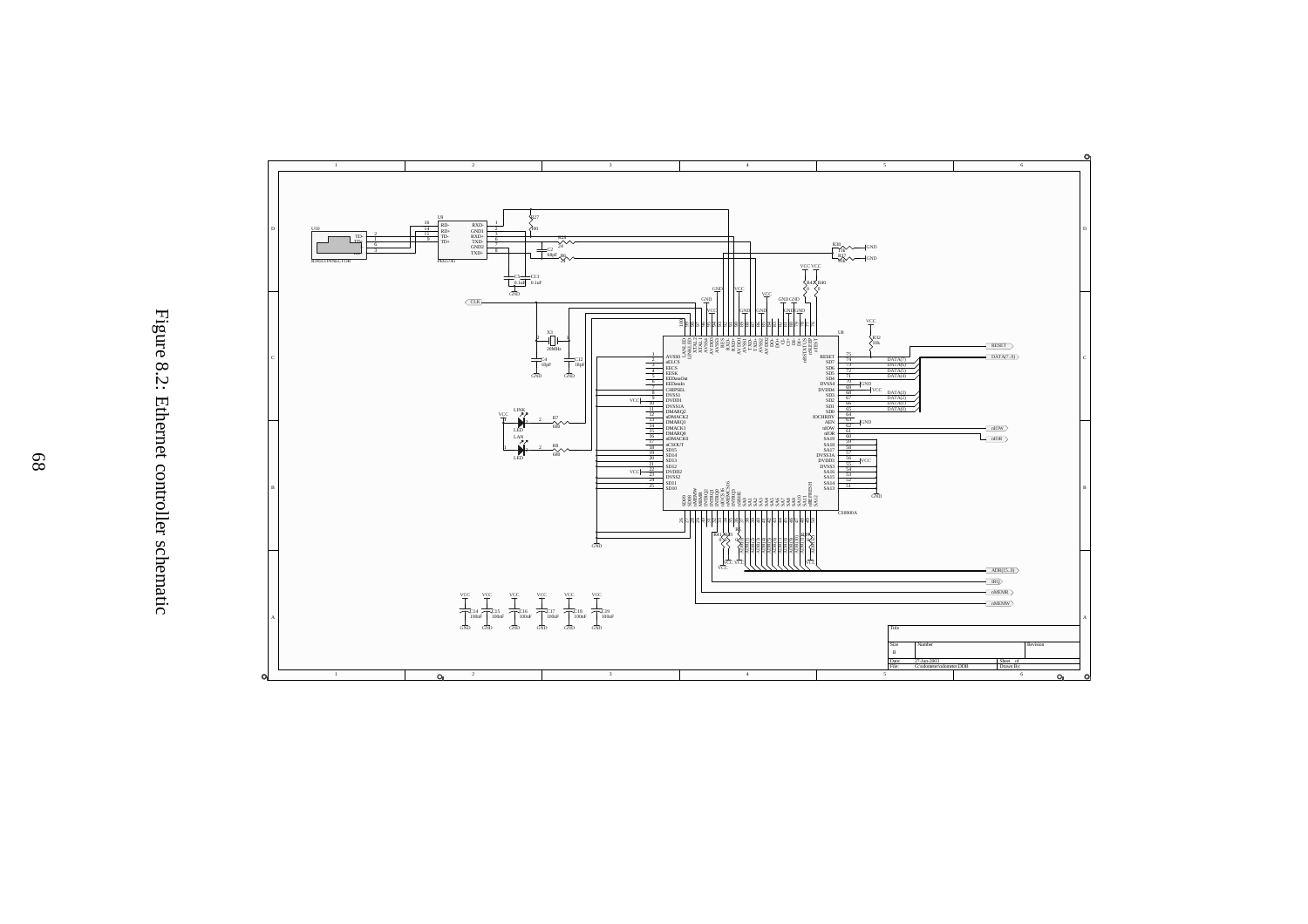

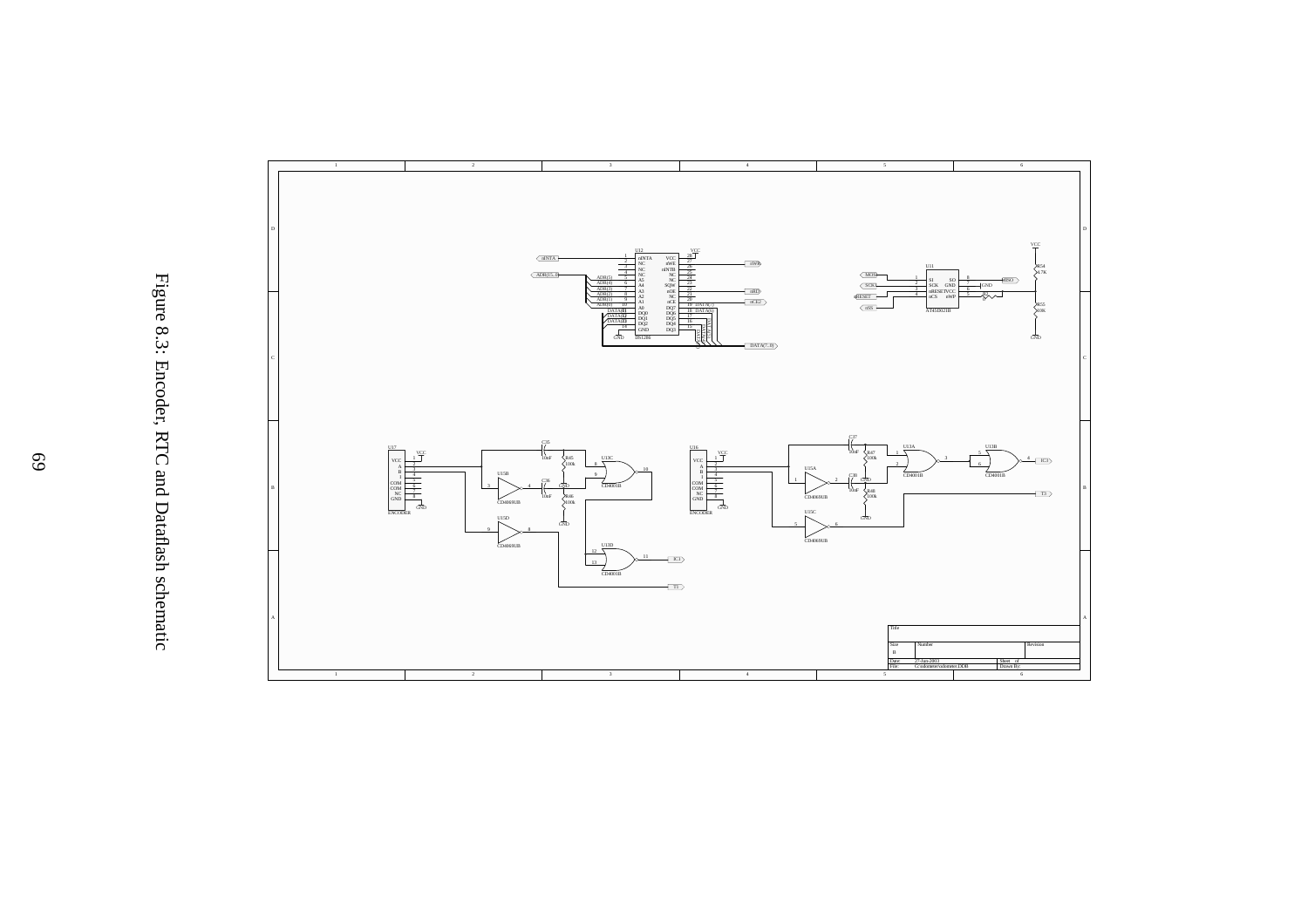

Figure 8.4: Expansion connector schematic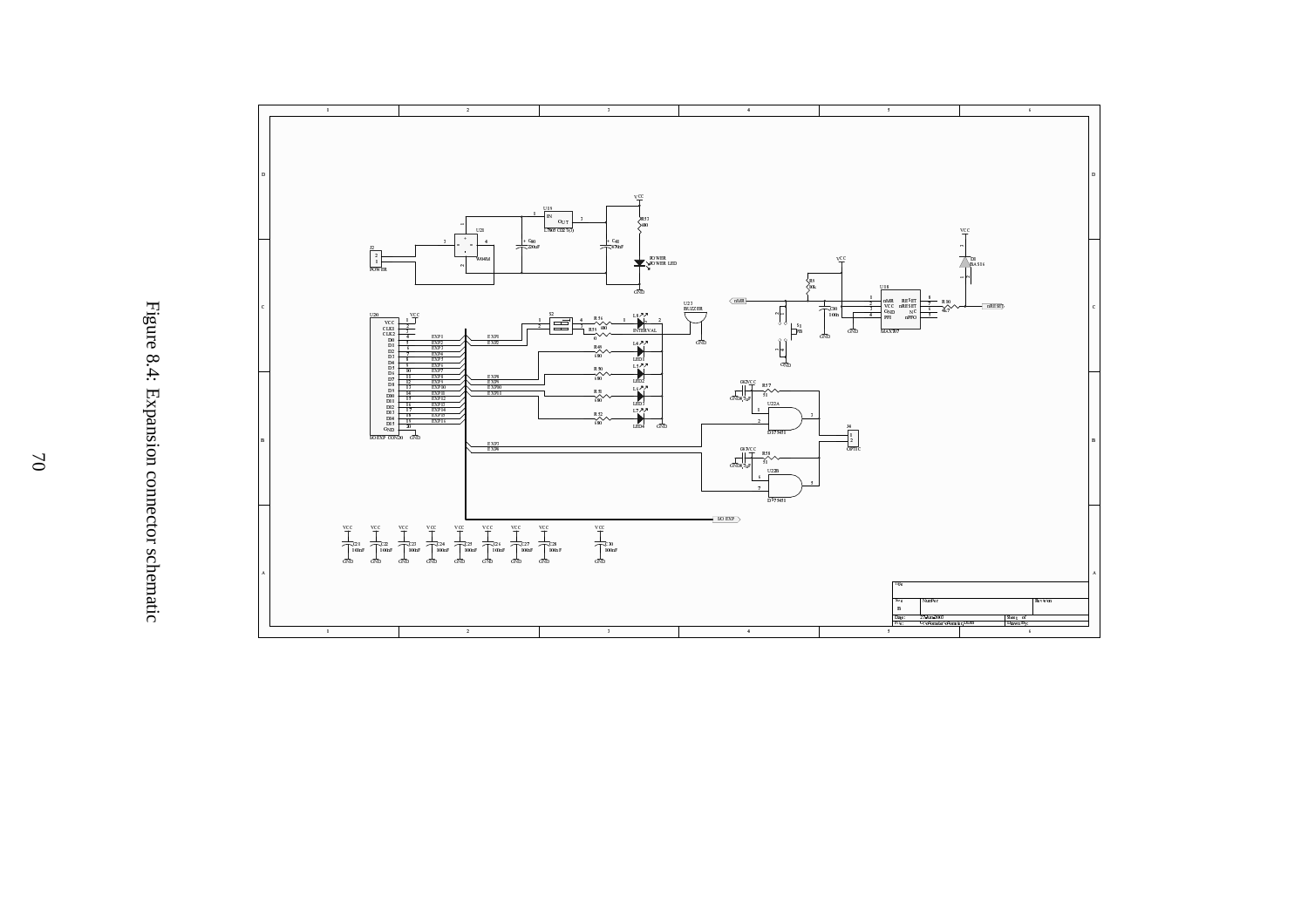

Figure 8.5: Top layer for PCB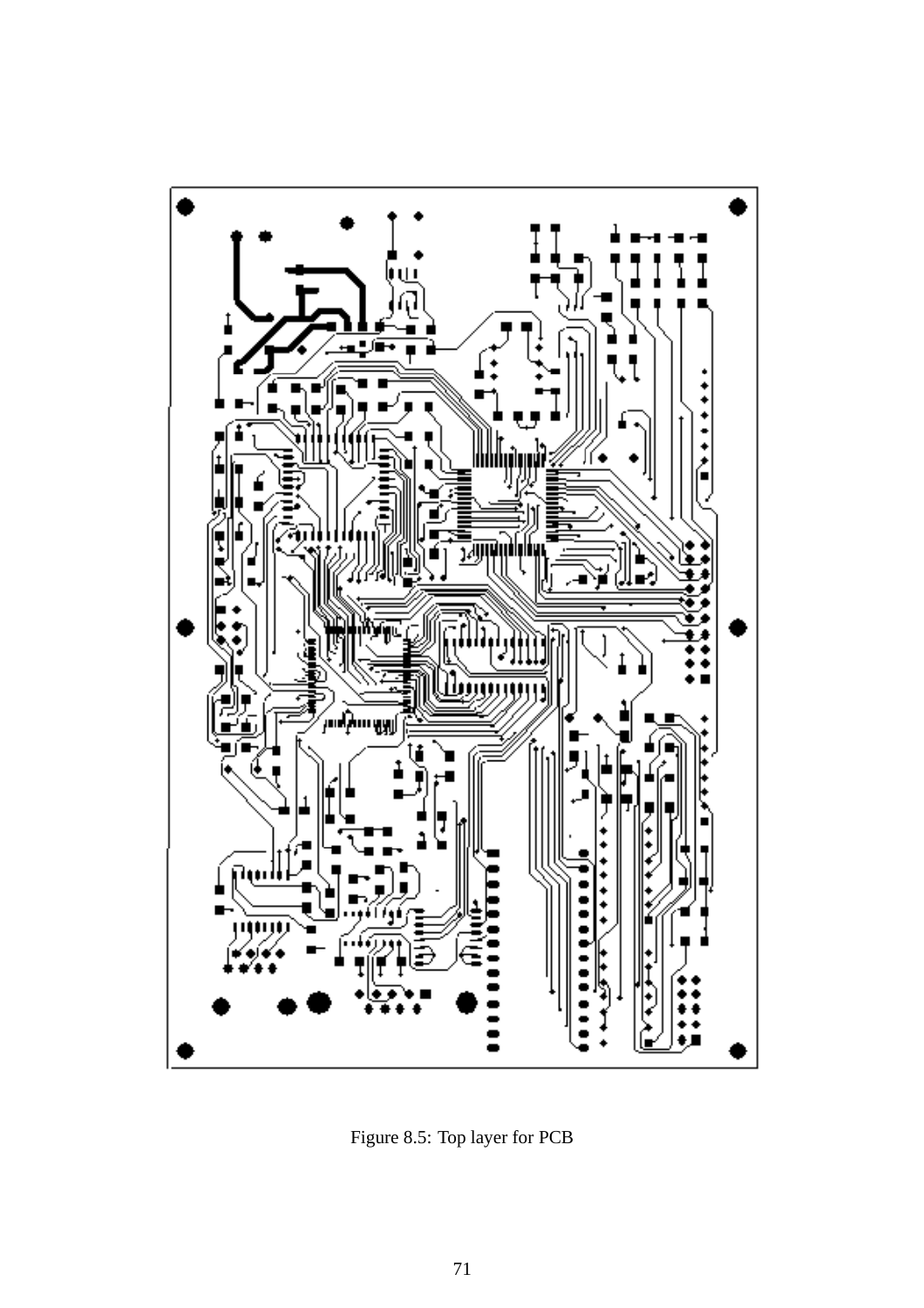

Figure 8.6: Bottom layer for PCB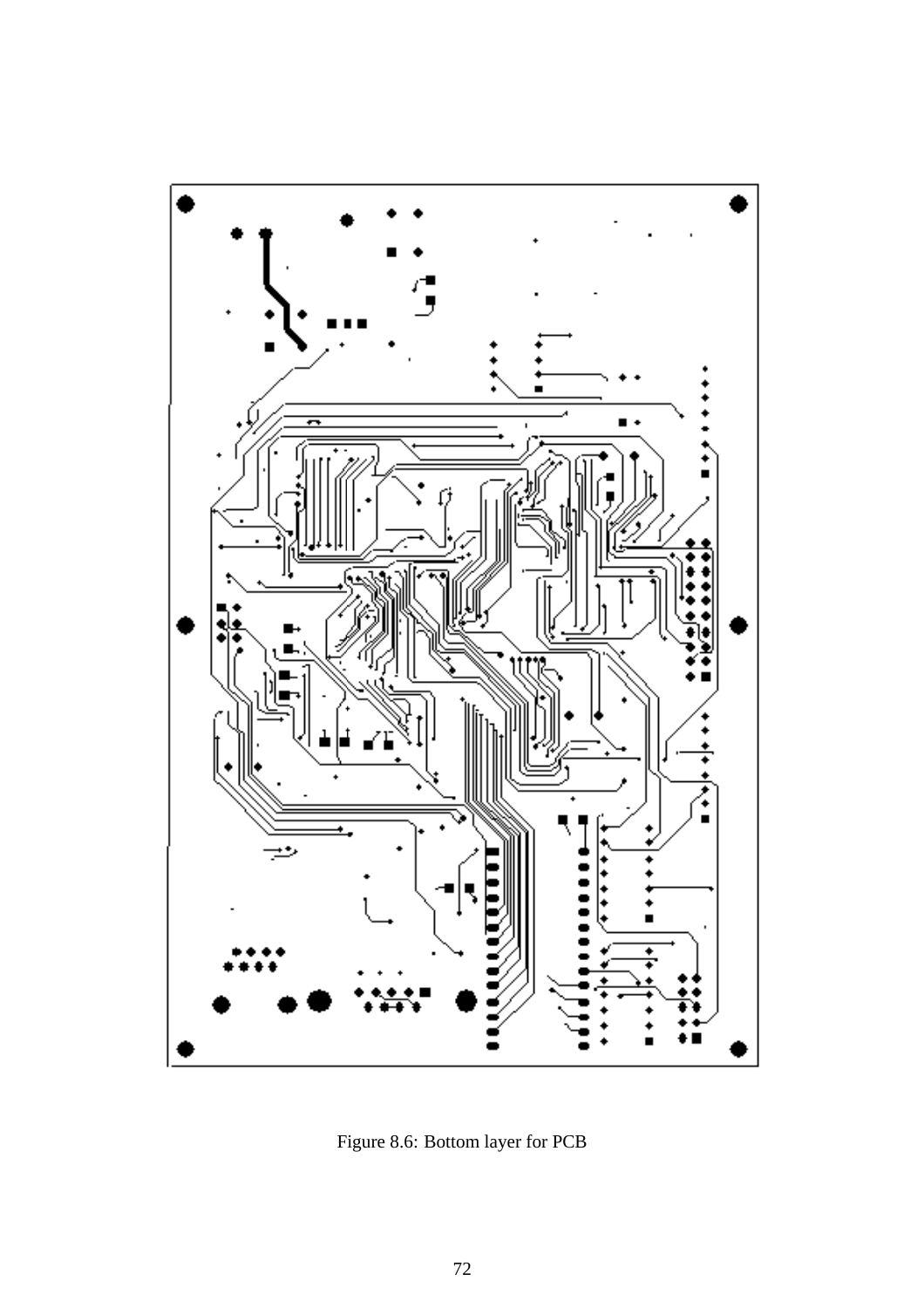

Figure 8.7: Ground plane for PCB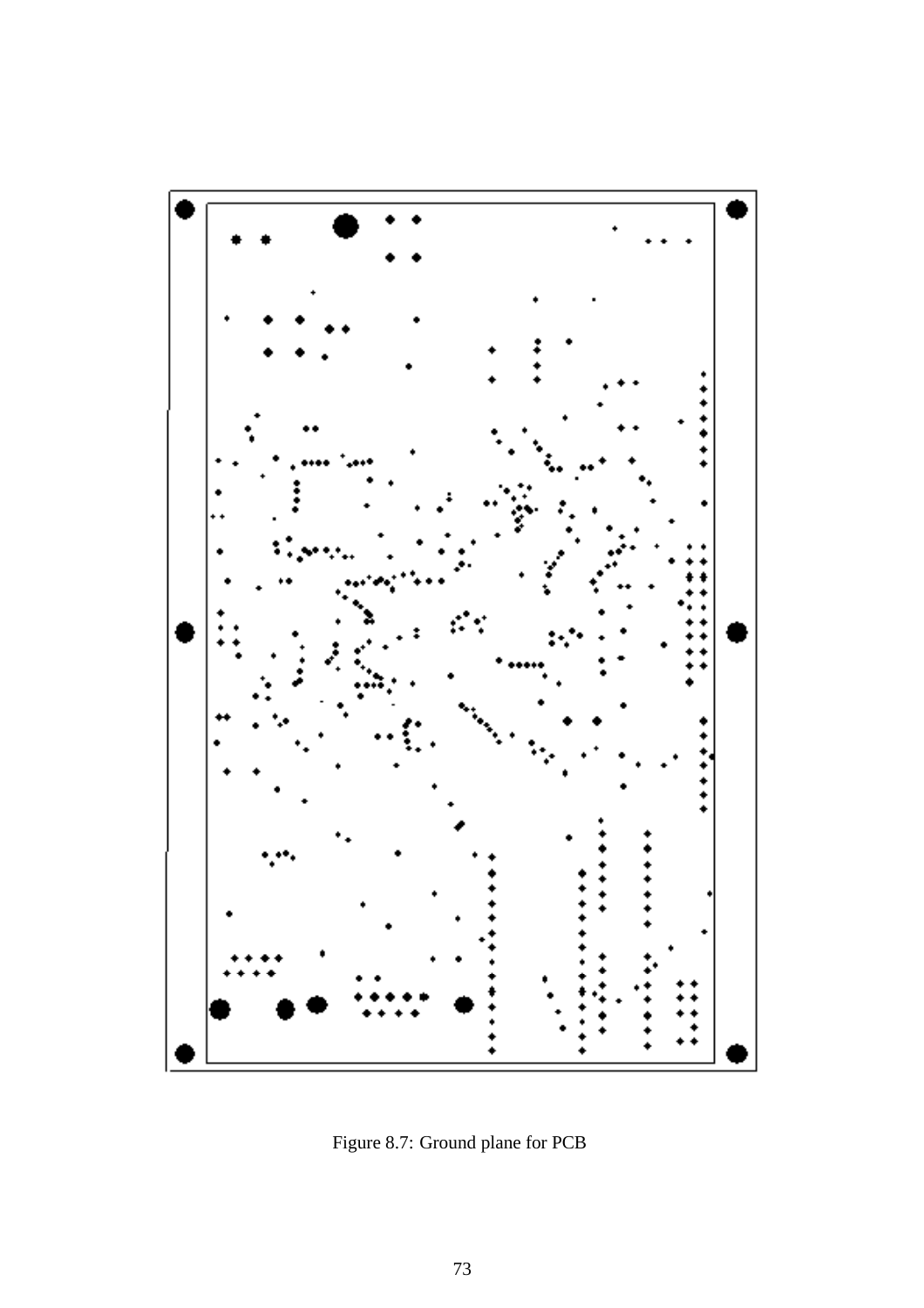

Figure 8.8: Power plane for PCB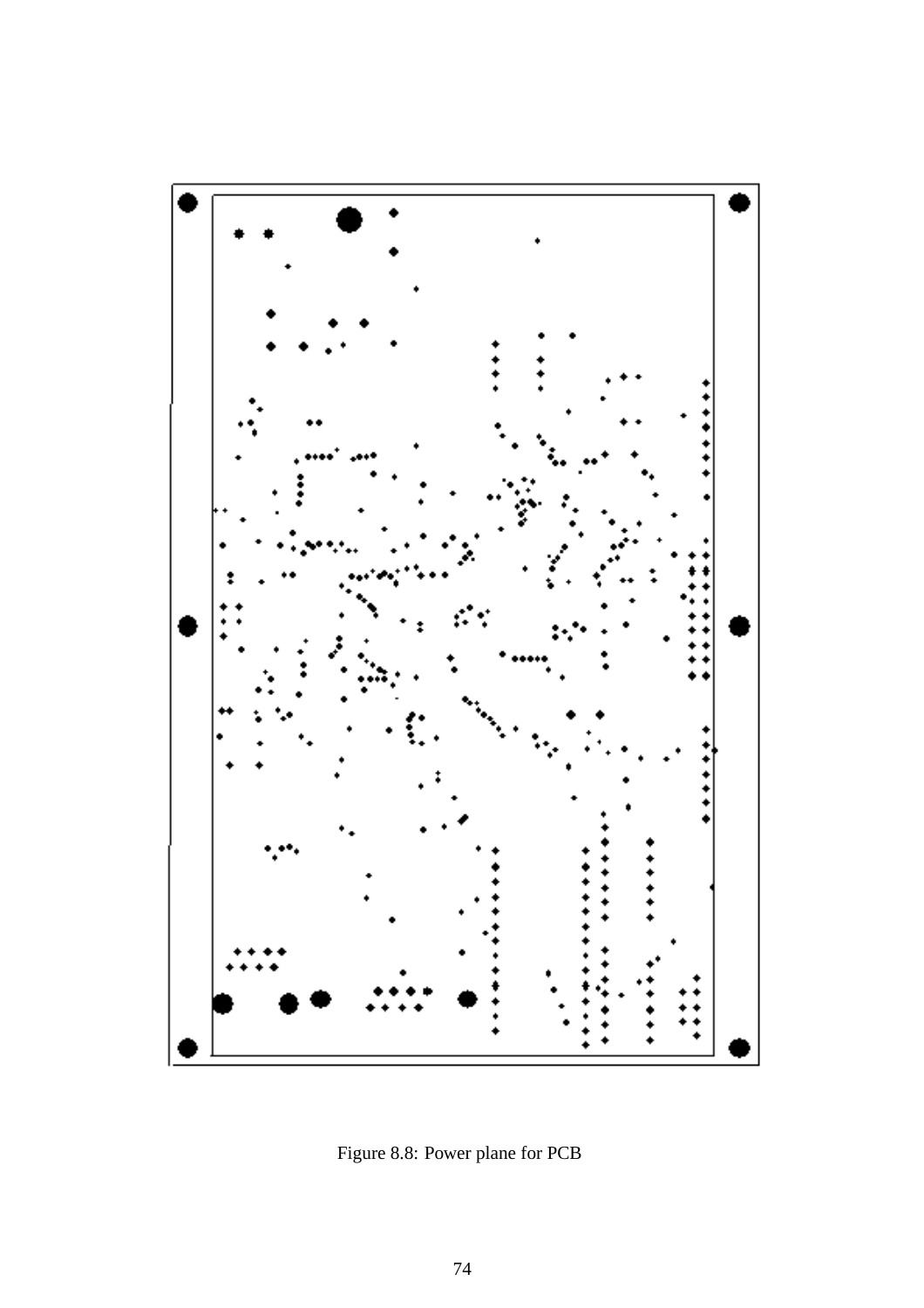

Figure 8.9: Circuit diagram of encoder to microcontroller interface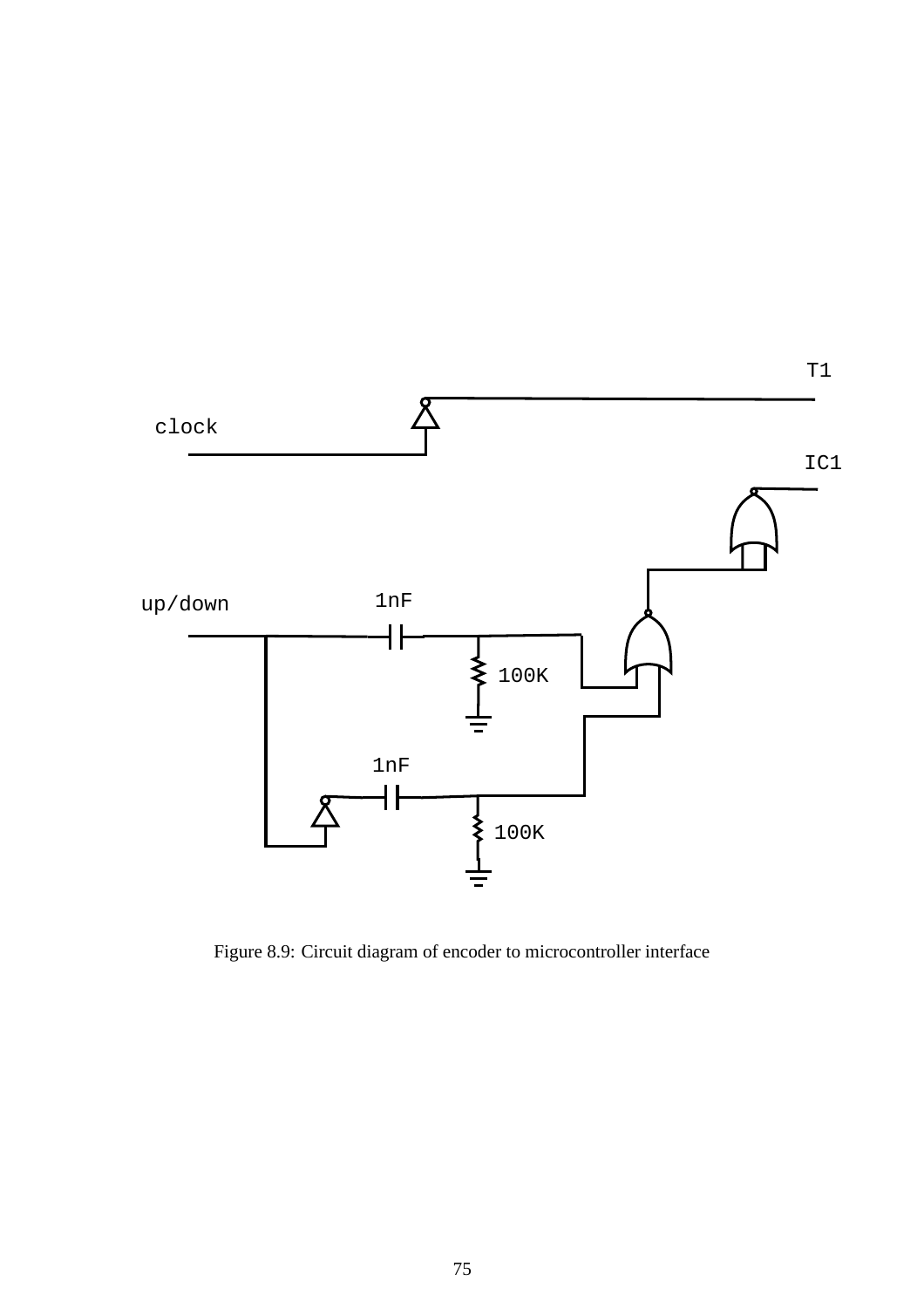# **Appendix C**

### **9.1 Interface specification document**

This document discusses how the odometer is interfaced to other sensors, database and processors included in the Geographical Recording and Processing System.

#### **9.1.1 Hardware interface**

This section discusses how the odometer hardware interfaces with other devices.

#### **Encoder connectors**

There are two EN3PF 8 ways waterproof coaxial female connectors (labeled Encoder 1 and 2) mounted on the side of the polycarbonate box. Two EN3CM 8 ways male connectors interface the odometer to two optical shaft encoders. This encoders could be attached to a wheel on the winch or the grasshopper wheel if used in the Kleinzee Trial Borehole Radar Survey.

In this project only the female connector labelled Encoder 1 was used during the tests. The 8 way male connector interfaces an optical shaft encoder mounted to a wheel on a stand.

#### **Power supply connector**

An EN3PF 2 ways waterproof coaxial female connector (labeled power) is mounted on the side of the box. A cable with an EN3CM 2 ways male connector interfaces a 12V DC power supply from a battery or main supply.

#### **RS232 connector**

An FDE9S DB9 connector is mounted on the side of the box. This is used to interface a PC to the odometer via an RS232 cable.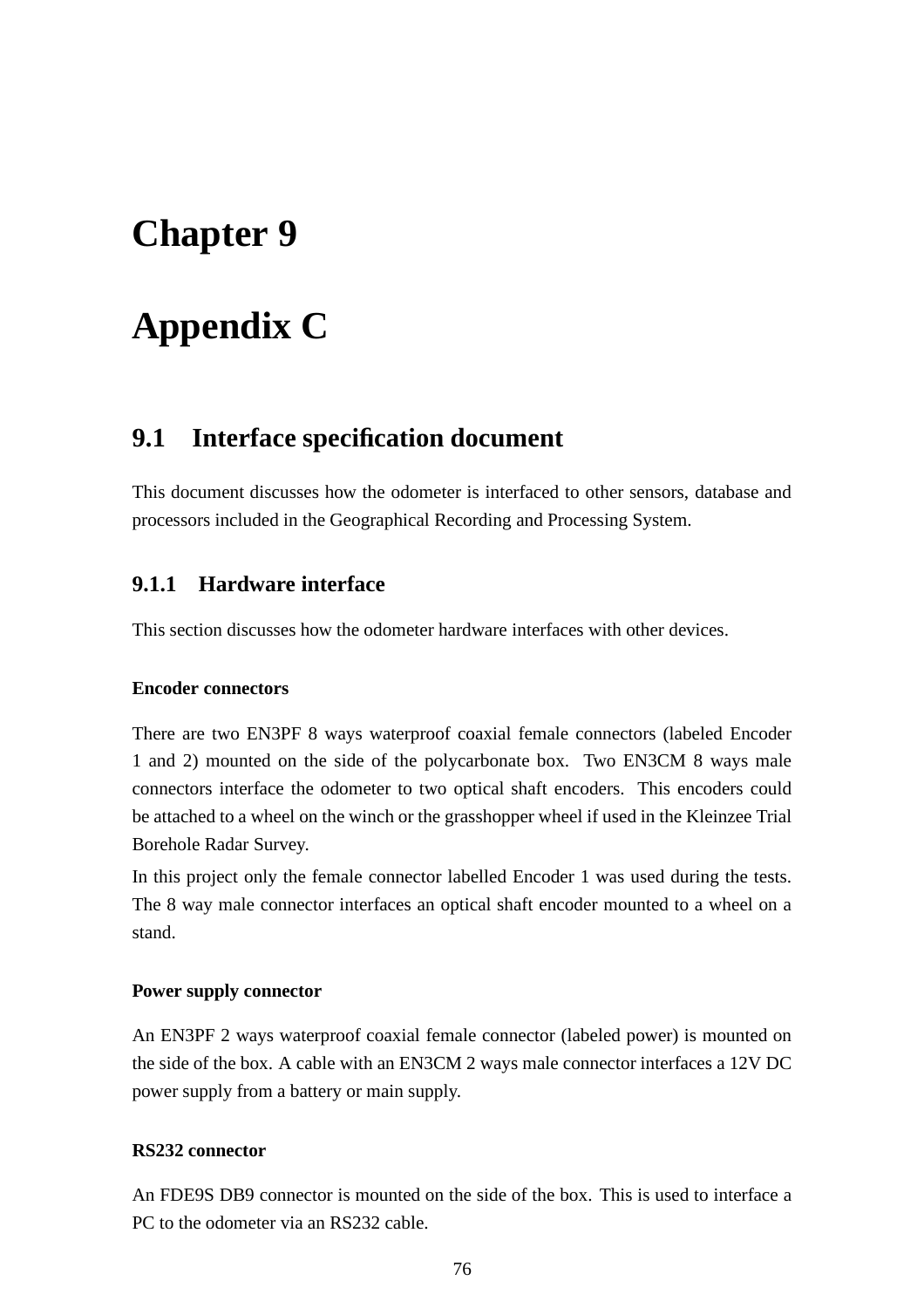#### **Ethernet connector**

A standard RJ45 splash proof socket is mounted on the side of the box. This provides an Ethernet connection to the odometer.

#### **LED and Micro-switch connectors**

There are two EN3PF 2 ways waterproof female connectors (labeled LED and Microswitch) mounted on the side of the box. The connectors provide 5V pulses that are used to trigger radar system directly. Their pulse width is 20ms.

#### **LEDs and reset button**

On top of the box are LEDs and a reset button. The LEDs labeled LINK and LAN flicker when there is a network connection to the odometer. The LED labeled Power indicates that there is a power supply to the odometer while the one labeled Interval flashes at fixed interval set when selecting the mode of operation. LEDs L1 to L4 are used during debugging. The reset button resets the odometer.

#### **Optical fibre connector**

A HFBR 1414T optical fibre transmitter is mounted on the side of the box. It can attain data rates of up to 160 megabaud. This is used to provide an optical fibre connection when the radar is trigger directly.

#### **9.1.2 Software interface**

This section explains how the software implemented on the odometer communicates with other devices.

#### **Web page interface**

A web page is used as a user interface when controlling or monitoring the odometer. When odometer is connected to the network, the web page can be uploaded from a PC connected to the network by entering the IP address 137.158.137.7 on a web browser.

On the web page there is an option of entering the interval at which the radar makes a survey. The diameter of the encoder wheel used can also be set.

The mode of operation are discussed below.

#### **Transfer to remote data storage**

This option is used to upload data from the odometer to the PC once the data has been processed. A maximum of 45 timestamped data values can be transfered at once.